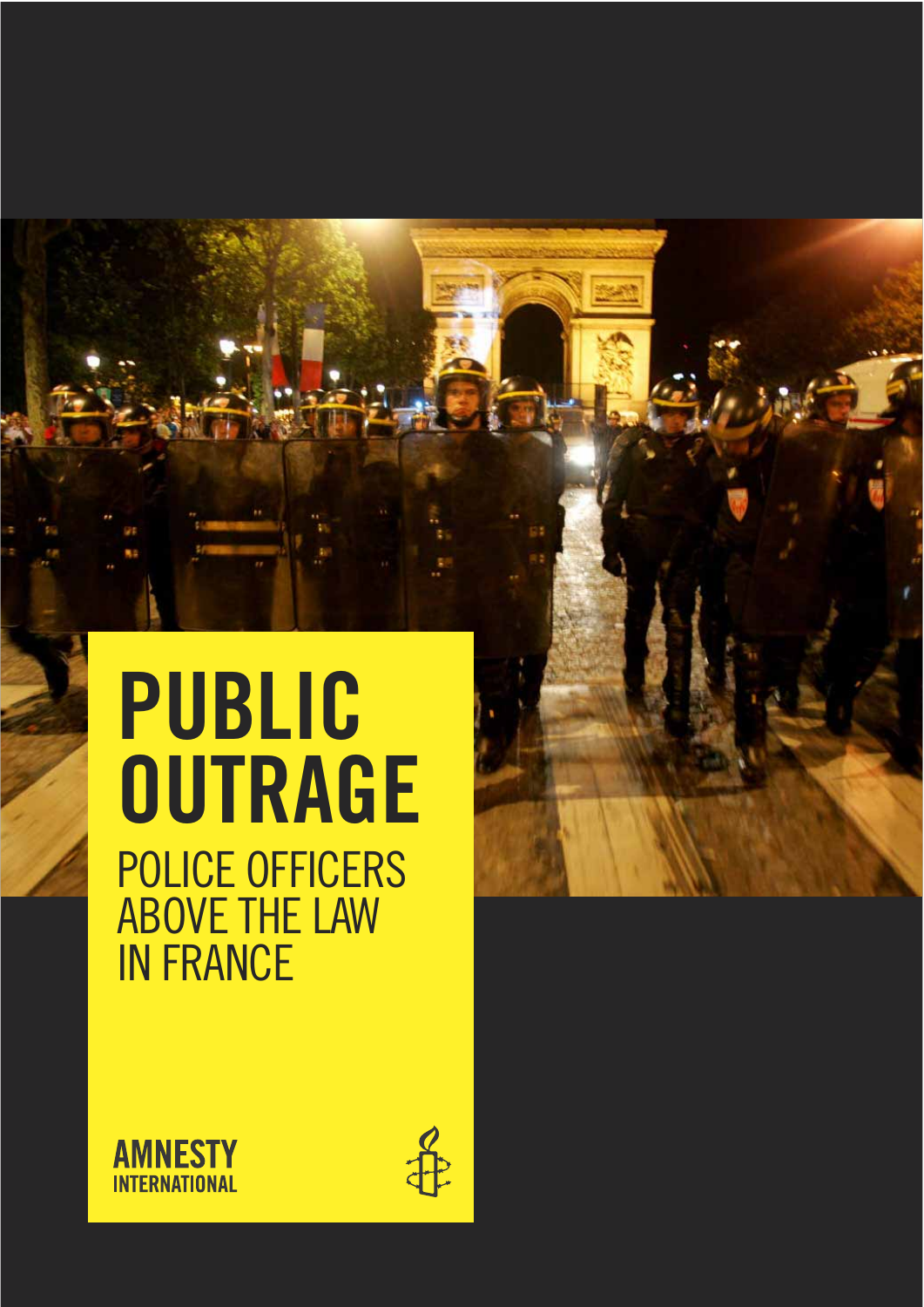Amnesty International is a global movement of 2.2 million people in more than 150 countries and territories who campaign to end grave abuses of human rights. Our vision is for every person to enjoy all the rights enshrined in the Universal Declaration of Human Rights and other international human rights standards. We are independent of any government, political ideology, economic interest or religion – funded mainly by our membership and public donations.





Amnesty International Publications

First published in 2009 by Amnesty International Publications International Secretariat Peter Benenson House 1 Easton Street London WC1X 0DW United Kingdom www.amnesty.org

© Amnesty International Publications 2009

Index: EUR 21/003/2009 Original language: English Printed by Amnesty International, International Secretariat, United Kingdom

All rights reserved. This publication is copyright, but may be reproduced by any method without fee for advocacy, campaigning and teaching purposes, but not for resale. The copyright holders request that all such use be registered with them for impact assessment purposes. For copying in any other circumstances, or for re-use in other publications, or for translation or adaptation, prior written permission must be obtained from the publishers, and a fee may be payable.

Front cover photo: French riot police patrol on Avenue des Champs Elysées in Paris, 9 July 2006. © AP/PA Photo/Baz Ratner Back cover photo top: Blood-stained clothes belonging to "Philippe" after he was allegedly assaulted by a police officer, 2007. © Private Back cover photo bottom: A memorial calling for justice for Abdelhakim Ajimi, France 2008. On 9 May 2008 Abdelhakim Ajimi died in Grasse after being restrained by police officers. © Private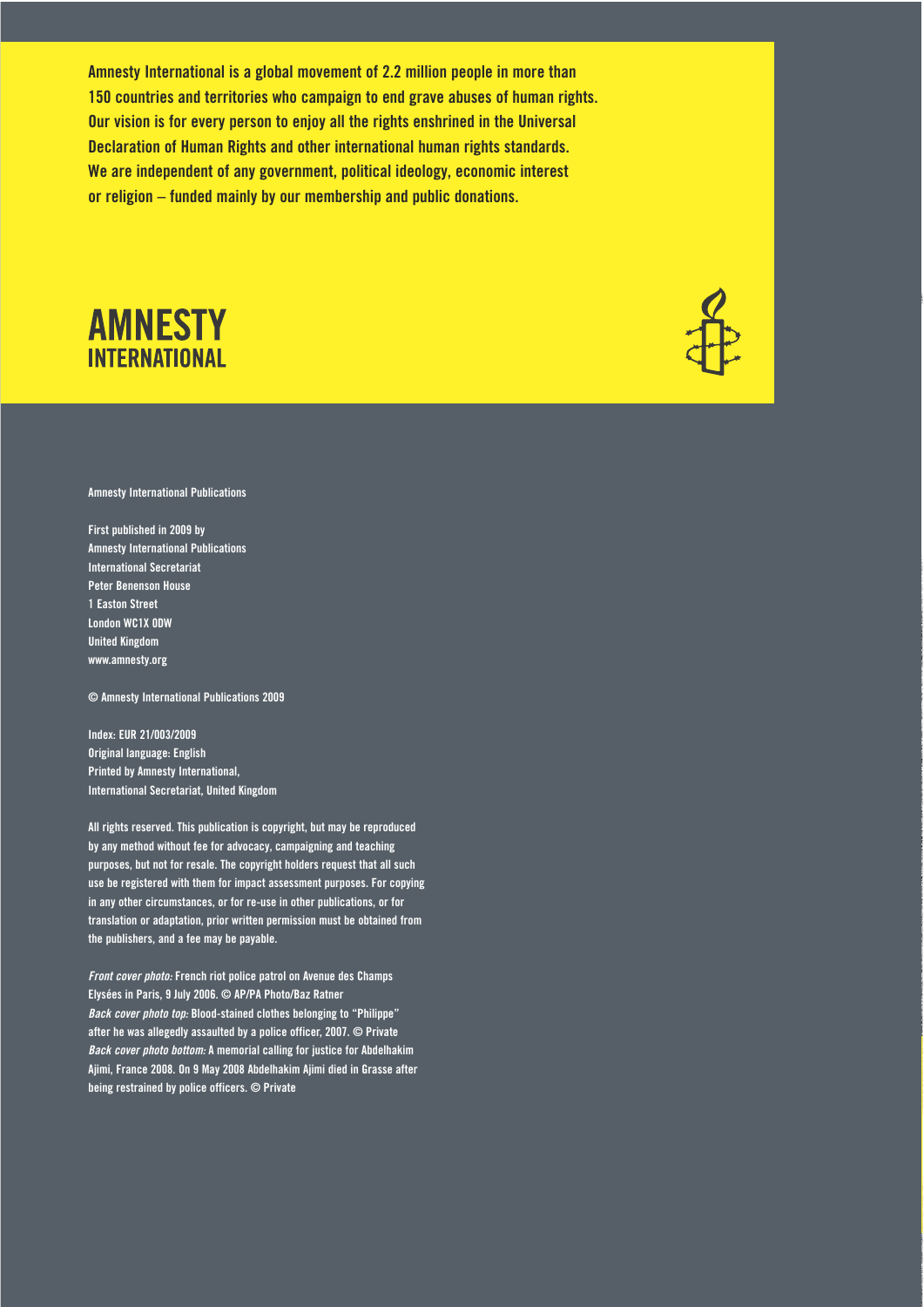## **CONTENTS**

| 2. NATIONAL AND INTERNATIONAL CRITICISM OF FRENCH LAW ENFORCEMENT |
|-------------------------------------------------------------------|
| 3. THE OBLIGATION TO CONDUCT AN EFFECTIVE INVESTIGATION11         |
|                                                                   |
|                                                                   |
|                                                                   |
|                                                                   |
|                                                                   |
|                                                                   |
|                                                                   |
|                                                                   |
|                                                                   |
|                                                                   |
|                                                                   |
|                                                                   |
|                                                                   |
|                                                                   |
|                                                                   |
|                                                                   |
|                                                                   |
|                                                                   |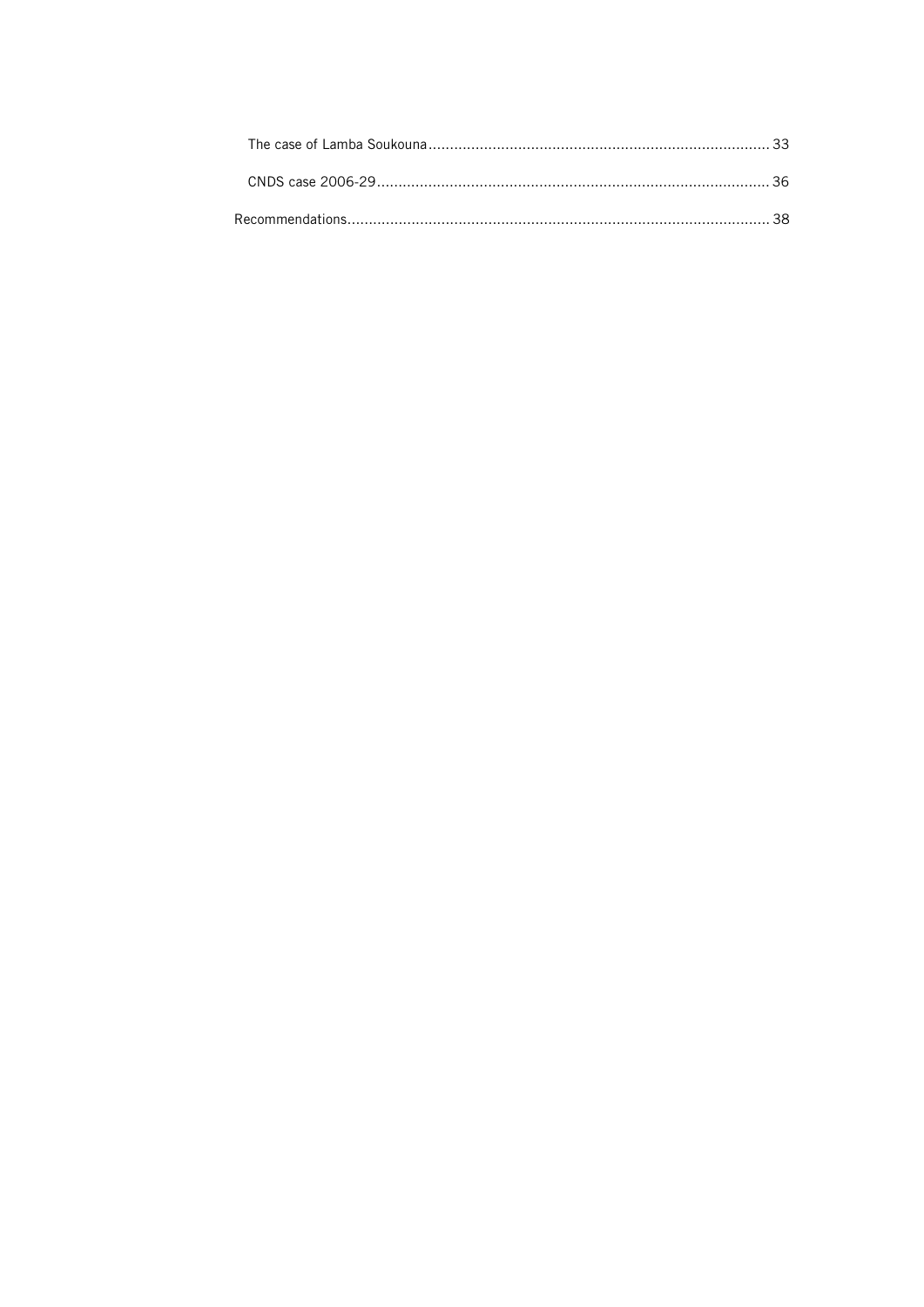

Banner and photos of Abdelhakim Ajimi at a demonstration calling for a full investigation into his death. © Private, 2008.

## 1. INTRODUCTION

"Much better to be a police officer than just a citizen. They've got themselves covered.".

Boubaker Ajimi, father of Abdelhakim Ajimi

Amnesty International has longstanding and continuing concerns regarding allegations of human rights violations by law enforcement officials<sup>2</sup> in France, and the failure to bring those responsible for such acts to justice through independent, impartial and effective investigations. In 2005 the organisation published the report France: The search for justice (AI index: EUR21/001/2005), which examined allegations of serious human rights violations by law enforcement officials going back to 1991. Such violations included unlawful killings, excessive use of force, torture, and other ill-treatment. Racist abuse was reported in many cases, and racist motivation appeared to be a factor in many more.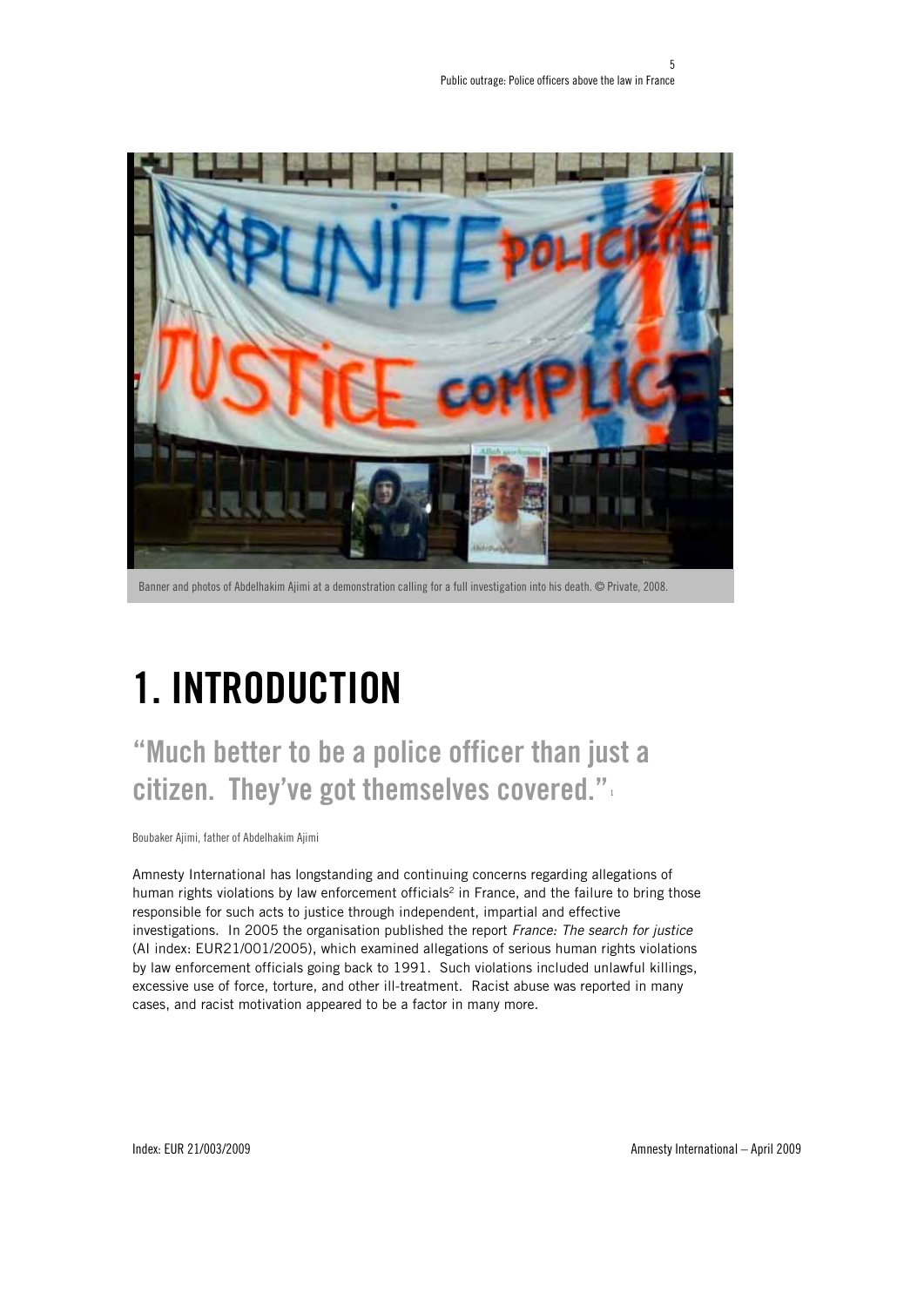6

On the basis of the evidence examined, Amnesty International concluded that a pattern of de facto impunity existed with regard to law enforcement officials in France. The report identified a number of factors contributing to this impunity, including gaps or flaws in legislation; reluctance or failure of police, prosecutors and courts to thoroughly investigate and prosecute human rights violations involving law enforcement officials; and sentences which were not commensurate with the gravity of the crime.

Amnesty International recognizes that law enforcement officials in France perform a difficult and dangerous task, often at great personal risk, and that the majority of officers fulfil their duties professionally and lawfully. However, the organization believes it is also necessary to recognize that mistakes and misconduct can and do take place. When human rights violations are alleged to have occurred they must be investigated promptly, thoroughly, independently and impartially. Disciplinary measures should be taken where appropriate and officers responsible for criminal conduct must be brought to justice in full and fair proceedings. The failure to ensure accountability of those responsible, including by showing to the public that this has been done, undermines the credibility of the law enforcement agencies as a whole and damages their relationship with the public. The effects of this are most clearly visible in the outbreaks of violence which have occurred sporadically after deaths related to police interventions, for example the riots which followed the deaths of two young men pursued by police officers in Clichy-sous-Bois in November 2005.3 Less dramatic but still important are the displays of frustration and distrust evident in the peaceful demonstrations demanding justice following, for example, the death of Abdelhakim Ajimi in Grasse in May 2008 (see below).

Regrettably, the French authorities have failed to implement any of the key recommendations aimed at combating the human rights violations and impunity identified in Amnesty International's 2005 report. As a consequence, the problems identified in 2005 persist four years on. Amnesty International's current research has uncovered continuing allegations of human rights violations by law enforcement officials in France. The procedures for investigating such allegations are still failing to live up to the standards required by international law, and people in France expect better.

Furthermore, Amnesty International is concerned at what appears to be an increasing trend for individuals who protest or attempt to intervene when they witness apparent ill-treatment by law enforcement officials to find themselves subjected to criminal charges of *outrage*<sup>4</sup> (insulting a law enforcement official) or *rebellion*<sup>5</sup> (violently resisting a law enforcement official in the course of his/her duties). In other instances, individuals who have complained about ill-treatment they have suffered have been charged with defamation by the officers concerned. Amnesty International believes that these trends may have a very serious dissuasive effect on individuals seeking justice for human rights violations they have witnessed or suffered, and consequently exacerbate the existing climate of impunity.

#### TAÏS V. FRANCE, 1 JUNE 2006

European Court of Human Rights Chamber Judgement

On 1 June 2006 the European Court of Human Rights issued its judgment in the case of Taïs v. France (Case no 39922/03). It found that the death of Pascal Taïs in police custody constituted a violation of the right to life guaranteed under Article 2 of the European Convention for the Protection of Human Rights and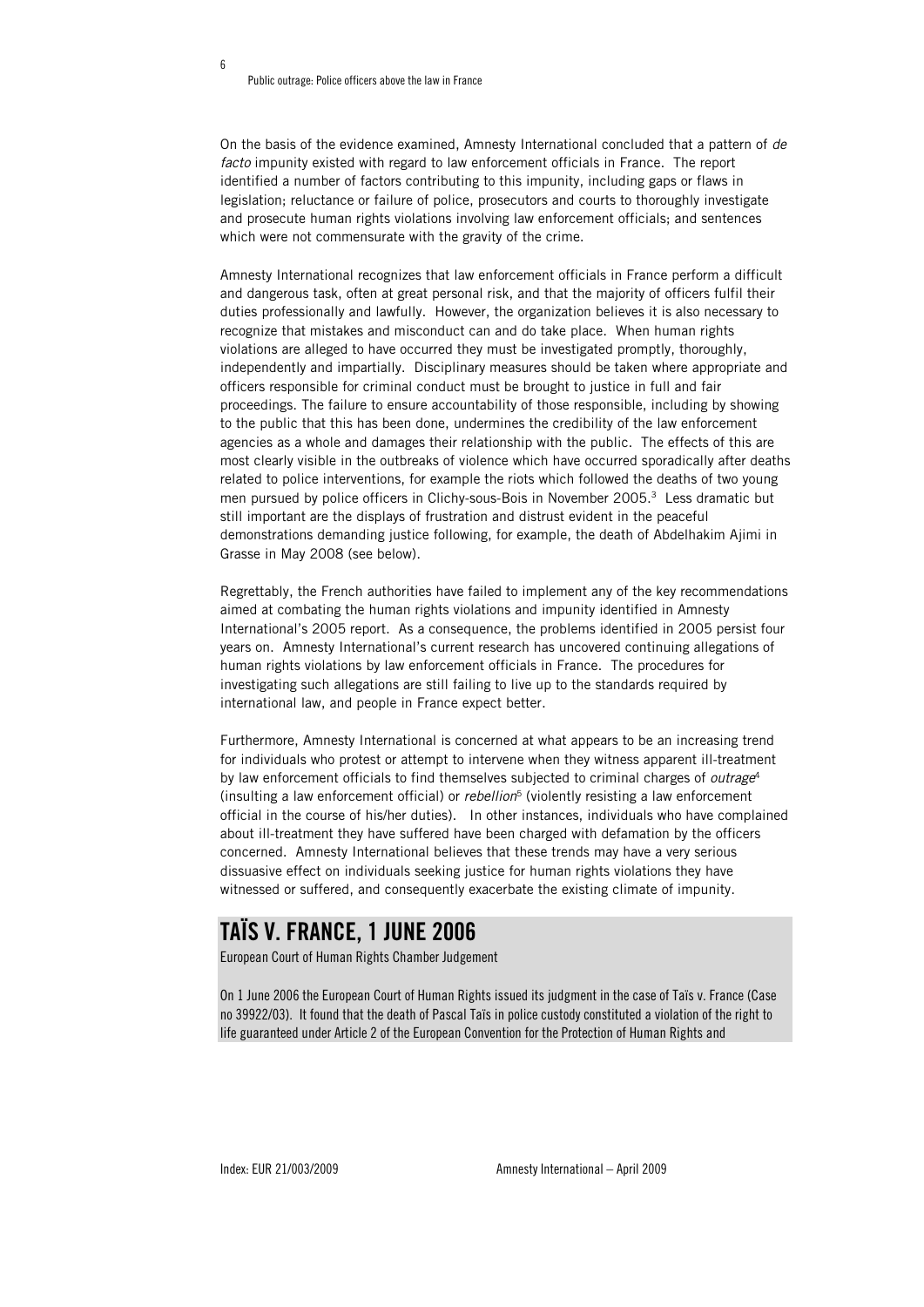Fundamental Freedoms (European Convention on Human Rights, ECHR). In addition the Court concluded that the failure of the French authorities to conduct an effective investigation into the death was itself a further violation of the government's obligations under Article 2.

On the evening of 6 April 1993, Pascal Taïs and his girlfriend had been involved in a minor traffic accident and were subsequently detained by police during a fight which broke out in Arcachon at around 11.45pm. Pascal Taïs was taken to hospital around midnight for a medical examination but refused to be examined and behaved violently. Police officers forcibly restrained him and hit him with batons to subdue him. The medical report issued by the examining doctor noted Pascal Taïs' state of intoxication but recorded no signs of injury. Pascal Taïs was then taken to Arcahon police station and put in a cell overnight to sober up.

At approximately 7.30am the following morning Pascal Taïs was found dead in his cell, lying in a pool of blood and excrement. The autopsy report (performed the same day) noted a large number of injuries on the body, including multiple bruises and erosions across the face and body, two fractured ribs and a damaged lung and spleen. The autopsy concluded that Pascal Taïs had died of a haemorrhage following an injury to the spleen.

A judicial investigation into the death was launched, with Pascal Taïs' parents joining the proceedings as a civil party. However, on 28 June 1996 the investigating judge closed the case, stating that there was insufficient evidence to indicate that officers at the police station were responsible for the injuries leading to Pascal Taïs' death and concluding that the cause of the injuries was unknown. On 19 June 2003 the Court of Appeal in Bordeaux upheld the decision of the investigating judge.

The European Court of Human Rights clarified in its judgement that the state has a particular duty to account for the condition of individuals held in police custody. In the present case, the discrepancies between the medical report made during Pascal Taïs' visit to the hospital on the evening of 6 April and the injuries noted in the autopsy report, along with "inconsistent" police custody records, and the failure to present any plausible alternative explanation for the injuries (which must have occurred during the period in custody), led the Court to conclude that the French authorities were responsible for the death of Pascal Taïs, in violation of the right to life guaranteed under Article 2 of the ECHR.

The Court also stated that "a prompt response by the authorities when investigating the death of a person in detention could generally be regarded as essential in maintaining public confidence in their adherence to the rule of law and in preventing any appearance of collusion in or tolerance of unlawful acts."<sup>6</sup> It found that in the case of Taïs v. France, after more than 10 years the investigation by national courts had failed to determine the cause of death. The investigating judge had not interviewed the police officers implicated until four years after the event, nor permitted a reconstruction of events – requested by the civil party prosecution which might have helped to establish the cause of the injury to Pascal Taïs' spleen. No detailed testimony had been taken from Pascal Taïs' girlfriend, who was also in custody at the police station on the night of the incident, having been detained along with Pascal Taïs.

Consequently, the Court found that the investigation conducted by the national courts was neither effective nor prompt, and therefore in itself constituted a violation of France's obligations under Article 2.

During the course of its research, Amnesty International repeatedly heard comments from victims and lawyers that although they felt they had a legitimate grievance against a law enforcement official, they did not intend to make a complaint because they perceived the systems in place for investigating the complaint (both internally within the law enforcement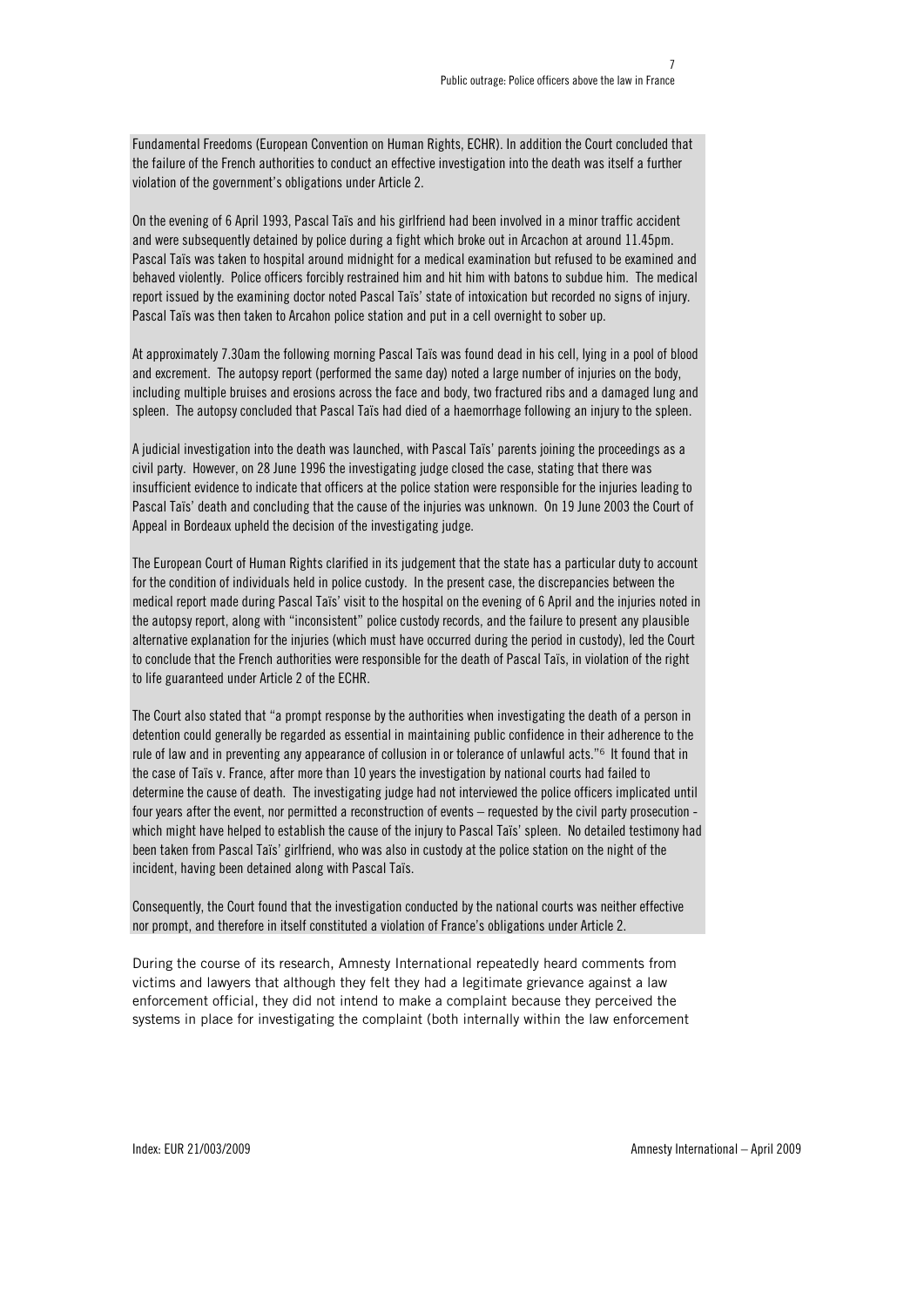Public outrage: Police officers above the law in France

8

agencies and through the criminal courts) were unfair and therefore ineffective. Furthermore, many individuals chose not to report their complaints to the independent oversight body, the National Commission on Ethics in Security (CNDS)7 because they were discouraged by the fact that the CNDS has no powers to enforce any type of sanction.

In order for France to fully uphold its international treaty obligations to prohibit torture and other ill-treatment and respect and protect the right to life, it must take measures to reform the current mechanisms for investigating alleged human rights violations.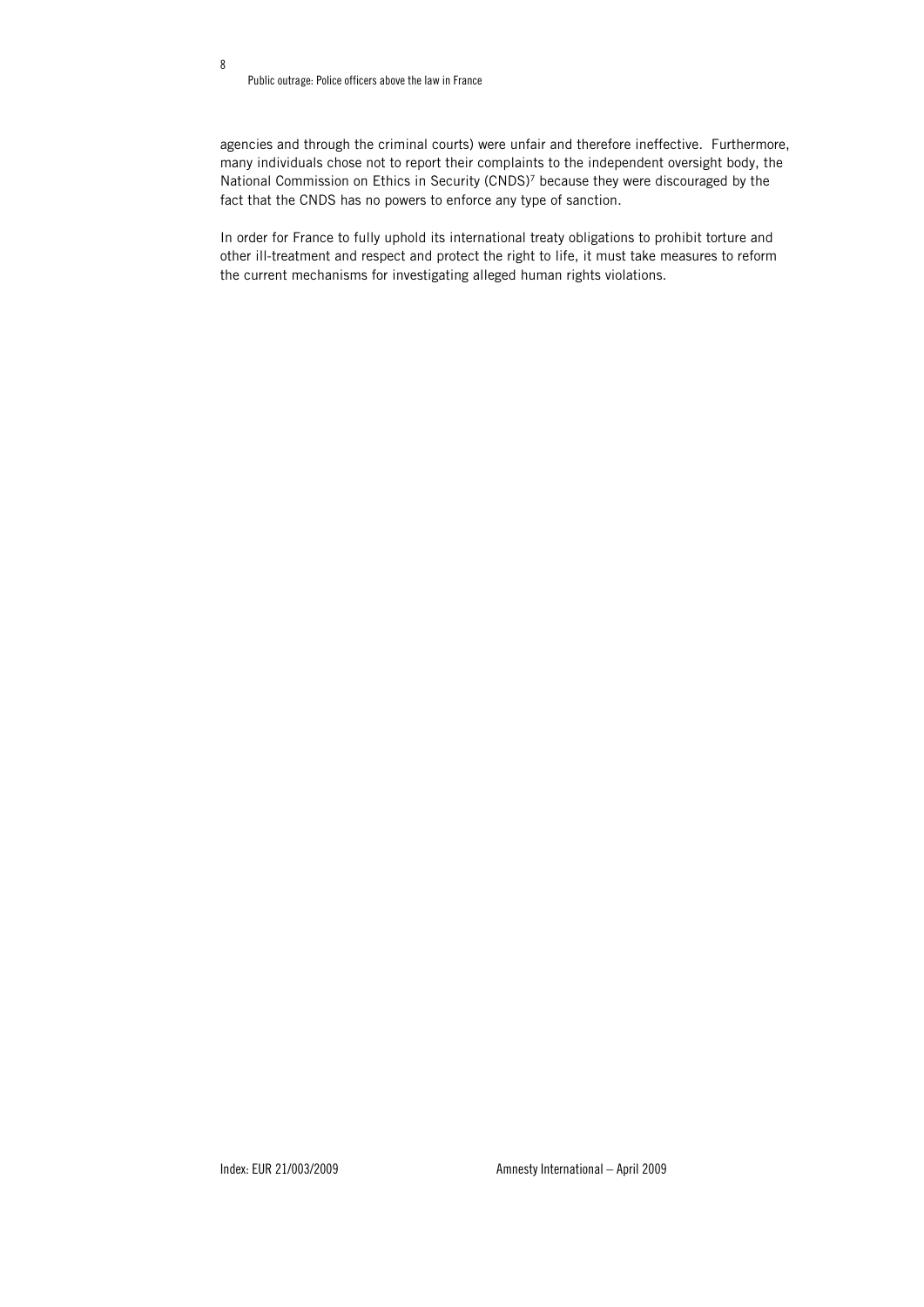## 2. NATIONAL AND INTERNATIONAL CRITICISM OF FRENCH LAW ENFORCEMENT AGENCIES

Since the publication of Amnesty International's 2005 report, France: The search for justice, allegations of ill-treatment by law enforcement officials in France have continued to arise. The independent oversight body, the CNDS, regularly raises concerns about allegations of human rights violations by law enforcement officials, in addition to less serious breaches of professional ethics. In 2006 the CNDS published a review of its first six years in function which revealed persistent complaints relating to excessive or inappropriate use of force leading, in some cases, to permanent injury or death. $8$  Such incidents continue to be reported in its subsequent annual reports.

In 2006, during its review of France's implementation of its obligations under the UN Convention against Torture and Other Cruel, Inhuman or Degrading Treatment or Punishment (the Convention against Torture) the UN Committee against Torture<sup>9</sup> noted efforts made by France to improve and extend the training of police officers but raised concern about "the number and seriousness of the allegations it has received regarding the ill-treatment by law enforcement officers of detainees and other persons with whom they come in contact".<sup>10</sup>

The European Committee for the Prevention of Torture and Inhuman or Degrading Treatment or Punishment (the CPT), $11$  visited France in 2006. In its report on the visit it noted that in addition to allegations of ill-treatment collected by the CPT itself directly from detainees, it had also received such allegations from medical, legal and police authorities, and independent bodies such as the National Ombudsperson and the CNDS. According to data provided to the CPT by the Head of Service of the Medico-Legal Emergency Service at the Hôtel Dieu hospital in Paris<sup>12</sup>, approximately 5 per cent of detainees examined by them made allegations of ill-treatment by law enforcement officials at the time of arrest or during the period in police custody. This figure was corroborated by examination by members of the CPT delegation of a sample of files selected at random.<sup>13</sup>

In 2005, the UN Committee on the Elimination of Racial Discrimination<sup>14</sup> noted in its Concluding Observations on France's implementation of the Convention on the Elimination of All Forms of Racial Discrimination that it was "concerned at allegations of persistent discriminatory behaviour towards the members of certain ethnic groups" by members of the security forces, and called on the French authorities to ensure that "impartial investigations are carried out into all these complaints".15

Similarly, in 2008 the UN Human Rights Committee<sup>16</sup> expressed its concern "about allegations that foreign nationals, including some asylum seekers, while detained in prisons and administrative detention centers, are subjected to ill-treatment by law enforcement officials" and that France "has failed to investigate and appropriately punish such human rights violations".17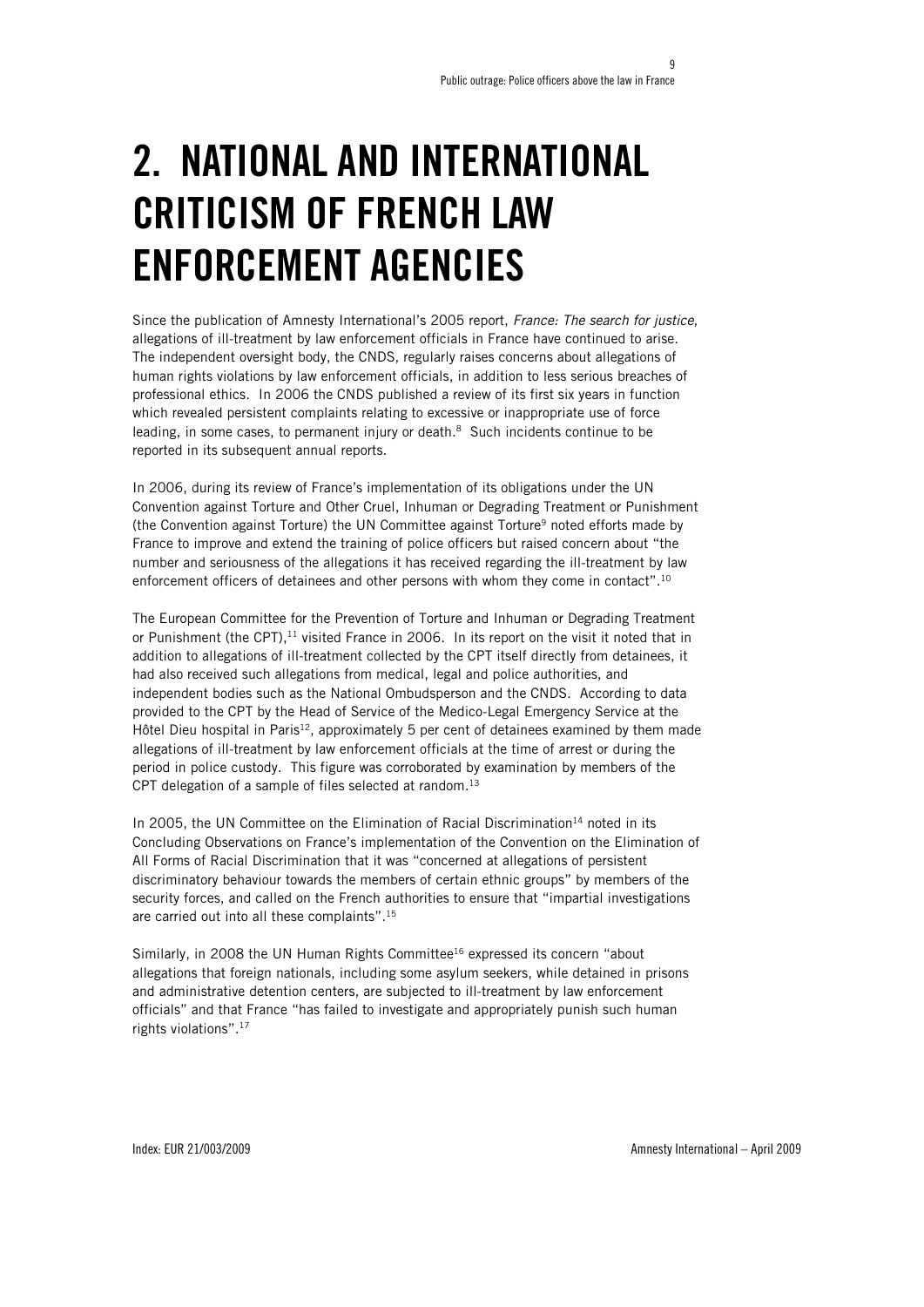In its 2004 annual report, the CNDS devoted an additional chapter to analysis of discrimination by law enforcement officials as a contributing factor to incidents of misconduct. 18 The CNDS noted an increasing number of cases over the years examined (from 2001 to 2004) in which discrimination was a factor<sup>19</sup> and commented that: "The sense of impunity is a significant cause of misconduct and encourages officers to relax their ethical duties towards certain categories of the population… Racist acts are covered up in the name of solidarity between colleagues".20

In 2005 the Council of Europe Commissioner for Human Rights visited France and examined, among other things, allegations of human rights violations by law enforcement officials. His conclusions were highly critical about the lack of accountability for such acts. He stated:

"It would seem that at present the prevailing mood among police officers is one of impunity. As a result, few cases of police violence result in convictions which are proportionate to the offences committed. Procedures are highly complicated for victims and investigations are a delicate matter. The sense of mutual loyalty between the different branches of the security forces accounts partly for the fact that statements [of law enforcement officials] very often match one another perfectly. In many cases, police officers anticipate the victims' complaints and file their own complaints for insults to or obstruction of officers in the course of their duties."21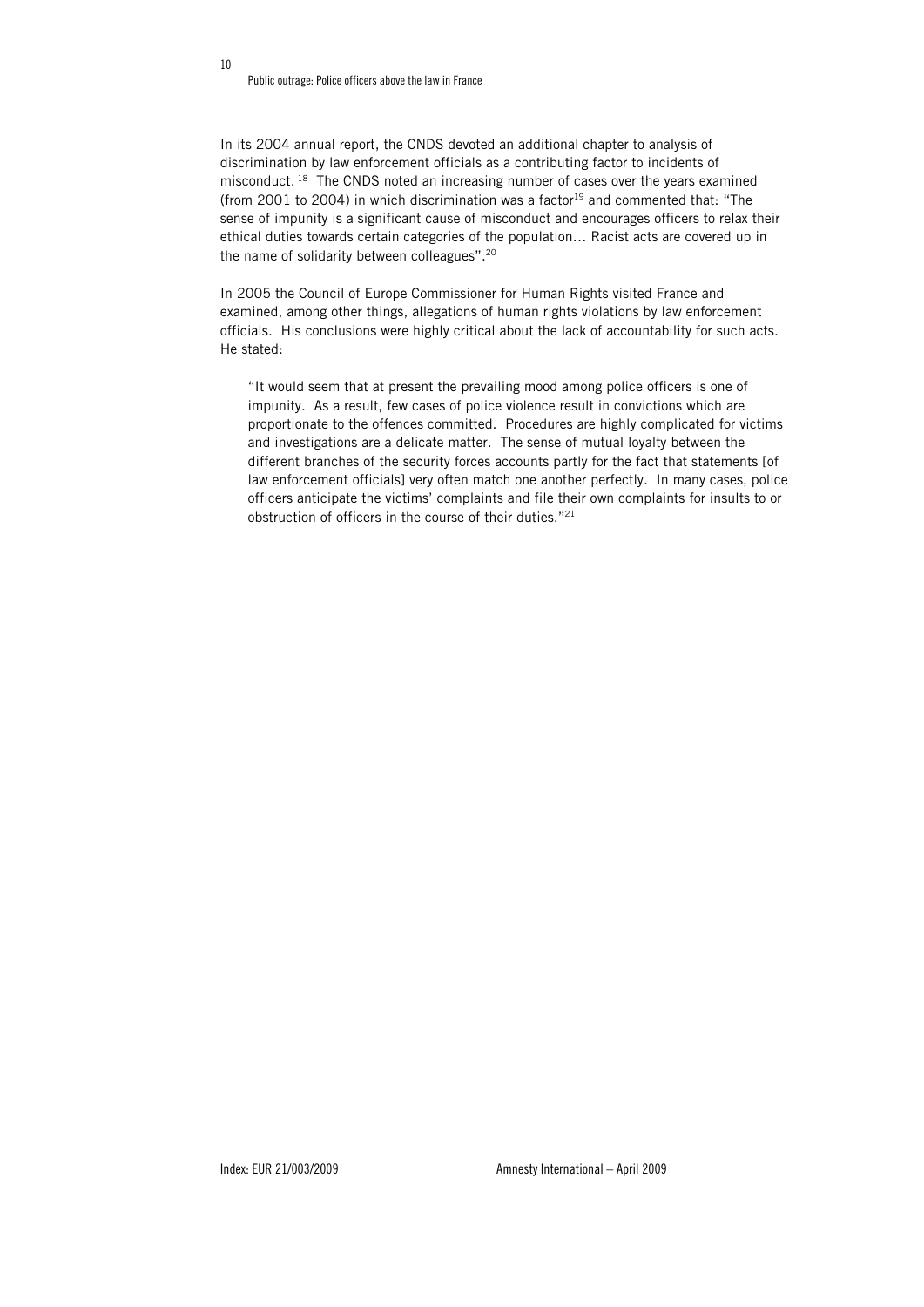## 3. THE OBLIGATION TO CONDUCT AN EFFECTIVE INVESTIGATION

Under international human rights law, states have an obligation to respect and protect the right to life and ensure the absolute prohibition of torture and other-ill treatment. A crucial component of this obligation is the requirement that relevant authorities conduct a prompt, thorough, impartial and independent investigation into all credible allegations of violations of these rights, or whenever there are grounds to believe that such a violation has occurred. Furthermore, the authorities are required to ensure that persons responsible for such human rights violations are brought to justice in fair proceedings and to ensure an effective remedy, including reparation, for the victim.

France is a party to the International Covenant on Civil and Political Rights (ICCPR). This treaty codifies the right to life and the prohibition of torture and other ill-treatment in Articles 6 and 7 respectively. In addition, Article 2 of the ICCPR places a duty on states "To ensure that any person whose rights or freedoms as herein recognised are violated shall have an effective remedy, notwithstanding that the violation has been committed by persons acting in an official capacity". In its General Comment No. 20 the Human Rights Committee has clarified that: "It is not sufficient for the implementation of article 7 to prohibit such treatment or punishment or to make it a crime… Complaints must be investigated promptly and impartially by competent authorities so as to make the remedy effective".22 The Human Rights Committee has also stated that "The responsibility for investigations falls under the State party's obligation to grant an effective remedy".<sup>23</sup>

Similarly, the European Convention on Human Rights (ECHR), to which France is also a party, requires that state parties respect the right to life and the prohibition of torture and other ill-treatment (Articles 2 and 3 respectively). Article 13 of the ECHR guarantees an individual's right to an effective remedy before a national authority in the event of any violation.

The European Court of Human Rights has clarified that, to comply with the requirements of the ECHR, investigations into allegations of human rights violations must meet the following criteria:

 $\blacksquare$  Independence: there should be institutional and hierarchical and practical independence in police complaints investigations;

Adequacy: the investigation should be capable of gathering evidence to determine whether police behaviour complained of was unlawful and to identify and punish those responsible;

 $\blacksquare$  Promptness: crucial for maintaining trust and confidence in the rule of law;

 Public Scrutiny: accountability is served by open and transparent procedures and decision-making;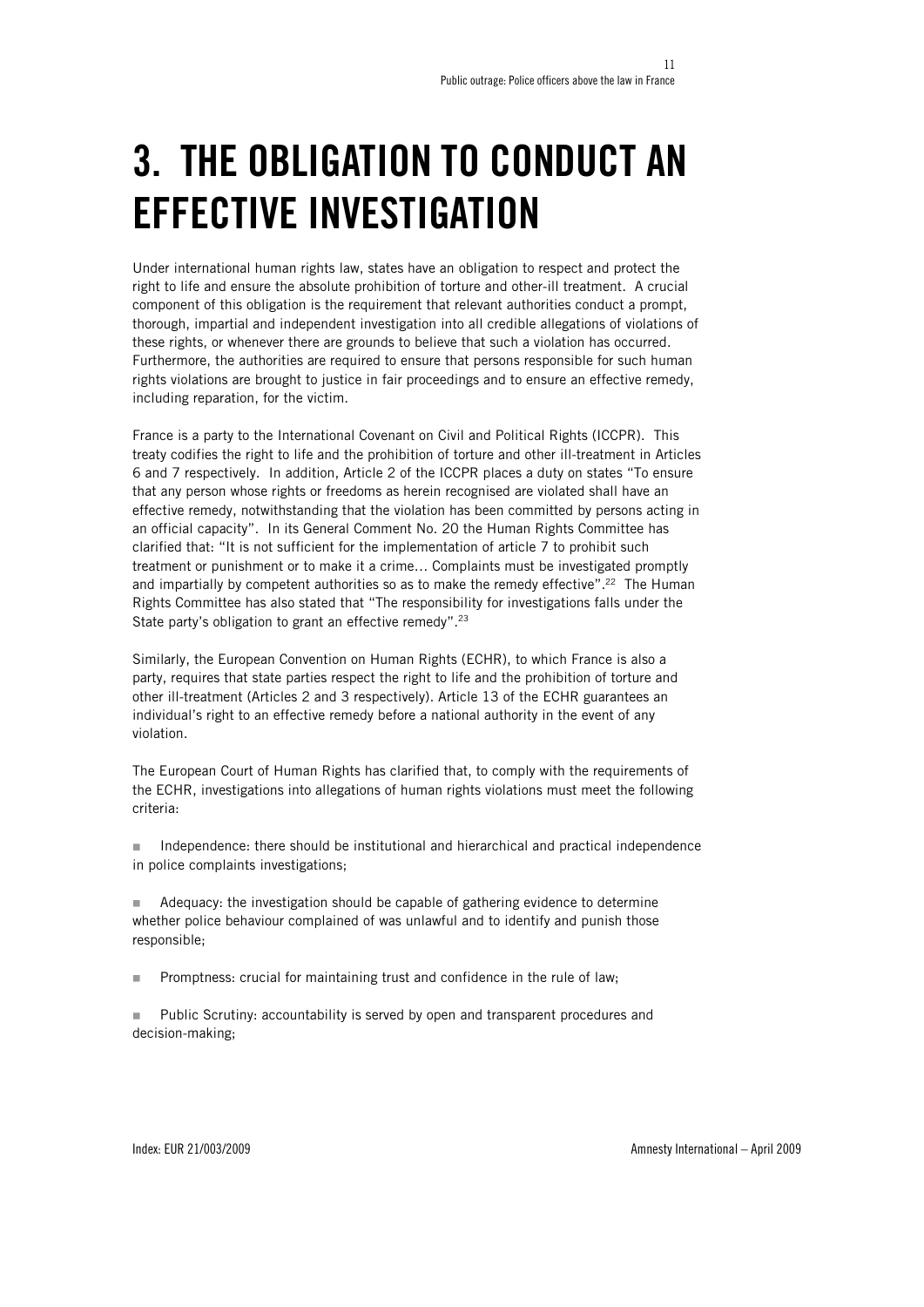$\blacksquare$  Victim Involvement: in order to safeguard his or her legitimate interests.<sup>24</sup>

The Convention against Torture states that "Each State Party shall ensure that its competent authorities proceed to a prompt and impartial investigation, wherever there is reasonable ground to believe that an act of torture has been committed in any territory under its jurisdiction" (Article 12). Article 13 of the Convention against Torture further specifies that "Each State Party shall ensure that any individual who alleges he has been subjected to torture in any territory under its jurisdiction has the right to complain to, and to have his case promptly and impartially examined by, its competent authorities".

In addition, the CPT guidelines for combating impunity state that "It is now a well established principle that effective investigations, capable of leading to the identification and punishment of those responsible for ill-treatment, are essential to give practical meaning to the prohibition of torture and inhuman or degrading treatment or punishment".<sup>25</sup>

Amnesty International's research and the conclusions of expert international and European human rights bodies indicate that, both in theory and practice, the current mechanisms for investigating alleged human rights violations by law enforcement officials in France do not meet the requirements of international law and standards as detailed above. The rest of this report explains how and why, and concludes with recommendations to rectify the current failings.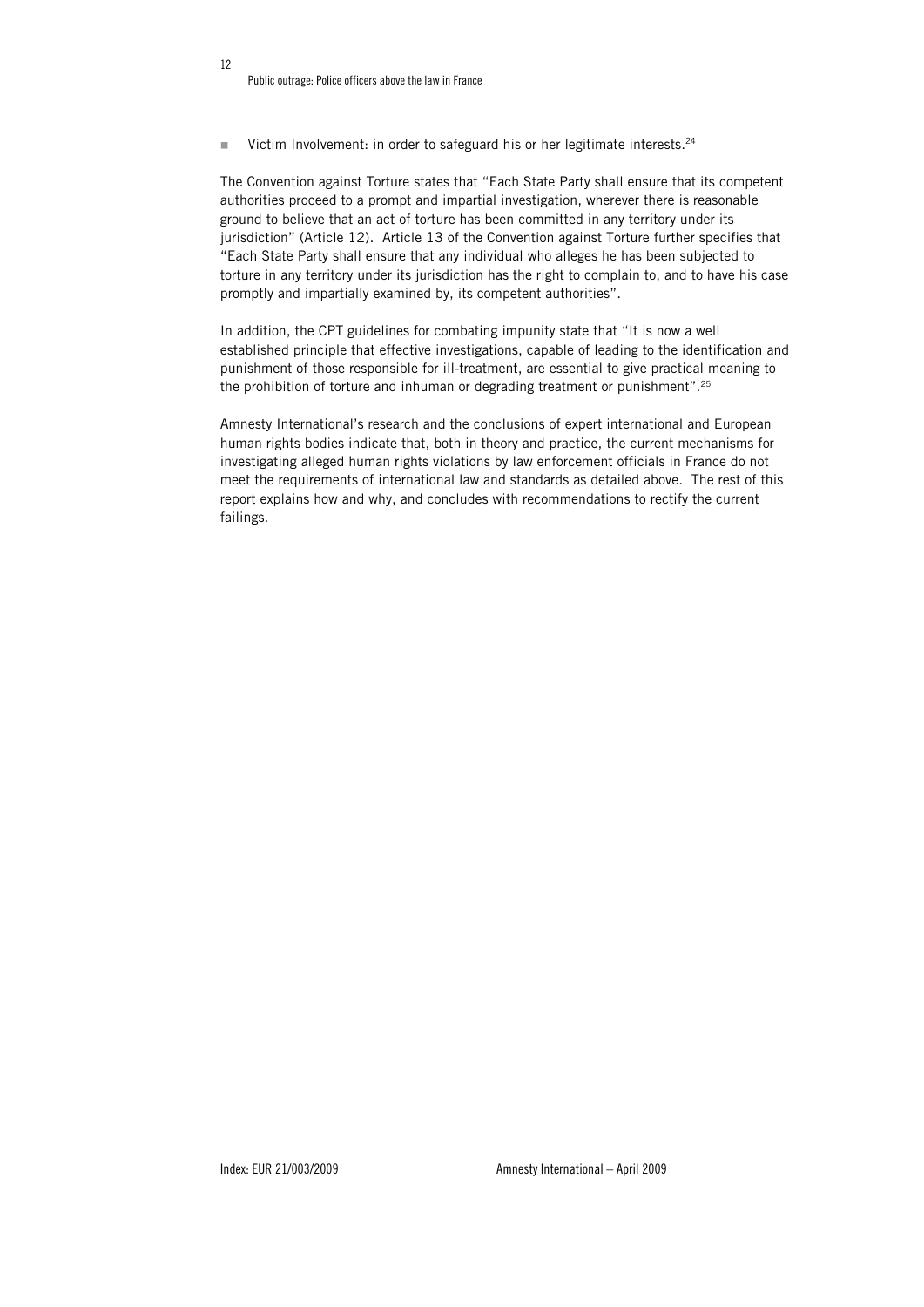## 4. CAUSES OF IMPUNITY

### INDEPENDENCE AND IMPARTIALITY?

In France, any individual who wishes to make a criminal complaint, including a complaint about a human rights violation committed by a law enforcement official, can direct their allegation directly to the public prosecutor. The prosecutor is responsible for managing the preliminary investigation as well as deciding whether to pursue charges and send the case for trial or to close the investigation. If a case is particularly serious or complex, the prosecutor will refer the case to an investigating judge who will then conduct the investigation.

The prosecutor and investigating judge are structurally independent from the law enforcement agencies, but work in close collaboration with them daily. Although it is the prosecutor or investigating judge who has overall responsibility for the investigation, in practice they rely heavily on the assistance of police officers from the national police force, gendarmerie or municipal police forces (known as "judicial police") who act on behalf of the prosecutor or judge in collecting evidence and interviewing witnesses. Consequently, the level of practical independence (rather than structural independence) of prosecutors and judges from the law enforcement agencies is questionable.

#### Law enforcement agencies: internal inspectorates

Each of the law enforcement agencies in France has its own internal inspectorate (internal affairs department). The National Gendarmerie inspectorate is known as the Inspection de la Gendarmerie Nationale (IGN). The National Police force has one inspectorate for forces based in Paris – the Inspection Générale des Services (IGS) – and one for the rest of France – the Inspection Générale de la Police Nationale (IGPN).

The inspectorates investigate possible misconduct by law enforcement officials within their force, ranging from minor disciplinary matters to incidents of suspected torture or unlawful killing. When a judicial investigation is underway concerning a possible criminal act by a law enforcement official, the prosecutor or judge can ask the relevant inspectorate to conduct an internal investigation and submit its findings for use in the judicial investigation.

Furthermore, in cases relating to alleged misconduct by law enforcement officials, there is no prohibition on prosecutors or judges instructing judicial police from the same force as the alleged perpetrator to assist with the investigation. In the case of Pierre (below) the victim's family has publicly demanded that the investigating judges handling the case instruct judicial police officers from the national gendarmerie instead of continuing to rely on information from the national police in Nantes – the police force which the accused officer belongs to.

### THE CASE OF PIERRE26

On 27 November 2007 Pierre, aged 16 at the time, permanently lost the sight in his right eye after being shot with an experimental type of rubber bullet by a hooded police officer during a demonstration in Nantes.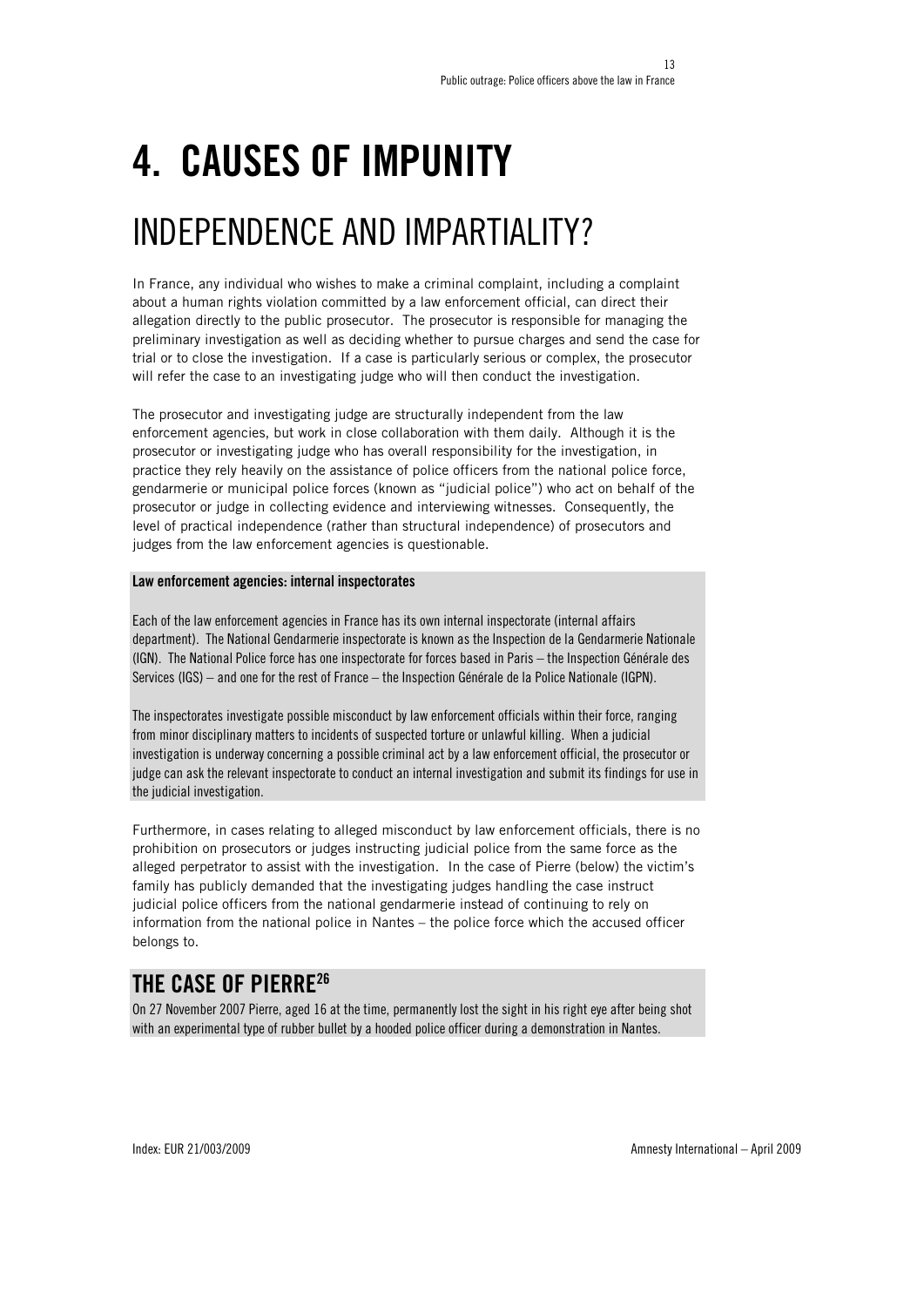14

His family made a complaint to the public prosecutor on 6 December 2007, who immediately ordered the IGPN to conduct an internal investigation in an attempt to establish what had happened. The IGPN's report was given to the prosecutor in April 2008. The IGPN investigation stated that just two officers had fired rubber bullets during the demonstration. However, neither of these officers was identified as responsible for firing the bullet which injured Pierre. Pierre's family told Amnesty International that they had the impression the



IGPN investigation was deliberately trying to avoid apportioning blame and was therefore totally unsatisfactory.

Videos of the demonstration submitted to the investigating judge by two different police forces do not contain footage of

Pierre at the demonstration, immediately after being shot in the eye. © Private, 2007.

the key moment at which Pierre was shot. Furthermore, Pierre's family complain that the IGPN report did not include police records which would indicate which guns were fired and how much ammunition was left in each officer's gun at the end of the demonstration.

On 10 July 2008 a judicial inquiry was opened into charges of "voluntary injury with a weapon by a public official causing more than eight days' incapacity". The investigation continues slowly.

Amnesty International is concerned that this procedure does not comply with international standards of impartiality and independence for investigations of human rights violations which require that such investigations be conducted by investigators "who shall be independent of the suspected perpetrators and the agency they serve [and] shall be competent and impartial".27 The CPT has commented that in legal systems where a prosecutor or judge manages the investigation, "it is not unusual for the day-to-day responsibility for the operational conduct of an investigation to revert to serving law enforcement officials… It is important to ensure that the officials concerned are not from the same services as those who are the subject of the investigation. Ideally, those entrusted with the operational conduct of the investigation should be completely independent from the agency implicated".28

The inherent fallibility of systems such as that in France has also been noted by the UN Special Rapporteur on torture, who stated that "the main obstacle [to combating impunity] is manifested by the conflict of interest inherent in having the same institutions responsible for the investigation and prosecution of ordinary law-breaking being also responsible for the same functions in respect of law-breaking by members of those very institutions".<sup>29</sup>

The importance to the fairness and integrity of a criminal justice system of a prosecutor's actual independence and impartiality in each case, and of being seen by the public to be independent and impartial, cannot be overstated. The close working relationship between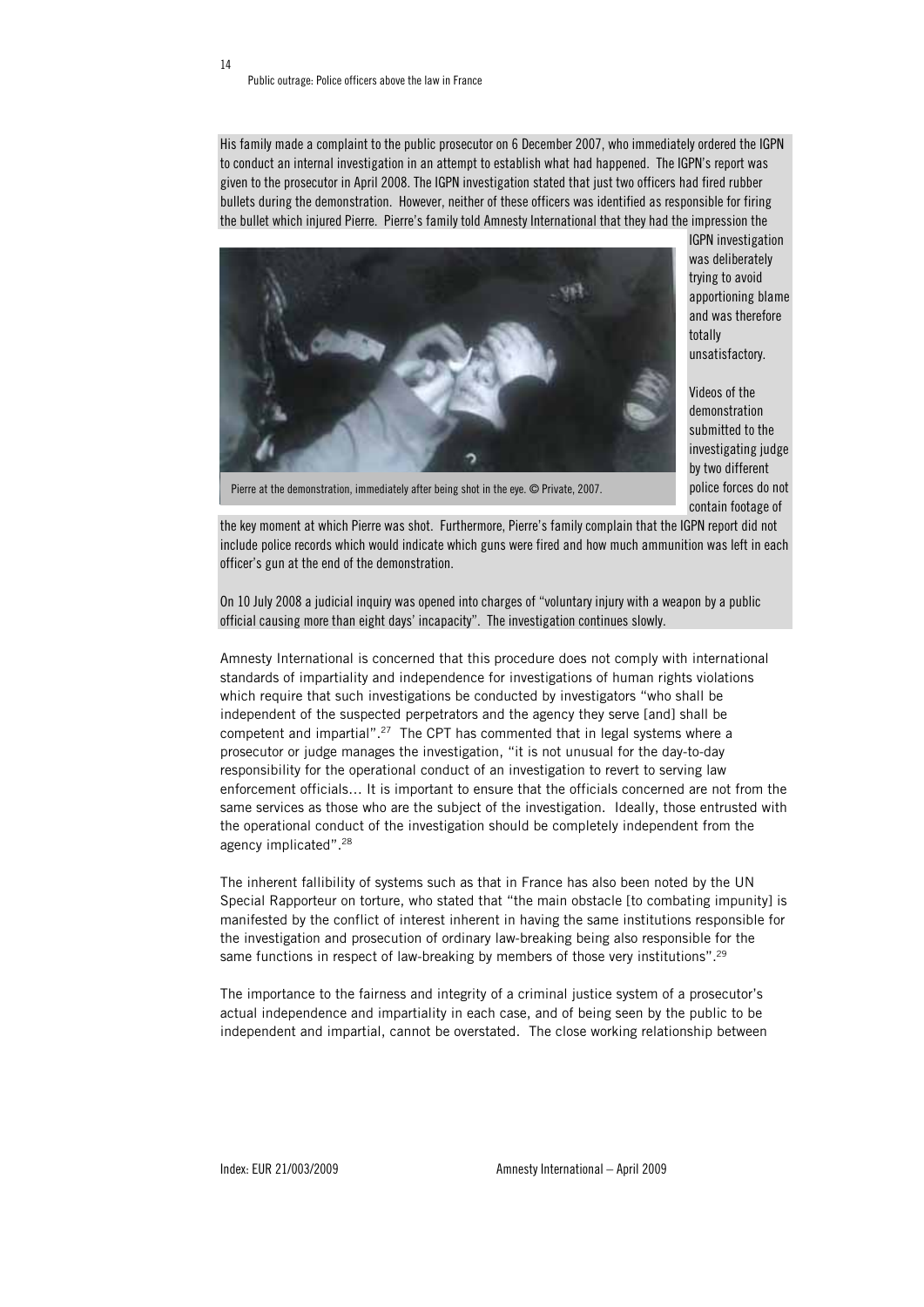prosecutorial authorities and the law enforcement agencies makes it difficult for the public to perceive them as genuinely independent, impartial and fair when dealing with complaints against law enforcement officials. For this reason, some lawyers interviewed by Amnesty International said that they advised their clients against pursuing criminal complaints of illtreatment against law enforcement officials on the grounds that the likelihood of success was minimal.

### THE CASE OF ALBERTINE SOW

On 17 August 2006, three police officers in civilian clothes arrived at rue Clovis-Hugues, Paris, in response to an apparent altercation between a young man and a young woman. The police asked to see the identity papers of a young man named Jean-Pierre who was standing in front of the apartment building. There was subsequently a violent incident involving several police officers and three local residents. The police account of the event is dramatically different to that given by Albertine and numerous witnesses.

According to witness statements reviewed by Amnesty International, the police officers immediately handcuffed Jean-Pierre in an aggressive and violent manner as he did not have his identity papers with him. Jean-Pierre's cousin, Albertine Sow, who was six months' pregnant at the time, witnessed the scene from a

window and told Amnesty International that she came outside to ask the police what was happening. She said that the police officers did not respond to her question but when she persisted one of the police officers began shouting at her and acting in an aggressive and threatening manner, telling her to leave or he would hit her. Albertine asked the police officer to calm down, but he began pushing her aggressively and she tried to defend herself. In the struggle, she tore his t-shirt and he punched her in the mouth. The other police officer apparently appeared shocked by his colleague's behaviour, but said nothing.

At this point Albertine Sow's brother, Yenga Fele, rushed to the scene after seeing what was happening from a building along the street and asked the police officer if he realized he had punched a pregnant woman. According to witnesses, one of the police officers asked the other if he should use teargas on Yenga Fele, and was told to do so. Witnesses state that when Yenga Fele repeated his question the policeman fired teargas at him



Albertine Sow and her daughter Safi-Jeanne, with whom she was pregnant at the time of the incident. © Amnesty International, 2009.

and Albertine Sow. At the same time, more police officers arrived and both Albertine Sow and Yenga Fele were hit with batons. Despite her obvious pregnancy, Albertine Sow was hit with a baton close to her lower abdomen. Albertine Sow told Amnesty International that she fell down and lost consciousness. When she regained consciousness she says she was lying on her stomach, being handcuffed. As she had injured her head in the fall a female police officer asked for the handcuffs to be removed, and she was taken to the Lariboisière hospital. She remained in hospital under police custody for 48 hours, accused of "group assault" against the police officers. She was signed off work for three days and following the incident she began suffering contractions but eventually gave birth to a daughter, Safi-Jeanne, at full term. Her brother, Yenga Fele, was also arrested and spent more than three months in prison on remand.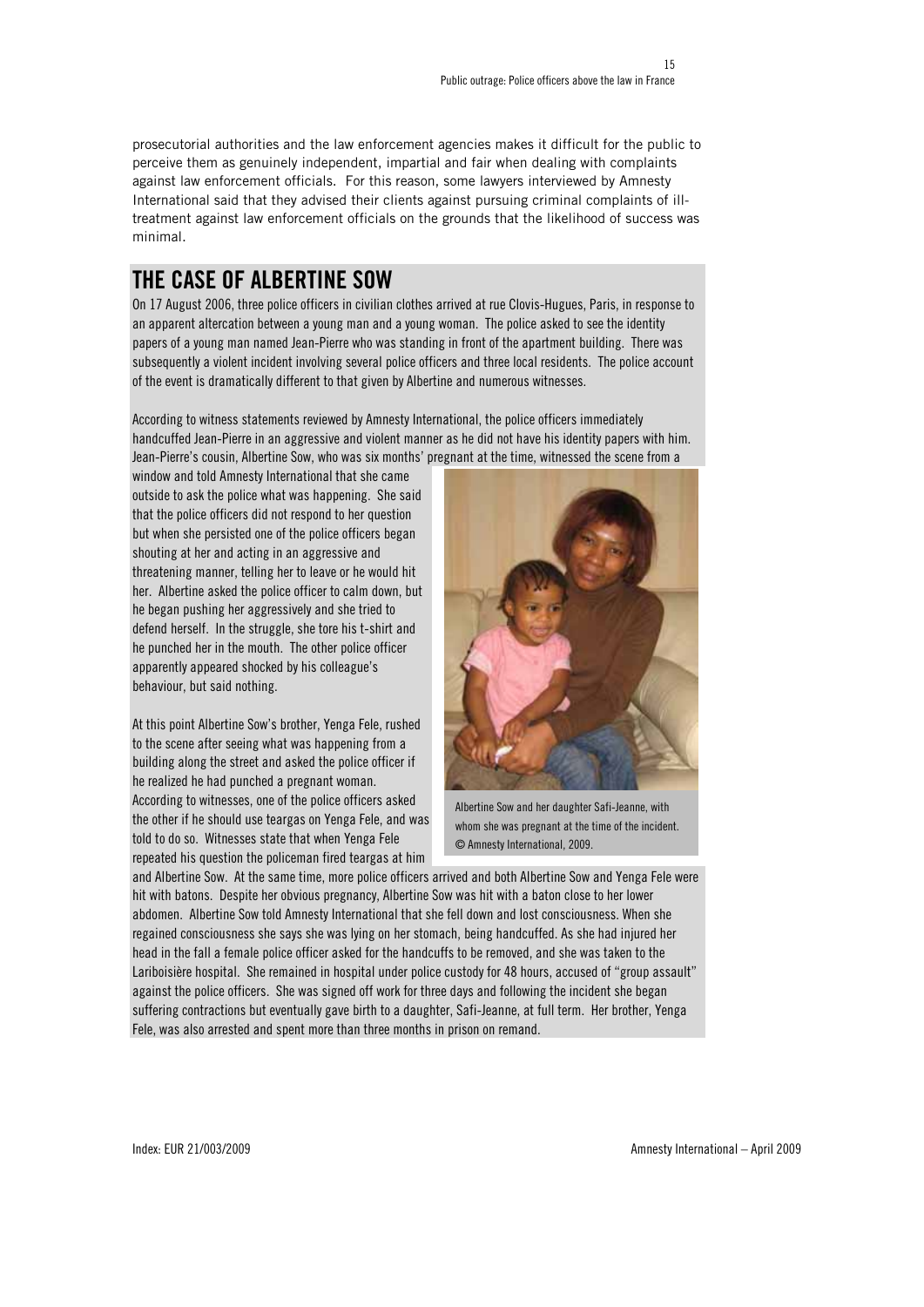16

According to the version of events given by the police officers involved, Albertine Sow violently intervened to prevent the arrest of Jean-Pierre, swore at the police officers, and threw herself at one of them, tearing his shirt, kicking him in the leg and clawing at his face. They also claimed that when Yenga Fele arrived he tore off his T-shirt and threatened to kill the police officers present before attacking them. The police officers claimed that Yenga Fele, Albertine Sow and Jean-Pierre continued to attack them and they had to use their batons and tear gas in self defence. After police reinforcements had arrived, the officers claimed that Albertine Sow threw herself "hysterically" at another officer who was allegedly lying unconscious on the ground, tore at his clothes and tried to hit him. They said this officer hit her with his baton in self defence and she was then arrested.

On 19 August the Paris prosecutor opened an investigation against Yenga Fele and Albertine Sow, for alleged "group assault" against police officers. Albertine Sow presented a complaint of ill-treatment against the police officers to the IGS on 28 August 2006. On 21 September 2006 she also presented a criminal complaint of ill-treatment to the Paris criminal court. However, despite the numerous witness testimonies (including one from the local town councillor, Halima Jemni, who testified to the "insolence" of the police officers present) and medical reports presented to support her complaint, on 27 November 2006 her complaint was closed without further investigation by the prosecutor. The IGS report into the incident stated that "Mme Sow herself caused the situation which she complains of. Her procedure with the IGS has an underlying air of menace and intimidation against the victims, and can be qualified as a counter-attack". This report was submitted as evidence in the criminal investigation against Albertine Sow.

Although Albertine Sow's complaint had been closed by the prosecutor in 2006, on 19 November 2008 she was ordered to appear before an investigating judge who was apparently re-examining her complaint. Albertine Sow attended the hearing and gave her testimony to the judge, but has had no news on the complaint since then. She said that the judge had indicated to her during the hearing that it was likely the case would be closed due to lack of evidence.

Despite the fact the prosecutor had recommended she be acquitted of the charges against her, on 27 January 2009 Albertine Sow was convicted of assaulting the police officers and was given a one month suspended prison sentence. Her brother Yenga Fele was sentenced to six months' imprisonment and ordered to pay 1,500 euros in compensation to each police officer. They have both appealed against the judgement.

Amnesty International notes that according to the limited information made available, the IGPN examined 663 complaints of "violence" in 2005 30 leading to just 96 disciplinary measures for "proven acts of violence" of which only 16 resulted in dismissal.31 In 2006, the IGPN received 639 allegations of violence; 114 disciplinary measures were taken against officers for proven acts of violence, with just 8 resulting in dismissal "or a similar penalty" for the officers involved.32

As noted previously, Amnesty International is aware that not every complaint submitted has merit. However, the discrepancy between the number of complaints received and the number of disciplinary sanctions imposed raises questions regarding the thoroughness and impartiality of the investigations. In its special report on discrimination, the CNDS noted that "Discriminatory actions or comments are very rarely sanctioned" and recommended more thorough investigation of such incidents "to put an end to the widely noted sense of impunity, notably due to the low number of cases which result in disciplinary sanctions".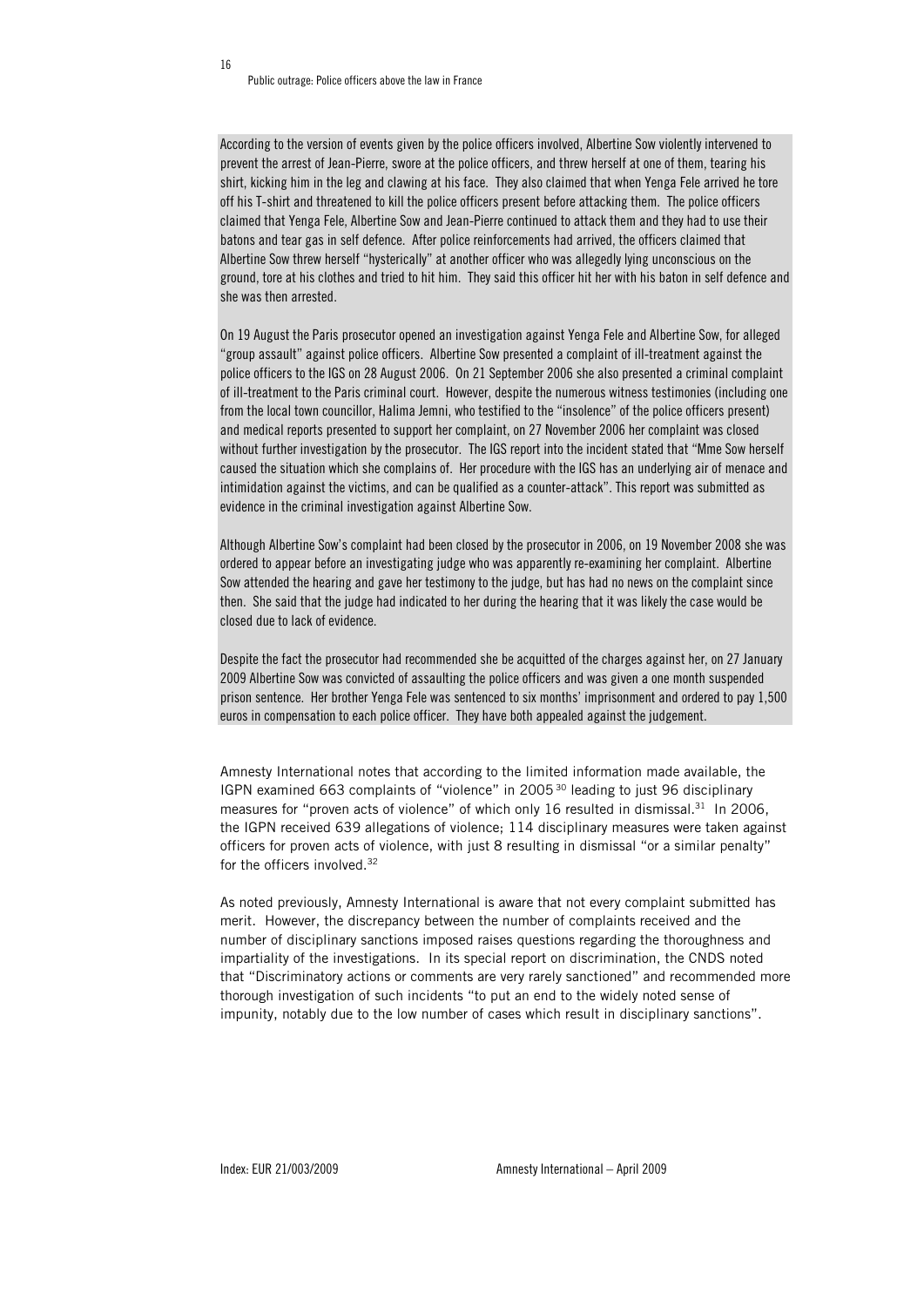### THE CASE OF ÉVELYN AND PATRICIA

On 25 August 2007 Évelyn and Patricia<sup>33</sup> were driving home in Paris at around 3am after having dinner in a restaurant with friends. Évelyn says that a police patrol car blocked their route and ordered them to pull over into a bus lane, which they did. She says that police officer X approached their car and, in an aggressive manner, accused Évelyn of driving in the bus lane and shouted at her to give him her documents. Évelyn responded that she had entered the bus lane because the police officer had ordered her to and it was not necessary to be so aggressive. As she turned to get the vehicle documents from Patricia (who was the owner of the car) she says that officer X violently pulled her out of the car and pushed her forcefully against its back door.

Évelyn says she began to cry and asked the police officer why he was acting so aggressively. He did not reply but handcuffed her and took her to the police patrol car. Patricia got out of the car and told the police officer not to be so violent but she says instead of responding he punched her in the arm. She says two other police officers then restrained her while officer X gave her an alcohol tester and shouted at her to blow into it. She did so and gave a positive result, but tried to explain that she had not been driving the car. Officer X returned to the police car and Patricia says she heard Évelyn shouting that he was hitting her on the head, so Patricia moved towards the patrol car to find out what was happening. She says officer X grabbed her by the neck and dragged her back to her own car, pushed her violently against the vehicle and then returned to the patrol car. Patricia asked one of the other police officers to help her, but she says he did not respond. When she tried to make a phone call with her mobile phone, he took it from her. Officer X then handcuffed her and she was made to sit on the pavement until another police car arrived and took her to the police station.



Injuries to Évelyn's arm. © Private, 2007.

Upon arrival at the Orteaux police station, Évelyn says she had injuries to the mouth, shoulders and back, and was unable to walk unassisted. Her blouse was undone leaving her breasts partially exposed. Patricia says she saw Évelyn being pushed by police officers, which caused her to fall to the ground. Finally, the two women were made to sit together on a bench. The police officers referred to Patricia, a Spanish citizen who does not speak much French, as "the fucking Spaniard" and to Évelyn as "the old lesbian whore" and made insulting homophobic remarks about the two women. Due to the poor physical state of Évelyn, an officer ordered her to be taken to hospital.

Patricia says she remained alone in the police station, handcuffed to a bench. She says that she asked in Spanish and French to be allowed to make a phone call, but the police officers told her they did not speak Spanish and could not understand her French. After spending the night in the police station Patricia was taken the following morning to the hospital where her blood pressure was monitored but she says the doctor did not examine her injuries. She was taken back to the police station and

questioned. She says she asked for her lawyer to be present but this was refused. She made a statement and a police officer translated her words. She was told to sign the statement, even though she said she could not read it (as it was in French). She says she was not given a copy. The police officers gave her a fine stating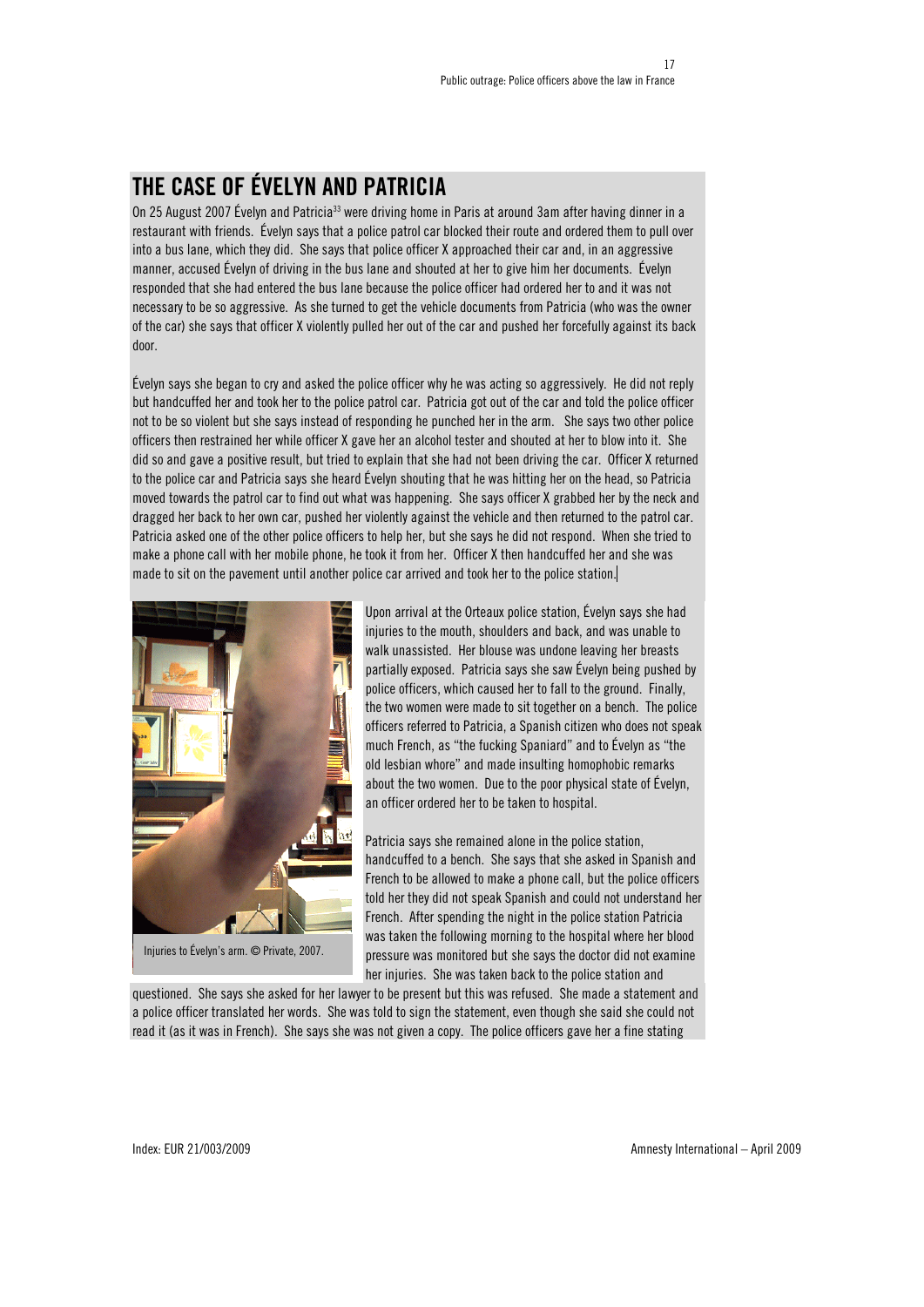she had been "drunk in the street". At approximately 2pm she was released, without a formal record that she had been held in custody.

A few hours later Évelyn was charged with outrage, rebellion and drunk driving, and released from custody. She told Amnesty International that after going to hospital to be treated for her injuries she was signed off work for 21 days.

A few days later Évelyn and Patricia presented a complaint to the IGS concerning the incident. In January 2008 Évelyn and Patricia were called to appear before the IGS for a hearing with the accused officers. They told Amnesty International that there were 10 police officers present. Évelyn and Patricia told Amnesty International that they were ordered to attend the hearing separately, and were not allowed to have their lawyer present. Évelyn identified two of the accused officers and Patricia identified four. They said the other six officers present had no involvement in the incident. Due to the ongoing fear the women felt towards the police they asked for the officers to appear individually instead of in a group, but this request was denied. Évelyn told Amnesty International that during the hearing the police officers spoke with each other continuously. She also says she saw one officer leave the building to make a phone call, then return and

change his testimony. Évelyn told Amnesty International that at the end of the hearing, both women felt that the procedure had been unfair, intimidating and biased in favour of the police officers.

The investigation into the complaint of ill-treatment was closed by the prosecutor in September 2008, despite the existence of medical reports and photographs which supported Évelyn's testimony. Évelyn's lawyer subsequently presented a civil party complaint, which required the case to be re-opened and examined by an investigating judge. At the time of publication of this report no further action had been taken.

On 4 December 2008 Évelyn appeared in court charged with *outrage, rebellion* and drunk driving. She told Amnesty International that when the judge introduced the case Évelyn realised that a lot of information was missing from the file so she



Injuries to Évelyn's arm. © Private, 2007.

explained her version of events to the judge. The judge discovered she did not have a copy of a number of important documents, including the IGS report, Évelyn's medical reports and photographs of her injuries. The judge ordered the case to be postponed while further evidence was submitted.

Finally, Amnesty International is concerned that internal investigations into alleged illtreatment or other human rights violations are not always thorough or impartial, as seen in the case of Gwenaël Rihet (below). This not only prejudices the effectiveness of disciplinary proceedings, but can also have a serious impact on any criminal investigations. In particular, when prosecutorial authorities base their decisions on the results of internal investigations without seeking or considering further evidence, the criminal complaint against a law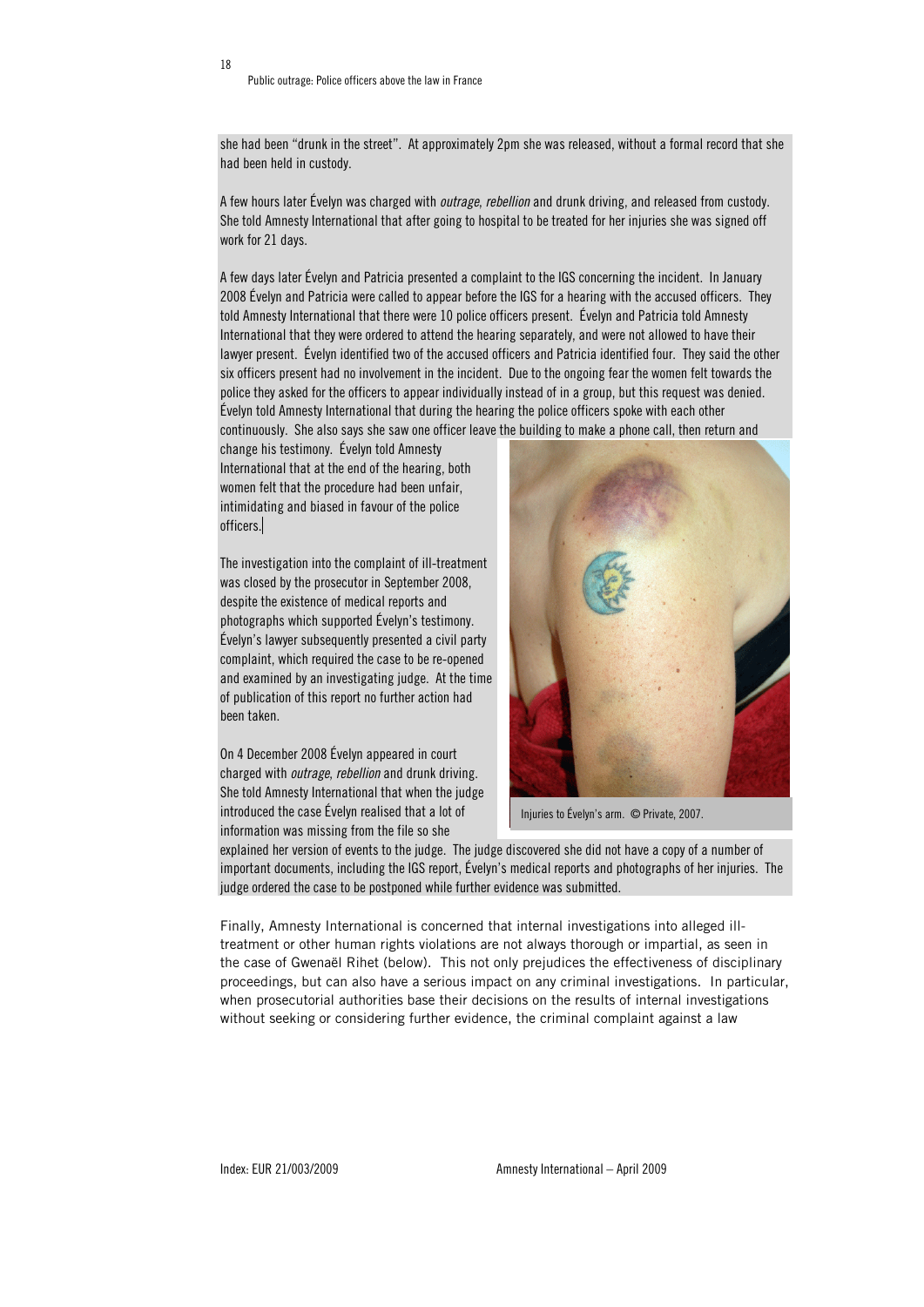enforcement official is in effect investigated and decided on by the law enforcement agency implicated. Unsurprisingly, complainants do not perceive this system as fair, and it does not comply with France's obligation under international human rights treaties to ensure prompt, independent, impartial and thorough investigations into all allegations of torture, ill-treatment and violations of the right to life.

### ADEQUATE?

Although it is not to be assumed that every complaint against a law enforcement official will be upheld, Amnesty International believes that the high number of complaints against law enforcement officials closed by the prosecutor without reaching trial is in part a consequence of the lack of independence and impartiality of the preliminary investigations. It cannot be considered surprising that investigations carried out, *de facto*, by law enforcement officials into allegations against their colleagues frequently fail to produce sufficient evidence to support a prosecution. It is also not surprising that some prosecutors and judges show reluctance to pursue in-depth investigations into the conduct of law enforcement officials on whom they rely for assistance on a daily basis.

As a result, it is not unusual for the prosecutorial authorities to close investigations into allegations of human rights violations by law enforcement officials after minimal investigation, basing decisions heavily on testimony of law enforcement officials, and without seeking further evidence. This contradicts the requirement of "adequacy" (or "thoroughness") for such investigations, which the CPT has defined as requiring "that all reasonable steps be taken to secure evidence" and for all investigations to be "capable of leading to a determination of whether force or other methods used were or were not justified under the circumstances, and to the identification... of those concerned".<sup>34</sup> Furthermore, when cases are closed without reaching trial there is no possibility for pubic scrutiny of the evidence, thus decreasing the transparency with which such decisions are made.

### THE CASE OF JOSIANE NGO

In the early evening of 17 July 2007 Josiane Ngo, who was eight months' pregnant at the time, was stopped by three police officers in Chateau Rouge, Paris. They told her that she was in violation of regulations concerning street vending because she had put boxes out on the street. She denied that this was the case, stating that she was just delivering some merchandise. The police officers asked for her identity papers but she said her partner, Souleymane Traoré, had her residence permit with him.

Josiane Ngo told Amnesty International that at this point, one of the police officers took her by the arm and told her they were going to the police station. Josiane Ngo asked the police officer to let go of her arm and tell her why she was being arrested. At this point, she says one of the police officers punched her in the nose, which began to bleed, and pushed her to the ground. This took place in front of a large number of people present in the street, several of whom expressed their concern to the police at the treatment of a woman who was clearly pregnant. The police officers called for reinforcements, who arrived and formed a barrier around Josiane Ngo, who was still lying on the ground.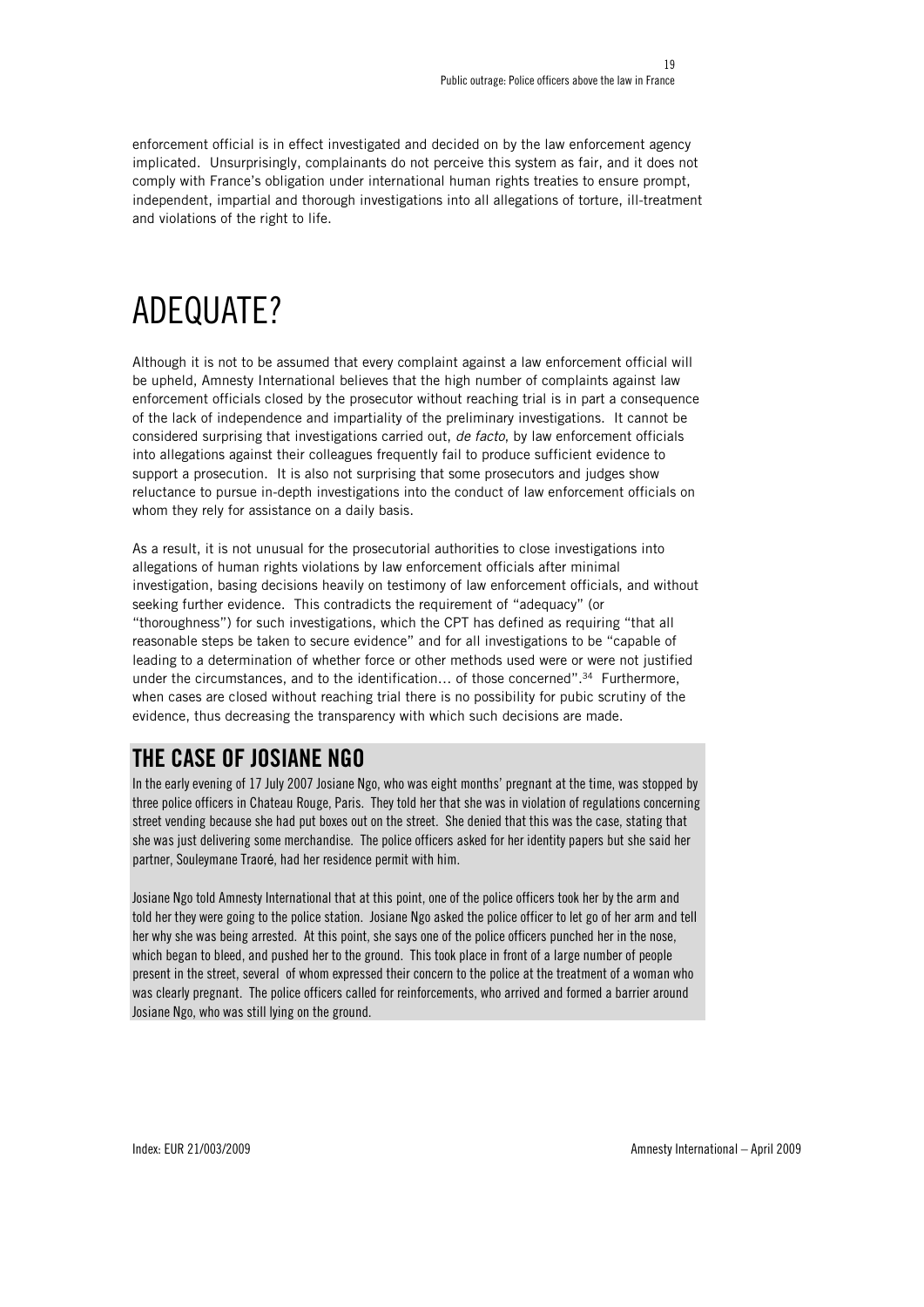At this point, Josiane Ngo's partner arrived. However, as he attempted to give the police officers Josiane Ngo's residence permit the police officers fired tear gas at him and his three year-old son. Josiane Ngo was also hit by the gas. She states that police officers dragged her by the hair into a police van and punched her. She told Amnesty International that a police officer sat on her back as she lay on the floor of the vehicle and punched her in the head. She also states that she was kicked when she arrived at the police station. Upon her arrival she was told she would be charged with *outrage*.

Josiane Ngo told Amnesty International that she was not permitted to see a lawyer while in custody or to make any phone calls. Her partner came to enquire after her and bring her her shoes (which had been left behind at the scene of the arrest) but he said he was not allowed to see her and was not given any information about her condition. She was not seen by a doctor until 1am the following morning.

Josiane Ngo was released from police custody at midday on 18 July. All charges against her had been dropped. She immediately went to the Hôtel Dieu hospital, where the examining doctor signed her off work for 10 days as a result of her injuries.

Josiane Ngo made a criminal complaint of ill-treatment to the prosecutor on 7 September 2007. She also submitted a complaint directly to the IGS and the CNDS. In July 2008 Amnesty International was informed that the prosecutor had closed the complaint without further investigation.

A video recording of Josiane Ngo's testimony, made by a journalist of the French newspaper Libération, is available at http://indociles.blogs.liberation.fr/laske/2007/07/josiane-raconte.html

Although the presumption of innocence of the accused must prevail in criminal proceedings, Amnesty International is particularly concerned by cases in which prosecutorial authorities favour the testimony of law enforcement officials even when it contradicts the testimony of multiple civilian witnesses, or other evidence (such as video recordings or medical reports) discredits it.

#### THE CASE OF GWENAËL RIHET

Gwenaël Rihet, a news cameraman for the television channel France 3, was filming a demonstration at the Cannes Film Festival on 15 May 2004 when he was allegedly assaulted by police officers who pushed him to the ground and kicked him. He received hospital treatment for his injuries (bruising and a head wound requiring four stitches) and the following day lodged a criminal complaint against the officers involved. Immediately after he made his complaint, the principal accused (P.G.) made a complaint accusing Gwenaël Rihet of punching him.

On 24 June 2004 the public prosecutor in Grasse requested that the IGPN hold a hearing with Gwenaël Rihet and the accused officer, but no such hearing was held. Nevertheless, the prosecutor closed his investigation into Gwenaël Rihet's complaint on 21 September 2004. His decision was based on the evidence gathered by the IGPN which included interviews with Gwenaël Rihet and various police officers (who claimed to have seen Gwenaël Rihet punch P.G). None of the other (non-police) witnesses present at the scene were questioned. The IGPN report also included still images extracted from CCTV camera footage, which the report claims shows Gwenaël Rihet punching an officer. Amnesty International has seen these images, but could not see any indication in them of Gwenaël Rihet punching a police officer.

The IGPN report also notes that "a video was watched" during the second of two hearings with Gwenaël Rihet,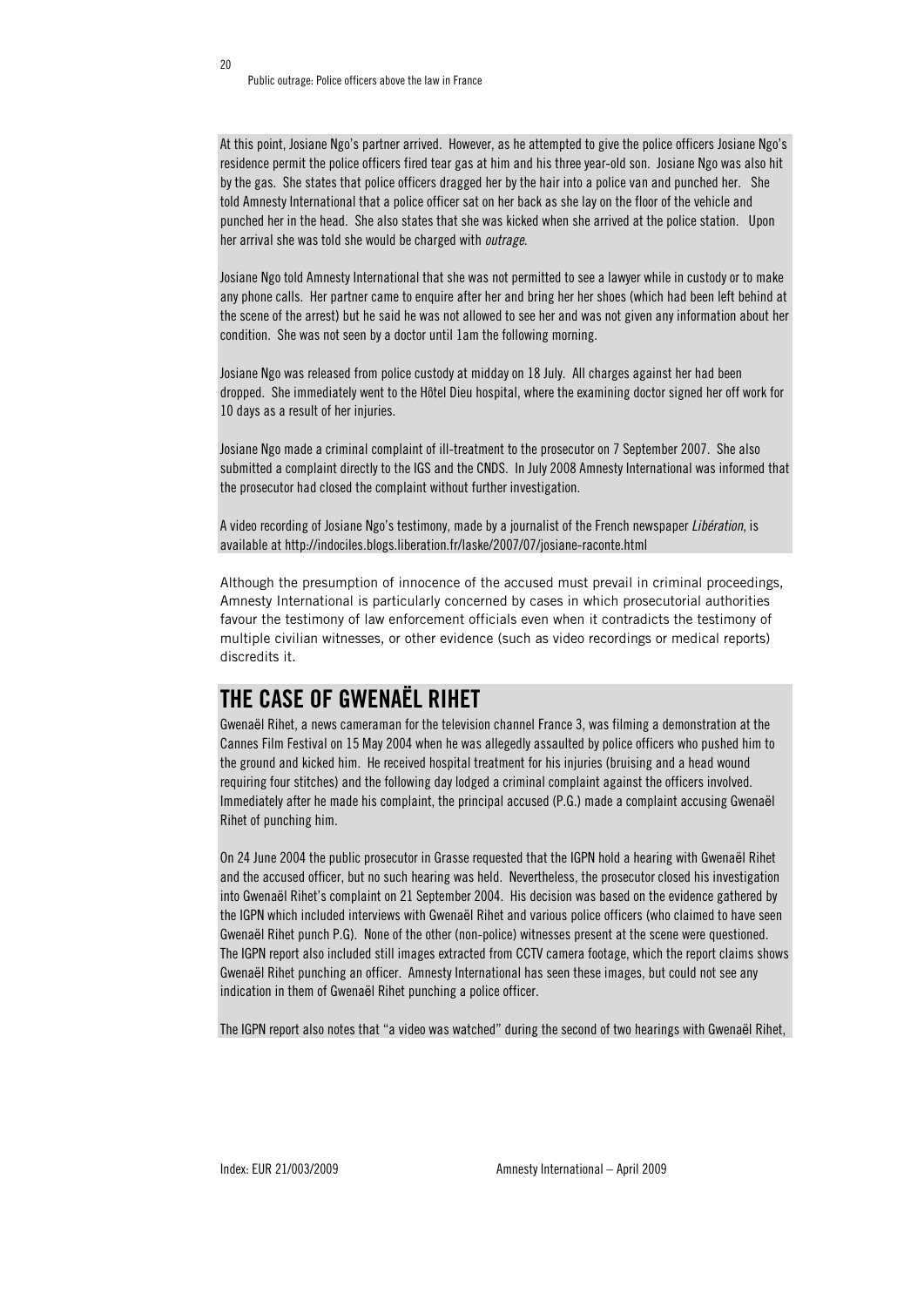but does not provide any detail on its content. Amnesty International has watched this two minute video, filmed by another journalist at the scene, which clearly shows Gwenaël Rihet being forced to the ground by two police officers in civilian clothes and then a uniformed riot police officer kicking him as he lies on the ground. It also shows Gwenaël Rihet putting his arm out to stop P.G. from making him drop his video camera, but there is no indication that Gwenaël Rihet punches any police officer. The video is available at http://www.dailymotion.com/gwencannes.

Despite the claims of the police witnesses, the prosecutor did not bring any charges against Gwenaël Rihet.

Following the closure of the investigation of Gwenaël Rihet's complaint by the public prosecutor, on 28 January 2005 Gwenaël Rihet presented a civil party complaint, which required an investigation to be opened by an investigating judge. On 28 June 2005 Gwenaël Rihet was interviewed by the investigating judge, who questioned him on whether he had punched P.G., but not on the complaint he had made of ill-treatment. Nine months later, on 5 April 2006, Gwenaël Rihet was called for a second interview with the investigating judge. The judge referred to the still images taken from the CCTV camera footage and warned Gwenaël Rihet repeatedly that he could be charged with defamation. Gwenaël Rihet's lawyer subsequently submitted a formal request to the investigating judge for particular investigatory measures to be undertaken, including a joint hearing with Gwenaël Rihet and the accused officer, and for the judge to watch the two minute journalist's video.

On 16 May 2005, a hearing took place with Gwenaël Rihet and P.G. By this point, the original, full video footage from the CCTV camera had been lost. The judge watched the two minute journalist's video and asked Gwenaël Rihet if he really wanted to pursue his complaint (implying that the incident was not serious enough to constitute an assault). Gwenaël Rihet stated that he wanted the investigation to continue and submitted a request directly to the Court of Appeal in Aix-en-Provence for further investigatory acts to be conducted. On 9 November 2006 this request was rejected.

In the meantime, the investigating judge was transferred and a new judge took over the case. On the request of Gwenaël Rihet, the new judge ordered two non-police witnesses to be interviewed, but instead of interviewing them herself they were interviewed by police officers. Neither witness was capable of remembering the incident in detail (now three years after the event) although one stated that if he had been questioned earlier he believed he would have been able to identify the accused officer.

On 2 March 2007 the investigating judge told Gwenaël Rihet's lawyer that she intended to close the investigation, whilst admitting she had not watched the two minute journalist's video (which clearly records the whole incident). He immediately submitted a formal request for her to watch the video which, on 26 March, she rejected, stating that a description of the video was included in the file. However, this description in fact relates to the CCTV footage and not to the footage filmed by the journalist.

On 10 September 2007 the investigating judge closed the investigation into Gwenaël Rihet's complaint. Gwenaël Rihet appealed against this decision to the Court of Appeal in Aix-en-Provence but on 14 February 2008 the Court of Appeal upheld the original decision. Gwenaël Rihet has now taken an appeal to the Court of Cassation, which was still pending at the time of publication of this report.

It is evident that law enforcement officials are sometimes required to use force in the course of their work. However, controversy may arise as to the degree of force used and its proportionality to the situation at hand. For an investigation into allegations of excessive use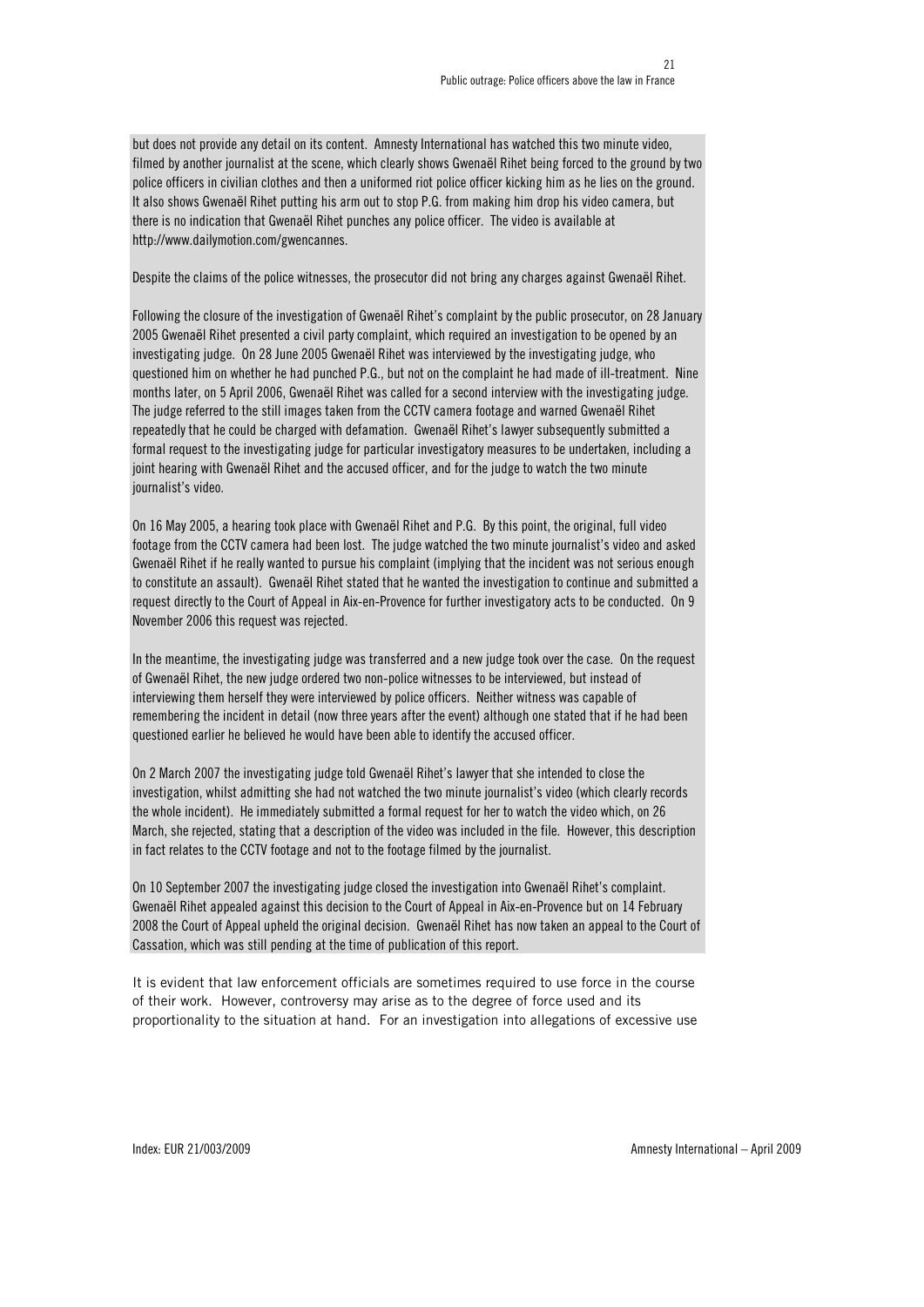of force, ill-treatment or unlawful killing to be effective and adequate, it is essential for prosecutorial authorities to be able to determine clearly whether the force used in specific incidents is necessary, proportionate, and therefore lawful. However, in the absence of detailed and specific regulations on the use of force and particular restraint techniques it can be difficult for prosecutors and judges to make such decisions. Amnesty International has noted in the cases which it has examined that where the necessity or proportionality of force used by law enforcement officials is disputed the prosecutor's interpretation of these criteria often gives the benefit of the doubt to the law enforcement officials.

#### Regulations on the use of force

The UN Code of Conduct for Law Enforcement Officials states that force may only be used "when strictly necessary and to the extent required for the performance of their duty" and in accordance with the principles of proportionality - that is to say, the force used is not authorised if it is unnecessary or "disproportionate to the legitimate objective to be achieved" (Article 3 and commentary). The UN Basic Principles on the Use of Force and Firearms by Law Enforcement Officials further specifies that "[law enforcement officials] may use force and firearms only if other means remain ineffective or without any promise of achieving the intended result" (Article 4) and that, when the use of force is unavoidable, law enforcement officials shall "Exercise restraint in such use and act in proportion to the seriousness of the offence and the legitimate objective to be achieved" (Article 5a).

The 1986 French Code of Ethics of the National Police also requires that the use of force by police officers must be "strictly necessary and proportionate" (Article 9). Article 10 of the Code prohibits law enforcement officials from inflicting "any violence or inhuman or degrading treatment" against detainees.

The case of Salif Kamaté illustrates the controversy that may arise through differing views on the legitimacy of force used on a particular occasion.

#### THE CASE OF SALIF KAMATÉ

On 26 May 2007, Salif Kamaté, an irregular migrant from Mali, was due to be forcibly expelled from France. After they boarded Air France flight AF796 from Paris to Bamako at Charles de Gaulle airport, a struggle broke out between Salif Kamaté and the three police officers accompanying him. During the struggle, Salif Kamaté bit one of the police officers and was subsequently charged with assaulting a police officer.

According to Salif Kamaté, he had boarded the plane peacefully and taken his seat. He asked for his handcuffs to be removed, and one of the police officers agreed to do so if he took a "medicine". The police officer gave Salif Kamaté a pill and a glass of water and then removed his handcuffs. Salif Kamaté did not know what the pill was.

After taking the pill Salif Kamaté says he began to feel nauseous and asked for a doctor. This request was refused. Salif Kamaté then stood up to get the attention of the airline staff to ask for a doctor. It was at this point that the police officers tried to force Salif Kamaté back into his seat and the struggle began. Salif Kamaté stated that two police officers hit him while another tried to tie his legs. One officer held him by the neck in a stranglehold.

Numerous passengers protested at the incident, telling the police officers present that the treatment of Salif Kamaté was unacceptable. One witness, M.D., thought that the incident was a fight between passengers,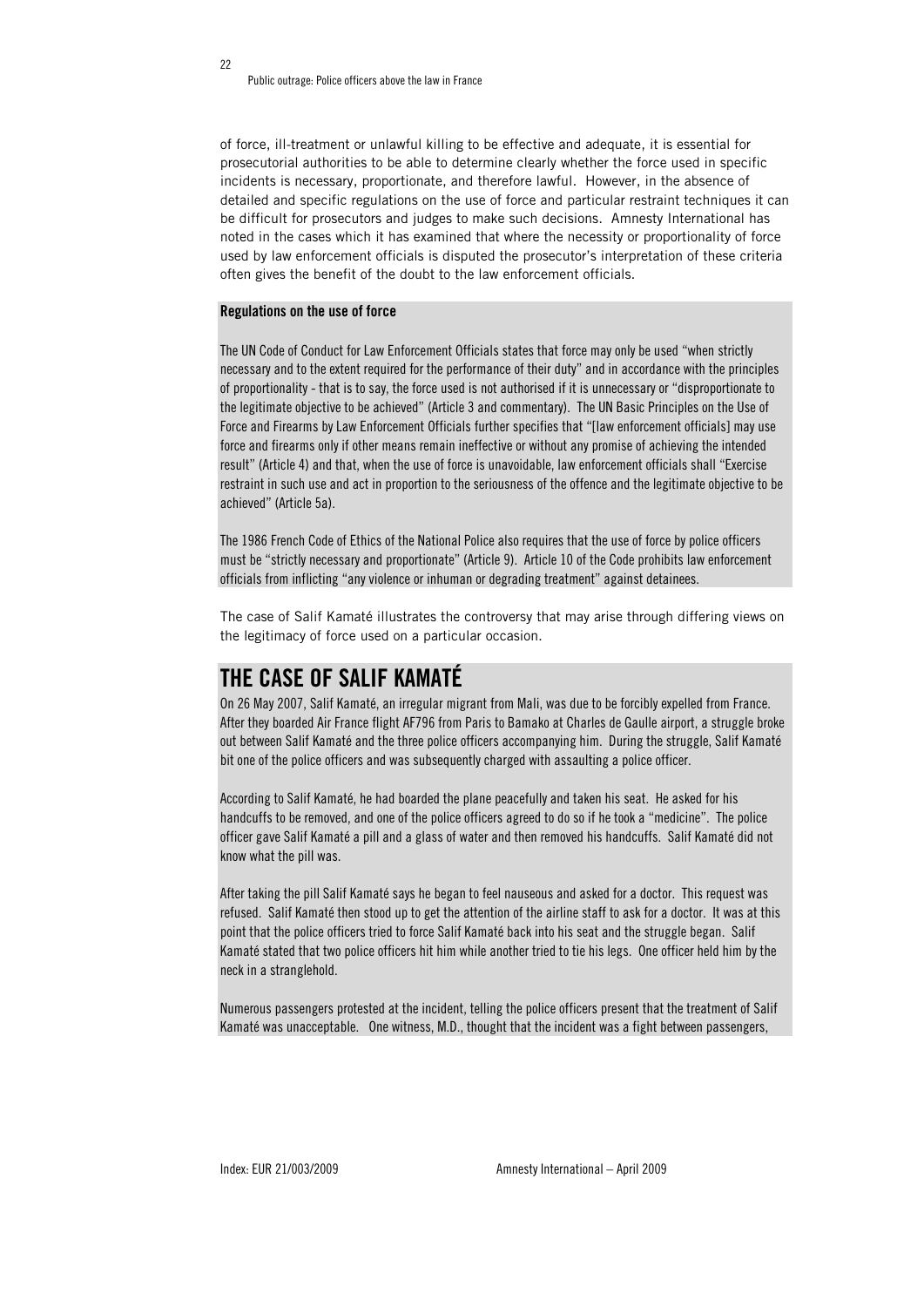and called for them to stop. He stated that he saw Salif Kamaté being strangled by one police officer while another held him by the legs and hit him in the stomach. Another witness made a similar statement. Both witnesses commented on the extreme level of violence and the prolonged nature of the struggle.

After several minutes, Salif Kamaté, who suffers from asthma and diabetes, began to foam at the mouth, his eyes rolled back in his head, and he lost consciousness. He was carried off the plane by the police officers and an emergency medical team attended to him outside the plane.

After Salif Kamaté had been disembarked, more police officers entered the plane and told the witness M.D. to leave the plane. He was taken to the police station and says he was told he could be charged with "inciting rebellion", obstructing a police operation, and obstructing the departure of an aircraft. However, after approximately four hours he was released without charge. He believes that the wide publicity given to the incident, which appeared in the media almost immediately, was what motivated his rapid release from custody.

On 29 June 2007 the Criminal Court of Bobigny acquitted Salif Kamaté of assaulting a police officer, on the grounds that the force used by the police officers to restrain Salif Kamaté was excessive and went beyond approved professional techniques for use in such situations, thus constituting an assault against him. Consequently, Salif Kamaté had acted in legitimate self defence when he bit the police officer who was strangling him.

There was no evidence other than Salif Kamaté's own testimony to indicate that he had been given a tranquiliser pill by one of the police officers, which would have been a serious breach of regulations.

However, the public prosecutor appealed against the decision to acquit Salif Kamaté and on 18 March 2008 the Court of Appeal in Paris convicted him of assault. He was sentenced to five months' imprisonment and a fine payable directly to the police officer of 1,200 euros. Salif Kamaté's lawyer told Amnesty International that she was unaware of his current location as he had disappeared to avoid going to prison. She said that in June 2007 she had submitted a complaint of ill-treatment on his behalf to the IGS, but had never received a response.

Amnesty International is also deeply concerned that specific control and restraint techniques used by law enforcement officials in France represent a serious danger to detainees and have resulted in unlawful killings. In the 2005 report, France: The search for justice, Amnesty International reported on three cases in which detainees died after being subjected to methods of restraint which may have caused positional asphyxia. One of these cases was that of Mohamed Saoud, who died on 20 November 1998 after a violent arrest.<sup>35</sup> According to expert medical reports, Mohamed Saoud died from cardio-respiratory failure, caused by slow asphyxiation. This was the result of the restraint technique used on Mohamed Saoud, during which two police officers held him by the (handcuffed) wrists and ankles and another knelt on his back while pressing his hands against Mohamed Saoud's shoulders, as he lay on his stomach on the ground. Mohamed Saoud was held in this position for approximately 30 minutes.

On 9 October 2007 the European Court of Human Rights issued its judgment in the case.<sup>36</sup> The Court found that although the force initially used by the officers to arrest Mohamed Saoud was proportionate to the level of violence and resistance he offered, the failure by these officers to relax the restraint on Mohamed Saoud after successfully restraining him, or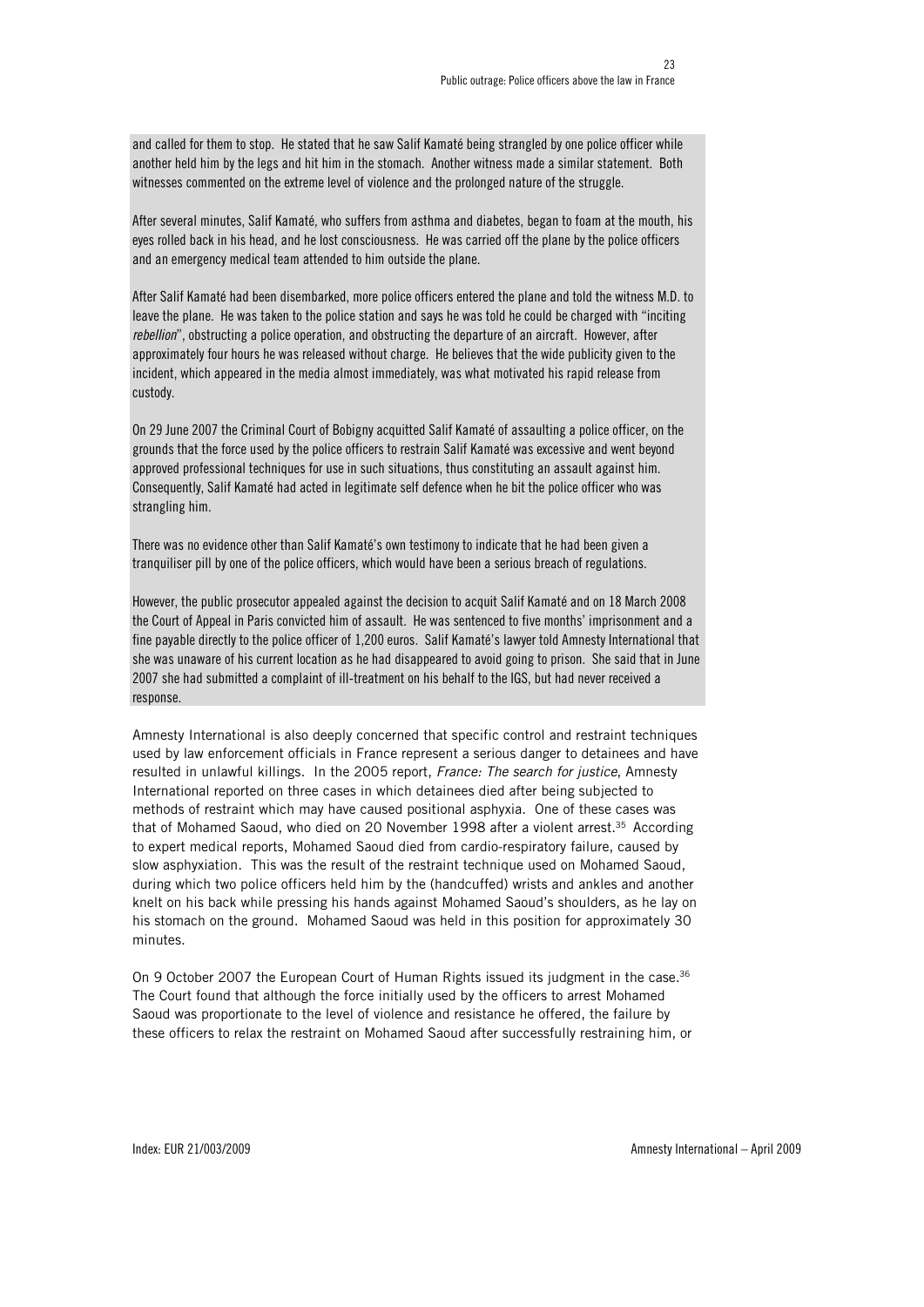24

to provide him with any form of medical attention in the 30 minutes prior to his death, was a breach of their duty and constituted a violation of the right to life guaranteed under Article 2 of the European Convention on Human Rights.

Noting the particular dangerousness of this type of restraint technique, the Court strongly criticized the failure of the French authorities to issue detailed instructions relating to its use. Following up on this ruling in 2008, the Court noted with regret the fact that the French authorities had still not issued any specific instructions to law enforcement officials on the use of this immobilization procedure.<sup>37</sup> Less than a year after this ruling, in May 2008, Abdelhakim Ajimi died after being subjected to the same technique.

### THE CASE OF ABDELHAKIM AJIMI

On 9 May 2008 Abdelhakim Ajimi died in Grasse after being restrained by police officers during arrest. It would appear that the restraint technique used on him was the same as that which caused the death of Mohamed Saoud in 1997.

On the afternoon of 9 May Abdelhakim Ajimi went to his bank, Crédit Agricole, and tried to withdraw money. When he was turned down, witnesses say he grew angry and aggressive and the bank manager called the police. Abdelhakim Ajimi left the bank but a unit of police officers stopped him



Abdelhakim Ajimi. © Private.

close to his home, on Boulevard Victor-Hugo, and tried to arrest him. It is alleged that he violently resisted arrest and struggled with the police officers. In the struggle, a shop window was broken and one of the police officers suffered a fractured collarbone.

According to reports in the media, numerous witnesses to the incident said that they were alarmed by the manner in which the police officers were treating Abdelhakim Ajimi, stating that the force they used against him appeared excessive. After he had been handcuffed, witnesses report that he was held face-down on the ground for a prolonged period of time by three police officers. One witness alleges that one of the police officers punched Abdelhakim Ajimi twice while he was being held on the ground. Another officer knelt on his back while a third held him in a stranglehold with his arm. Witnesses state that Abdelhakim Ajimi's face turned purple and it was clear that he could not breathe.

Rescue services arrived at the scene and the injured police officer was taken to hospital. Witnesses allege that the police officers told the paramedics not to attend to Abdelhakim Ajimi as they had the situation under control. Abdelhakim Ajimi was taken by police car to the police station where he was declared dead at 4.30pm. According to police testimony, Abdelhakim Ajimi was alive but in a poor condition upon arrival at the police station. They claim that they tried to revive him but their efforts, and those of the paramedics called to the police station, failed to have any effect. However, several witnesses to his arrest have stated that they believe he was already dead when he was put into the police car.

Two days after the incident the Prefect of Alpes-Maritimes made a statement on the case to the media, stating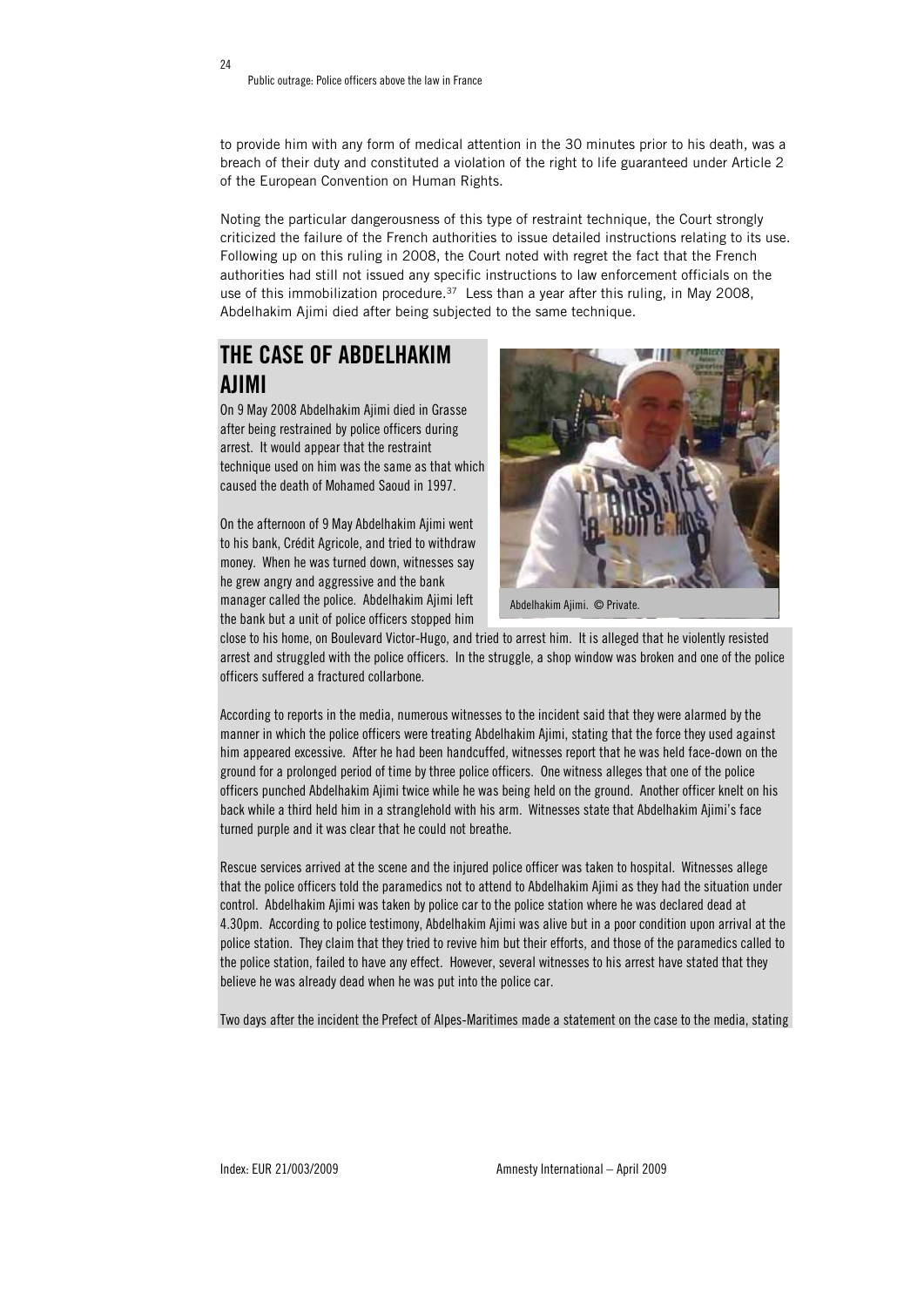that "There is currently no reason to question the actions of the police officers." Nevertheless, on 13 May, the public prosecutor in Grasse opened an investigation into "involuntary homicide". According to media reports the original autopsy report was inconclusive, indicating both possible signs of asphyxia and a possible heart condition. At the end of November an expert medical report was submitted to the investigating judge, which concluded that his death had been caused by "mechanical asphyxiation" as a result of the prolonged pressure on his chest as he was restrained on the ground and the stranglehold on his neck.

The two police officers suspected of being responsible for Abdelhakim Ajimi's death were summoned for a hearing with the investigating judge on 16 December but at the time of printing of this report they have not been charged with any offence. Their lawyer has argued that their actions were in line with the training they had been given and official techniques. All of the officers involved remain on active duty in Grasse while the investigation continues.

## PROMPT?

Amnesty International has noted that in many cases of alleged human rights violations, including those highlighted in this report, criminal proceedings are slow to advance. Continued delays can give victims and their families the impression that the law enforcement agencies and judicial authorities are reluctant to investigate the case, and thus call into question their impartiality. In the case of Gwenaël Rihet (above) the repeated attempts by the prosecutor and investigating judges to close the investigation have prolonged the case for almost five years at the time of printing.

Amnesty International notes that in several of the cases examined in this report, investigations have been delayed due to files and evidence being lost or going missing. The case of Abou Bakari illustrates this point starkly.



Demonstration calling for investigation into the death of Abou Bakari Tandia, 24 January 2009. © Amnesty International.

Abou Bakari Tandia, an irregular migrant of Malian origin who had been living in France for 13 years, died after falling into a coma in custody at the national police station in Courbevoie in December 2004. More than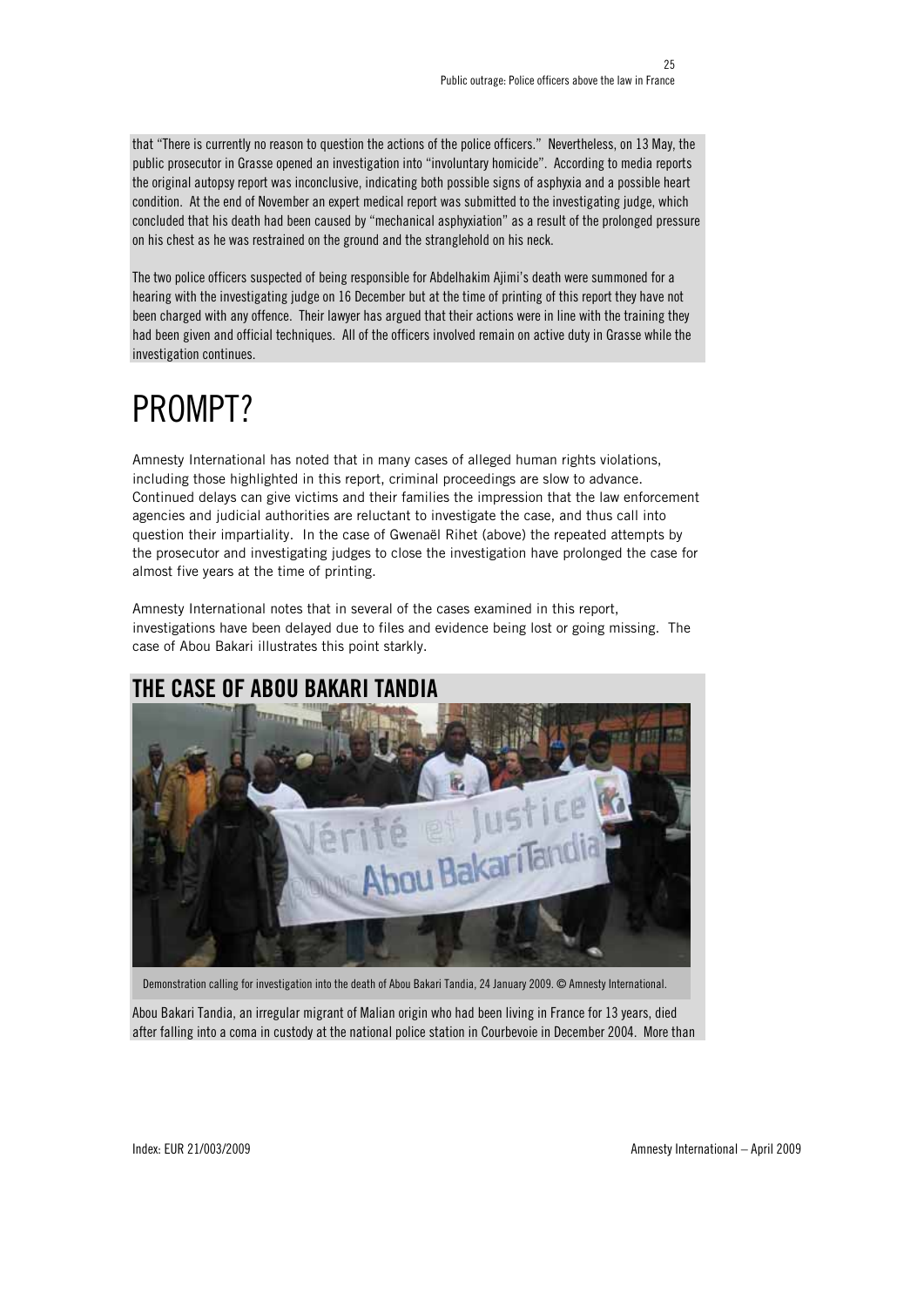four years later his cause of death has still not been established.

Abou Bakari Tandia was stopped in the street by police officers on the evening of 5 December 2004 at around 8pm and taken to the police station for an identity check. He fell into a coma in his cell and at around midnight the emergency medical services took him to the Salpetrière hospital in Paris and then on to the Louis Mourier de Colombes hospital. Abou Bakari Tandia remained in hospital in a coma until he died, on 24 January 2005.

Abou Bakari Tandia's family were not notified of his arrest and admission to hospital until 9 December. Together with a representative of the Malian consulate they visited the hospital but were not allowed to see Abou Bakari Tandia for another three days as the two police officers guarding his room told the family he was still in police custody. Abou Bakari Tandia's family state that throughout the period he was in hospital they were kept uninformed and treated in a hostile manner by the police and medical staff. When Abou Bakari Tandia died and the family asked what had caused his death, the medical staff allegedly said "Ask the police". The autopsy report stated his death was the result of multiple organ failure, but did not indicate how this was caused.

When Abou Bakari Tandia's family were finally allowed to see him in hospital, when he was already brain dead, they noted that his body was swollen and he had a large round wound on his chest which did not appear in any of his medical reports. They also noted that he had no visible head injuries, despite the fact the police claimed he had fallen into a coma after deliberately banging his head against the wall in his cell. Neither the



Abou Bakari Tandia in hospital following his detention. © Private.

autopsy report nor any of the medical reports from either of the two hospitals he was admitted to recorded any evidence of a head injury.

On the night Abou Bakari Tandia was arrested and admitted to hospital the Nanterre public prosecutor was alerted to his condition and visited him. In March 2005 the public prosecutor closed the investigation into his death without further action, having found no evidence in the IGS

report into the incident to support a prosecution. In April, Abou Bakari Tandia's family made a complaint of "torture and ill-treatment resulting in death", the case was reopened, and an investigating judge was appointed in June. Around this time Abou Bakari Tandia's family was informed that the CCTV camera in his cell was not working on the night of his arrest because a detainee had pulled out its cables.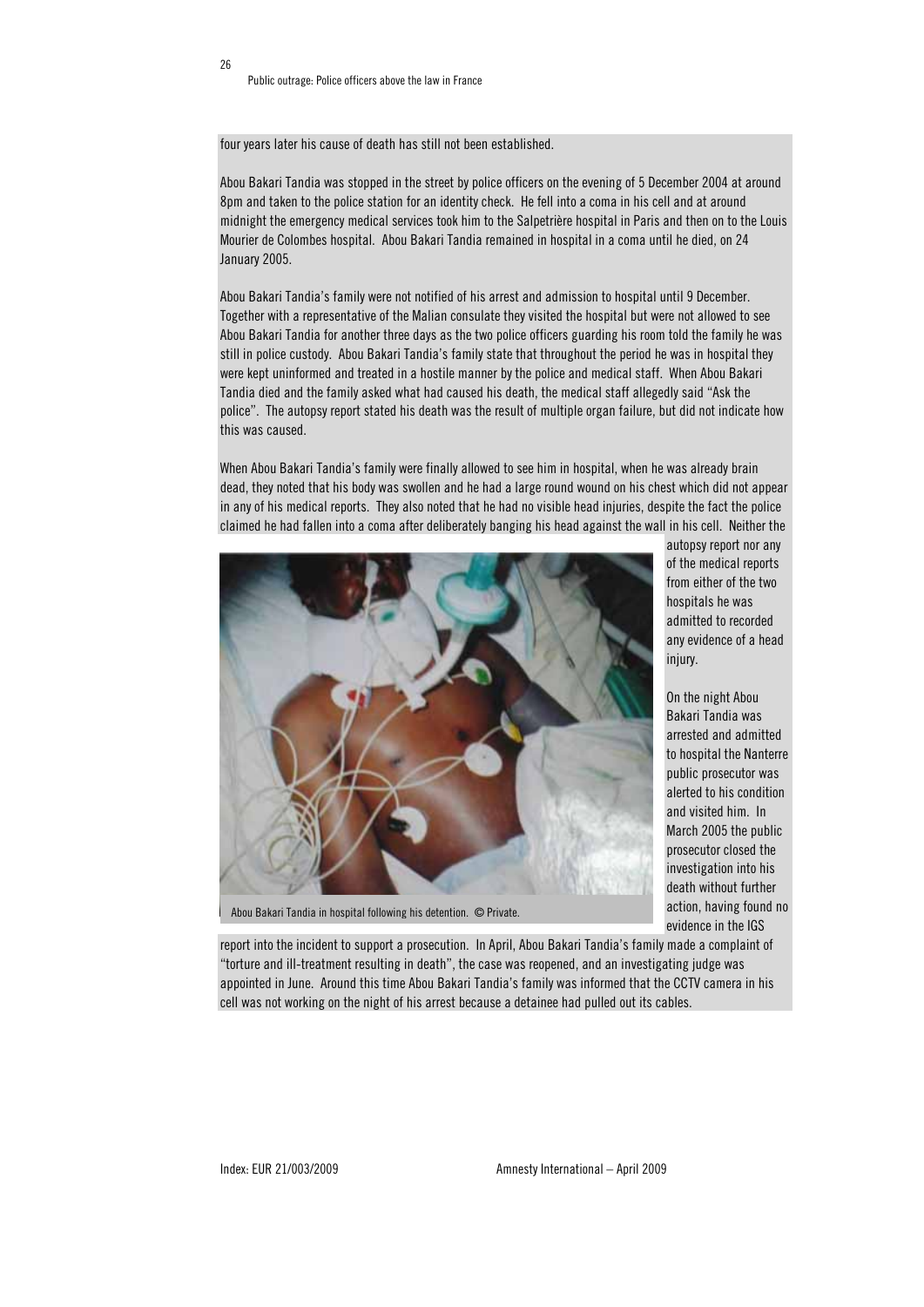There was little progress in the case after this point until more than two years later, when in November 2007 Abou Bakari Tandia's family appointed a new lawyer. This lawyer subsequently made a number of formal requests for investigatory acts to the investigating judge and prosecutor which resulted in substantial new evidence being uncovered.

In April 2008 the family's lawyer made a formal demand for Abou Bakari Tandia's clothes to be produced in evidence. Abou Bakari Tandia was admitted to hospital naked, and his family state they have never received all of his clothes and personal possessions back from the police station. When they asked for his clothes at the police station the day after his death they were told that there were none. The original IGS investigators apparently did not make any requests for his clothes. Following the lawyer's request, a pair of trousers and a sleeveless jacket were produced by the police station. Given that Abou Bakari Tandia was detained in the street in December his family believe that he must have been wearing some kind of shirt or pullover which has never been found. Such an item would presumably show marks of the injury to Abou Bakari Tandia's chest and could indicate how the injury was caused.

In late 2008 a new IGS investigation requested by the family's lawyer revealed that there was no police record of the CCTV camera in Abou Bakari Tandia's cell being broken, that no technician had been alerted to repair it, and that due to its location in the cell it was impossible for anyone to reach it to pull out its cables. The family's lawyer has now presented charges of false testimony against the police officer who claimed that a detainee had vandalised the camera.

Immediately after Abou Bakari Tandia's death the IGS requested his medical reports from the hospital, but was told they had been lost. It was not until January 2009, after the family's lawyer submitted a formal complaint of "destruction of evidence" that the hospital produced the medical reports, revealing that they had found the misplaced file two months after Abou Bakari Tandia's death but nobody had contacted the investigating court to advise them. Similarly, in August 2008 copies of an X-ray and some medical notes were given to the investigating judge by the prosecutor, who stated that they had been accidentally filed in the wrong dossier for the past three and a half years. These medical documents are now being examined by expert forensic doctors to try to determine Abou Bakari Tandia's cause of death. Their conclusions are expected in May.

At a press conference on 24 January 2009, Abou Bakari Tandia's uncle repeated his calls for a full investigation. He rejected again the police claims that Abou Bakari Tandia's coma was caused by selfinflicted injuries, stating "If they told us it was an accident, or there had been violence, we'd understand. We're human. But not if they say he banged his head against the wall. It doesn't make any sense. We just want to know what happened so we can grieve."

The case of Philippe shows how even cases which appear straightforward can be slow to resolve.

### THE CASE OF PHILIPPE

Following a peaceful demonstration in the 6th district of Paris on the evening of 9 May 2007, Philippe<sup>38</sup> and a number of other individuals present were detained by police for an identity check. They were taken in a police van to the police station in Rue de Clignancourt (18th district). Philippe said that upon arrival at the police station, the individuals on board remained locked inside the van for several hours. He said that it was suffocatingly hot inside the van, there was no ventilation, and that the requests of those detained in the van for air and water were refused. He also claims that pepper-spray was sprayed into the van from outside.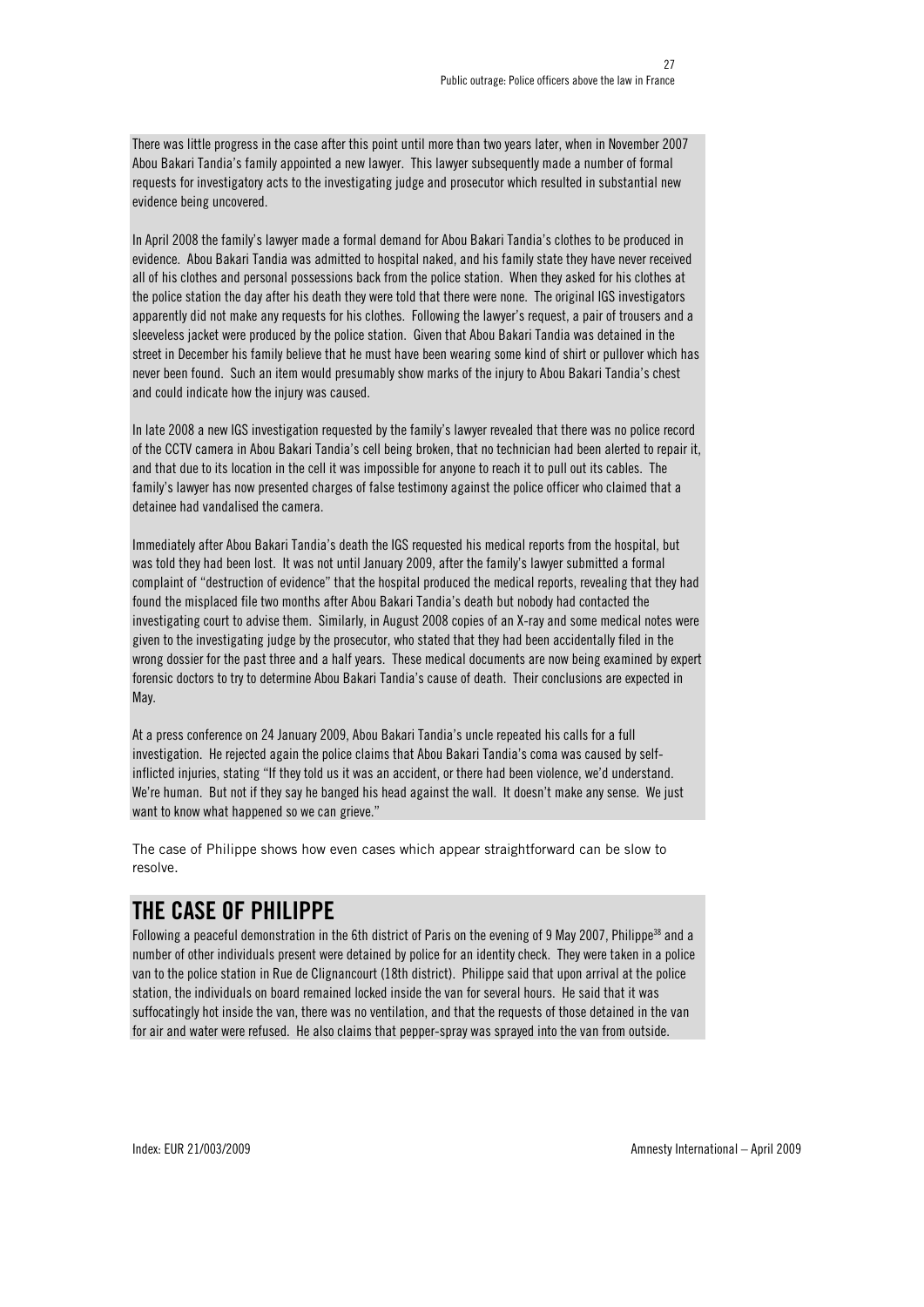After waiting approximately three hours in the van, Philippe and the others were taken inside the police station and searched. Philippe states that one of the officers spoke to him in a threatening and degrading manner. He says he was then taken to a cell where he waited another two hours before being called to give his identity details, and was then immediately released.

Philippe left the police station and found that a number of the individuals who had been detained in the van with him were waiting outside for everybody to be released. Some police officers came out of the police station and told them to disperse. Along with others, Philippe began to walk away peacefully. Suddenly, he heard somebody shouting "Charge!" behind him. He saw approximately 10 police officers running down the street behind those who were walking away.

Philppe continued to walk away but as he did so he says he was hit on the legs by a police officer with a truncheon and fell to the ground. He says that as he lay on the ground, he was beaten again on the back and head. He claims that another police officer picked him up roughly from the ground and shouted at him to "Get lost!". Philippe went immediately to the Laribosière Hospital, where he received treatment, including 10 stitches to the head.

On 10 May 2007 he made a complaint to the IGS which subsequently passed its findings on to the prosecutor and in February 2008 an investigating judge was appointed to the case. The investigation is still ongoing and Philippe is a civil party to the case.



Injury to Philippe's head, requiring stitches. © Private, 2007. Injury to Philippe's back. © Private, 2007.

### PUBLIC?

In order to improve transparency and public confidence, in its 2005 report France: The search for justice Amnesty International recommended that the French authorities collect and publish regular and comprehensive statistics on complaints about serious misconduct, including torture and other ill-treatment, excessive use of force, and unlawful killings by law enforcement officials. This information should include the number and nature of complaints and the outcome of criminal and/or disciplinary investigations. At present, no such information is publicly available. The UN Human Rights Committee noted this lack of information on ill-treatment and sanctions in its July 2008 Concluding Observations.39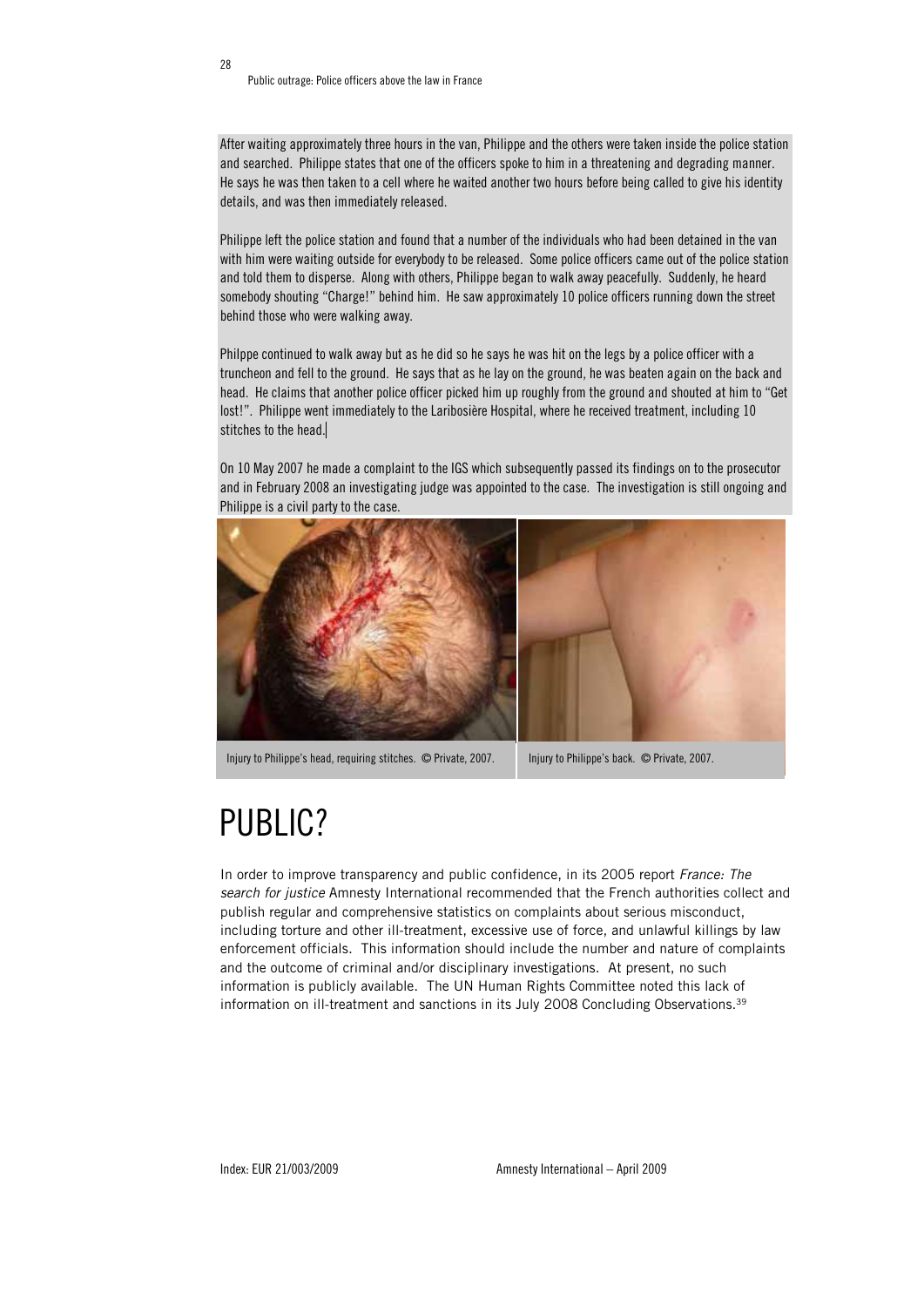The CPT has recommended that internal investigations departments should be "properly publicised" and that it should be possible for individuals "to lodge complaints directly [with them]".40 The UN Guidelines for the Effective Implementation of the Code of Conduct for Law Enforcement Officials states that: "Particular provisions shall be made… for the receipt and processing of complaints against law enforcement officials made by members of the public, and the existence of these provisions shall be made known to the public".<sup>41</sup> In contrast, however, there is very little information publicly available concerning the IGPN, IGS and IGN, or how to contact them. Furthermore, although individuals can submit a complaint personally to the IGS concerning the conduct of national police force officers based in Paris,<sup>42</sup> there is no right to address the IGPN directly with a complaint concerning a national police officer based outside of Paris. Anyone wishing to make a complaint to the IGPN must do so via a prosecutor. This lack of direct access alienates complainants from the investigation procedure, and leads to inconsistencies between the rights of complainants in Paris and the rest of the country.

Although the internal inspectorates produce annual reports which are submitted to parliament, these are not made publicly available in full. The public therefore has very limited access to detailed information on the number and nature of cases of misconduct investigated internally, and on their outcomes. Amnesty International considers that the lack of public transparency regarding the number, conduct and outcome of internal investigations may contribute to a public impression that law enforcement officials may commit acts of misconduct - including human rights violations - with impunity, as there is no public evidence of misconduct being investigated and sanctioned.

In response to requests from Amnesty International, the Ministry of Justice provided statistics on the number of convictions of public officials (including law enforcement officials but also all other civil servants, as no disaggregated data are available) for "violence" between 2003 and 2006. There were 430 convictions in total for this period.<sup>43</sup> However, the statistics provided did not indicate how many criminal complaints were made or investigations initiated, so it is not possible to ascertain what percentage of complaints go to trial and are acquitted, or are closed before reaching trial stage. In a subsequent letter, the Ministry of Justice informed Amnesty International that this information fell under the competency of the Ministry of Interior.

Making available regular and comprehensive statistics on complaints about misconduct, including the number and nature of complaints, steps taken in response to each complaint, and the outcome of internal investigations would contribute to greater transparency and improve public confidence in the complaints handling procedure. In interviews with Amnesty International, representatives of the IGPN and IGS said they would support proposals to make their annual reports publicly available in full, but that the Ministry of Interior (which would have to authorise such a decision) had shown no willingness to do so. Amnesty International wrote to the Minister of Interior in June 2008 asking for a copy of the most recent annual reports of the IGPN and IGS and enquiring as to whether there were any plans to make such reports public in future, but to date has received no response.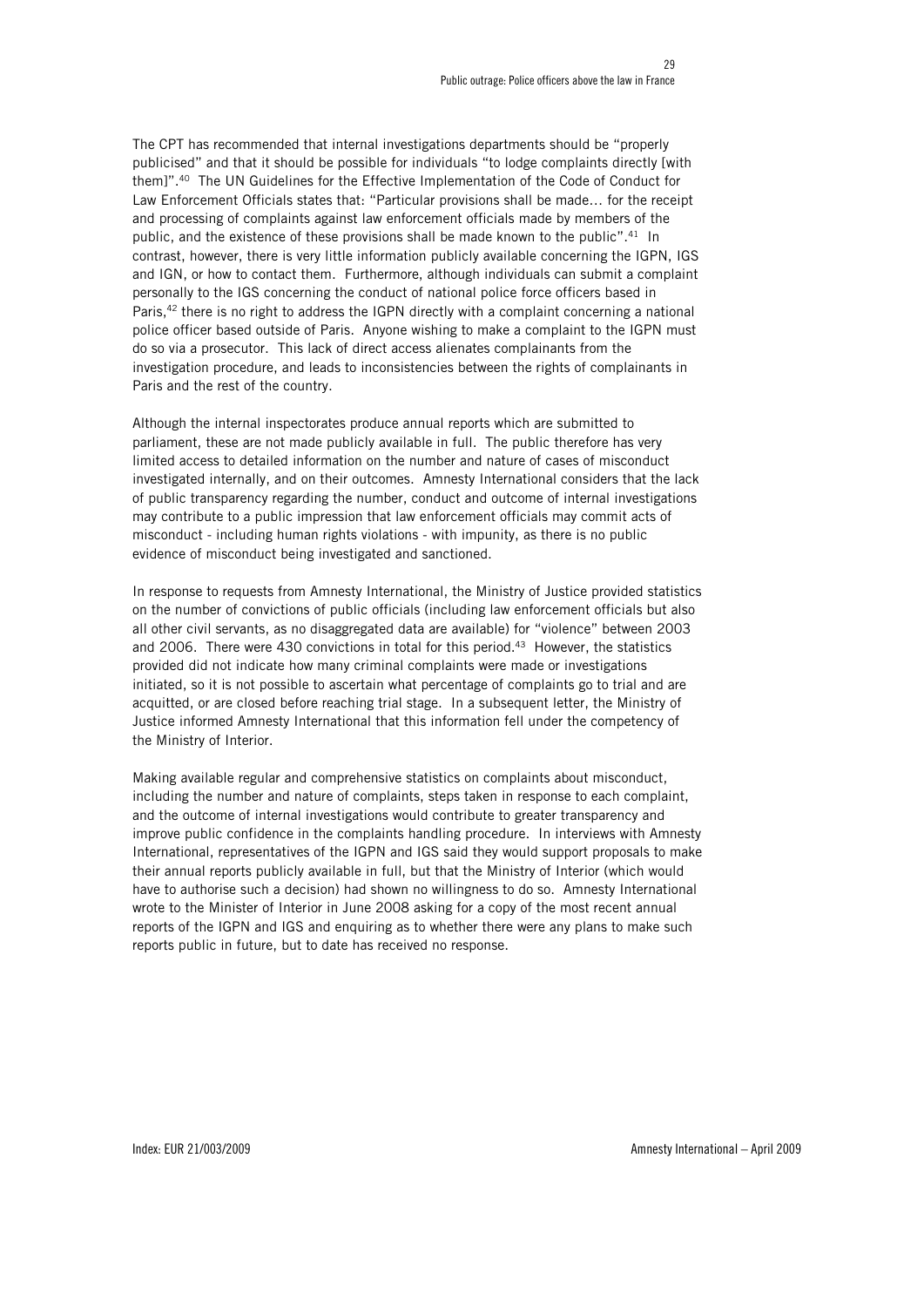30

### VICTIM INVOLVEMENT?

Although representatives of the IGS assured Amnesty International that all complainants received acknowledgement of their complaint, they also stated that no information on the investigation and its findings was ever transmitted to complainants as this would breach judicial procedures on secrecy. Such information is provided only to the prosecutor, even if it is the alleged victim who initially requested the opening of an internal investigation. Complainants are therefore unable to have access to the findings of the IGS investigation unless they become a civil party to the criminal case. This further alienates them from the procedure and contributes to a lack of transparency in the system.

#### THE CASE OF MAULAWI

Maulawi44 is an Afghan refugee living in Paris with his younger brother and sister. He told Amnesty International that on 27 July 2006 he was ill-treated by law enforcement officials after being stopped and fined on the Metro for travelling without a valid ticket.



Maulawi. © Amnesty International, 2008.

Maulawi told Amnesty International that as he left the Metro station Saint-Lazare with his 10 year old brother W45, the Metro agent who had fined him earlier followed him, accompanied by three police officers. Maulawi said that the officers treated him in a violent and aggressive manner, accusing him of making an obscene gesture at them, and handcuffed him. A witness to this scene says he saw police officers holding Maulawi on the ground and a police officer punch him in the mouth. Another witness states that she saw Maulawi bleeding from the mouth as he was held on the ground. As a result of his experience of imprisonment by the Taliban in Afghanistan, Maulawi says that he suffers from some health problems, and at this point he suffered a blackout due to stress.

Maulawi says the officers then took him to a small,

windowless room inside the Metro station where he says two of the officers racially insulted him, and kicked and punched him in the genitals, arms, left leg and neck. He says they threatened to return him to Afghanistan or send him to prison, and to send his brother to a children's home.

He was then transferred with his brother to the police station at Gare du Nord train station. Upon arrival at the police station he says he asked to speak to a family member and a lawyer but a police officer told him "Shut up you fucking terrorist, you've got no right to speak to anyone". He was told he had been arrested for outrage and rebellion. Maulawi says he was then separated from his brother and put in a cell with four other detainees. His brother was taken away to a children's home, where he remained until 8 August when he was returned to Maulawi's custody. Since the date of the incident W has been regularly assessed by a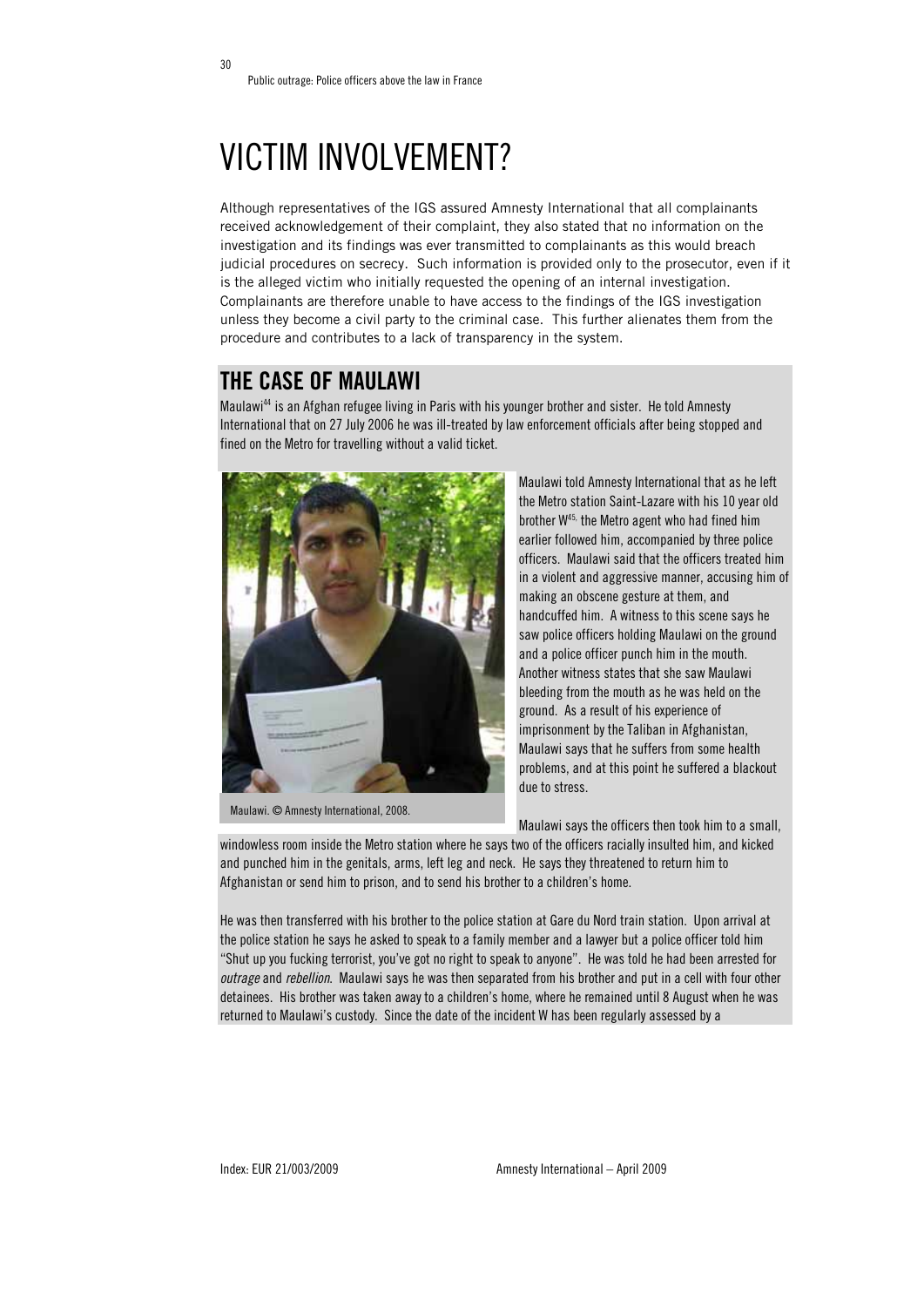psychologist, who has noted that he suffers ongoing fear and anxiety caused by the event.

At around 1am on 28 July, Maulawi was taken for an examination at the Hôtel Dieu hospital. The doctor's report from this examination recorded injuries consistent with Maulawi's allegations of ill-treatment, and he was signed off work for three days. In subsequent medical examinations he was repeatedly signed off work until January 2007.

Later that morning, Maulawi was questioned by a police officer about the incident leading to his arrest. He told Amnesty International that the officer repeatedly interrupted him, telling him that he was lying. He also said that each time he asked to see a lawyer he was told that this would extend his detention in custody. Maulawi told Amnesty International that the police officer told him just to agree with what he wrote in the statement, that "even if you're telling the truth, nobody will believe you" and that if he made a complaint the officers would "cause problems" for him. Maulawi refused to sign the statement. Following further questioning he was released from custody at 8pm that day, charged with *outrage* and *rebellion*.

On 15 December 2006 Maulawi made a complaint of ill-treatment to the IGS but he told Amnesty International he has never received a response. Maulawi told Amnesty International that he had asked his lawyer to submit a criminal complaint against the police but the lawyer had advised him against it, saying he was unlikely to win.

Maulawi was convicted by the 29th Chamber of the Criminal Court of Paris for *outrage* and *rebellion* on 18 October 2006. He was given a one month suspended sentence and fine. To Maulawi's knowledge, there has never been any disciplinary or criminal investigation into the complaint he made.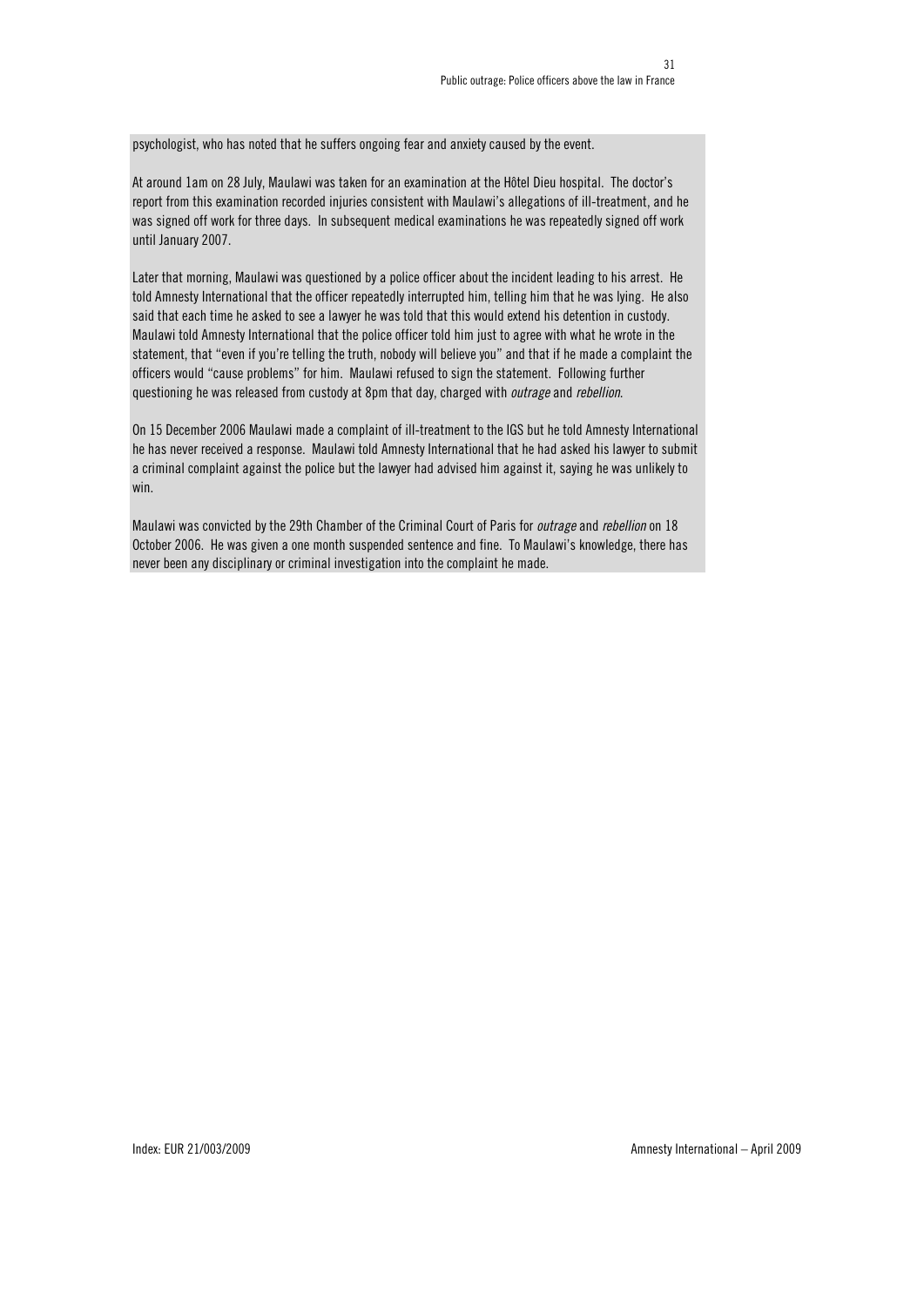## 5. REPRISALS AGAINST COMPLAINANTS

In recent years Amnesty International has received a significant and increasing number of complaints from individuals who claim that they have been subject to retaliatory arrest, detention or unjustified criminal charges of *outrage* or *rebellion*.<sup>46</sup> Such retaliatory action or charges typically take place either following a violent incident in which the individual has made a complaint of ill-treatment against the officers involved, or when passersby attempt to intervene – verbally or physically – when they witness law enforcement officials apparently illtreating a third party. The latter is frequently the case during police operations to forcibly expel irregular migrants or rejected asylum-seekers from France.

Amnesty International recognizes that acts of *outrage* or *rebellion* are criminal offences and legitimately prosecutable. However, the organization is concerned by evidence that indicates that these charges are often brought against individuals as a tactic to undermine their own complaint of ill-treatment against law enforcement officials. This trend was confirmed to Amnesty International delegates by the CNDS, representatives of the IGPN and IGS, and other non-governmental organizations (NGOs). The 2005 report of the IGPN noted the tendency of some law enforcement officials to resort "perhaps too systematically to allegations of *outrage* and *rebellion*".<sup>47</sup> In these cases, Amnesty International has noted once again that prosecutorial authorities frequently take decisions based primarily on the testimony of law enforcement officials, without seeking further evidence.

#### THE CASE OF FATIMATA M'BAYE

Fatimata M'Baye is a lawyer, president of the Mauritanian Association for Human Rights (l'Association mauritanienne des droits de l'Homme, AMDH) and vice-president of the NGO International Federation for Human Rights (Fedération internationale des droits de l'homme, FIDH). On 11 March 2008 she was arrested and held in police custody for 24 hours after protesting at what she considered to be ill-treatment by police officers of a Mauritanian migrant being forcibly expelled on the flight she was travelling on. During the period she spent in custody she states that she was subjected to degrading treatment.

On 11 March 2008 Fatimata M'Baye boarded Air France flight 765 at Charles de Gaulle airport, Paris, bound for Nouakchott, Mauritania. She noticed several police officers on board but did not consider it unusual until she and the other passengers heard sounds of a man in distress from the back of the plane, who shouted "Help me! Untie me! They're going to kill me!". She says she saw a young man who had his arms strapped to his body with a belt, and was being forcibly restrained by border control police officers who were trying to silence him. Fatimata M'Baye and another passenger, a doctor, called on the police officers to untie him and protested that they were treating him in an inhuman and degrading manner.

The flight captain told the police officers to untie the young man as this was forbidden during flights. They refused to do so, so he ordered them to disembark. The passengers applauded this action. A few minutes later approximately 20 more police officers boarded the plane and one told Fatimata M'Baye and the doctor to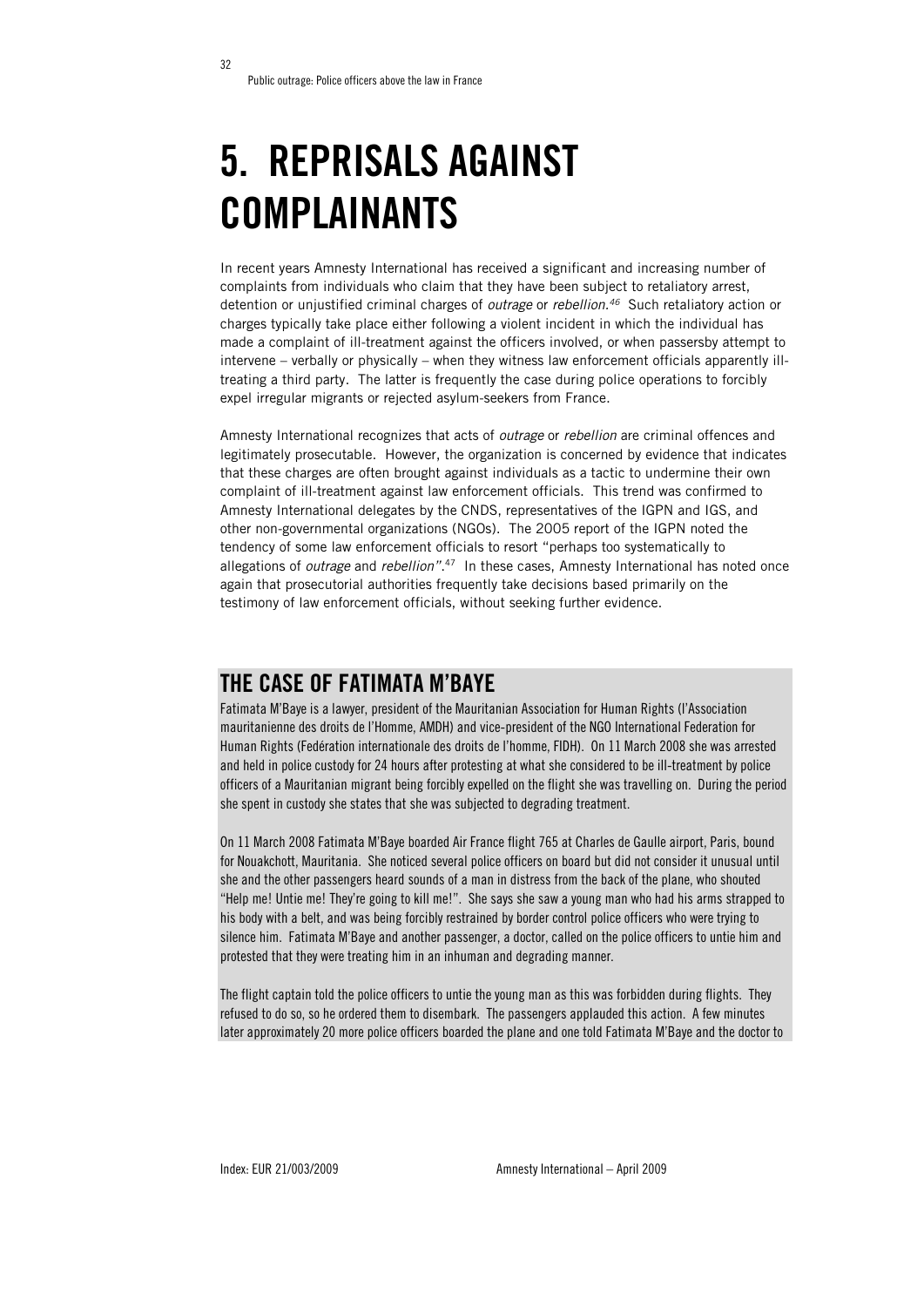disembark. Fatimata M'Baye said she would not leave the plane until she was told on what grounds she was being ordered to do so. She says the police officer told her "we have ways to make you do so", and in response to what she perceived as a threat of physical violence, she disembarked.

Fatimata M'Baye was taken into police custody at the airport, where she was stripsearched. At around 6pm she was told that she had been arrested for "opposing a forcible expulsion" and would be held in custody for 48 hours. At 11.30pm she was taken to a detention cell in a different part of the airport. She was stripsearched again and, while naked, told to "spread her legs" so the officers could check that she was "not hiding anything". She was deeply humiliated by this procedure which appeared entirely unnecessary as she had already been searched when she entered custody. She protested to the two police officers present and the search was finally halted.

Fatimata M'Baye remained in custody overnight and the public prosecutor was informed of her detention. However, she was released the following day at approximately 3pm and the public prosecutor did not pursue any charges against her. The doctor who had also protested about the treatment of the migrant being forcibly expelled, and had likewise been detained, was also released around the same time. He states he was never informed of the reason for his detention.

No further information is available on the fate of the young man being expelled. According to Fatimata M'Baye's understanding, he was returned to Mauritania on the next flight.

Amnesty International is concerned that the pressure on law enforcement officials to meet pre-set targets for arrests and prosecutions may also contribute to the increasing number of charges of outrage and rebellion. One former police officer noted that bringing such charges is an easy way for law enforcement officials to meet such targets because in these incidents it is "a fact which is noted, investigated and examined, possibly a detention, and very often even a conviction, at least a fine".<sup>48</sup> Consequently, these allegations "are constantly increasing" regardless of the damaging effect they may have on the individual accused.

In light of the above, it is essential that prosecutorial authorities carefully scrutinize charges of outrage or rebellion, particularly if they are filed after complaints of ill-treatment or other misconduct have been made. When complaints are filed by both detainee or witnesses and law enforcement official, both should be investigated thoroughly - neither complaint should be allowed to impede the full investigation of the other. Ideally, such charges should be joined into a single investigation to allow all evidence and both accusations to be examined simultaneously, thoroughly and impartially. The CPT has recommended that in situations where detainees or witnesses make complaints against law enforcement officials and are simultaneously the subject of charges arising from the same incident, "steps should be taken to ensure that the equitable nature of proceedings is manifest" and "any use of force in the context of detention should, therefore, be subject to serious scrutiny and should not be treated summarily".49

### THE CASE OF LAMBA SOUKOUNA

Lamba Soukouna told Amnesty International that on the evening of 8 May 2008 he was ill-treated by police officers outside his home in the Parisian suburb of Villepinte (Seine-Saint-Denis). Lamba Soukouna suffers from sickle cell disease, a serious genetic illness, and as a result of the incident he was hospitalised for three days.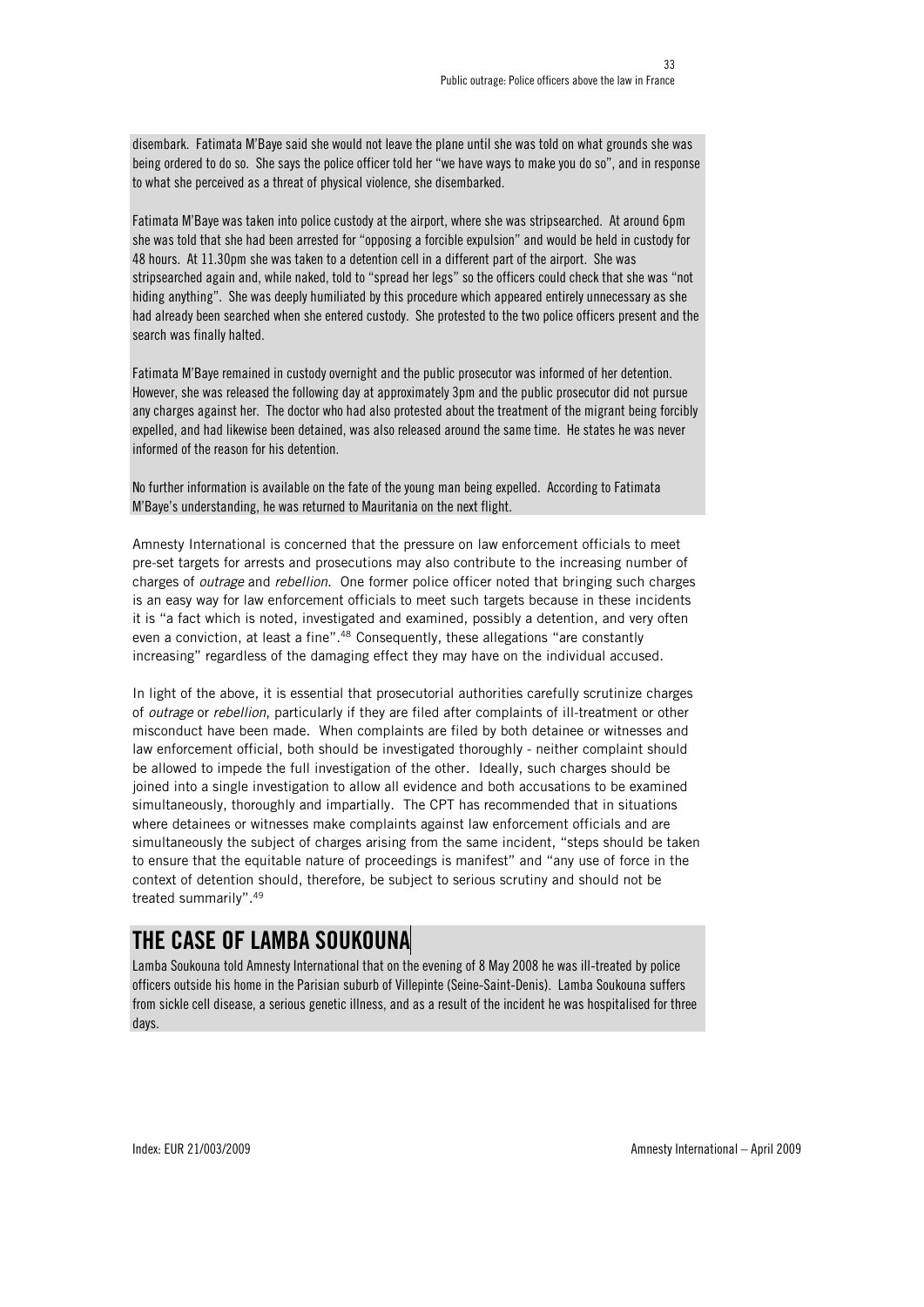34

Lamba Soukouna told Amnesty International that just before midnight on 8 May he was entering his apartment building, talking to a friend on the phone, when he noticed a group of police officers in riot gear outside the opposite building. Suddenly he heard a commotion and turned to see the police officers charging at a group of young people outside, who dispersed in all directions. Lamba Soukouna turned back into the entrance of his apartment building to go upstairs, still talking on the phone, but as he did so he says two groups of police officers ran into his building. One officer grabbed him from behind and pushed him against the wall. Lamba Soukouna says he was shocked by this sudden aggression and told the police officer to take it easy. He says the police officer told him to shut up and hit him on the forehead with the butt of his rubber bullet gun. Lamba Soukouna says he fell to the ground and passed out for a few seconds. When he came round he felt blood running down his forehead and shouted at the police officers "What did you do that for? What did I do?" A neighbour arrived and told the police officers that Lamba Soukouna suffered from a serious illness and they



Lamba Soukouna. © Amnesty International, 2009.

should be gentle with him, but according to Lamba Soukouna one of the officers replied "We don't give a shit about your illness" and the officers began kicking him in the back and ribs as he lay on the ground.

Lamba Soukouna told Amnesty International that several neighbours and relatives saw what was happening and helped him to get up off the ground. They helped him upstairs to his apartment where he explained to his parents what had happened. Despite the fact he was bleeding heavily and wanted to get medical treatment, they decided to go first to the gendarmerie police station to report the incident, as they wanted the gendarmes to witness his injuries first hand.

With two friends and his brother, Lamba Soukouna set off in a friend's car to report the incident. On the way to the gendarmerie station they drove past the scene of a car accident, where a number of police officers were present.

Lamba Soukouna recognized some of the officers as those who had assaulted him, and he got out of the car to try to identify them more clearly. A police officer from another police force present (Aulnay), noting Lamba Soukouna's injuries and state of distress, asked him about what had happened. When the paramedics arrived to deal with the car accident a few moments later, this police officer told Lamba Soukouna to go over to them and get his forehead treated.

As Lamba Soukouna walked towards the ambulance he says one of the officers from the group that had assaulted him grabbed him around the neck, dragged him several metres and forced him into the police van, where he was handcuffed. Lamba Soukouna's brother, worried by the aggression shown towards him, asked the police why they were treating Lamba Soukouna that way and where they were taking him. They told him "to the hospital", but in fact they took him to the police station at Villepinte.

Upon arrival at the police station, Lamba Soukouna says he was handcuffed to a bench. He told Amnesty International that nobody answered him when he asked why he had been arrested, except one officer who said "Dunno". Lamba Soukouna says he repeatedly asked for his medication, which was necessary to control his chronic illness, but it was not given to him. He was finally taken to Bondy Hospital at around 2am, where he saw the police officers from the Aulnay police force again. They recognized Lamba Soukona and one of them told the officers now accompanying him that Lamba Soukouna had told them he had been beaten up by the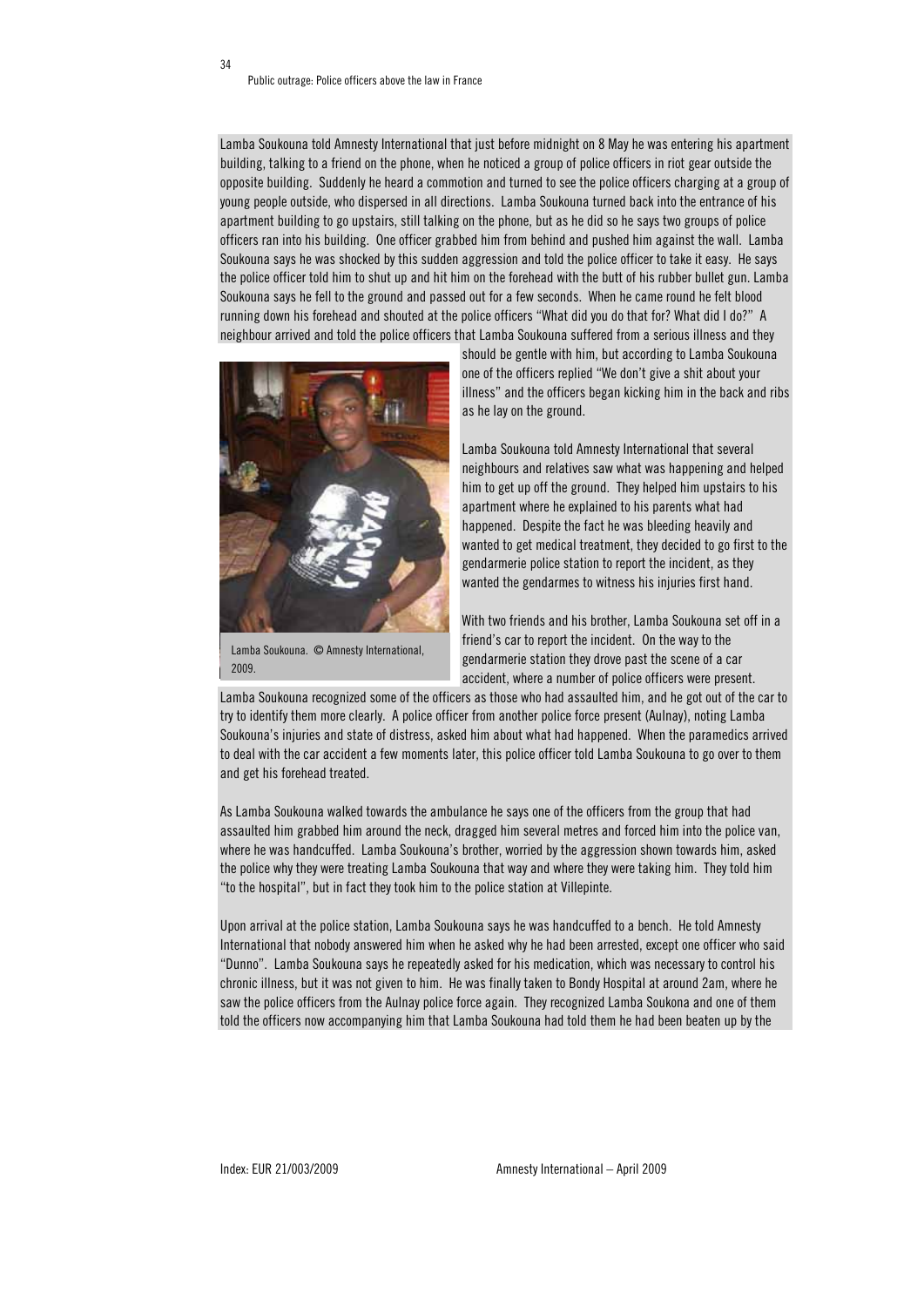Villepinte officers, and that they themselves had seen how violently he was detained at the scene of the car accident.

Lamba Soukouna was treated for the injury on his forehead, which required several stitches, and was signed off work for six days. He was then returned to the police station at Villepinte at approximately 3.30am. At this point he had been in police custody for three hours, but had not been notified of the reason for his arrest or any charges against him. Shortly after arriving back at the police station, Lamba Soukouna says he was charged with *outrage* and *rebellion*. He was taken for questioning along with the police officer who Lamba Soukouna says had assaulted him. During the questioning the police officer claimed Lamba Soukouna had insulted him and tried to head butt him and that he had therefore hit Lamba Soukouna with his gun in self defence. He also claimed that Lamba Soukouna had tried to run away and encouraged other young people present to attack the police officer.

Lamba Soukouna denied all of these allegations and gave his version of events. He pointed out that due to his chronic illness and two previous operations on his hips he is totally unable to run and therefore could not have tried to flee as the officer claimed. Amnesty International has seen medical records for Lamba Soukouna that confirm his grave state of health and register him as 80 per cent disabled. The organization has also seen the medical reports and photographs of the injuries he received on 8 May 2008, which are consistent with his allegations.

Following this questioning, Lamba Soukouna again asked for his medication but says he was returned to the police cells without any response to his requests. He says he repeatedly asked for his medication but it was not given to him. He consequently suffered a violent fit at 5am during which time he had difficulty breathing and suffered extreme pain. He says he waited 30 minutes before a police officer told him an ambulance was on its way to assist him. When the ambulance arrived the paramedics recognised Lamba Soukouna immediately as they worked



Injury to Lamba Soukouna's head. © Private, 2008.

at the hospital where he is regularly an inpatient. They took him straight to the emergency ward of the Robert Ballanger hospital, where the doctor on duty also recognised Lamba Soukouna and told the police officers escorting him that he could not return to custody due to the grave state of his health. Lamba Soukouna remained in hospital for three days.

Lamba Soukouna made a complaint to the IGS regarding the incident. Both his complaint and the charges against him are still under investigation.

Amnesty International considers that the retaliatory use of charges of *outrage* or *rebellion* could constitute pressure on individuals not to pursue complaints when they consider themselves to have been victims of misconduct by law enforcement officials, including illtreatment or excessive use of force. Furthermore, Amnesty International notes that the failure of the authorities to address the pattern of retaliatory, unfounded charges violates France's obligations under the UN Convention Against Torture, which requires that "Steps shall be taken to ensure that the complainant and witnesses are protected against all illtreatment or intimidation as a consequence of his complaint or any evidence given" (Article 13). In a number of cases reported to Amnesty International individuals who had suffered ill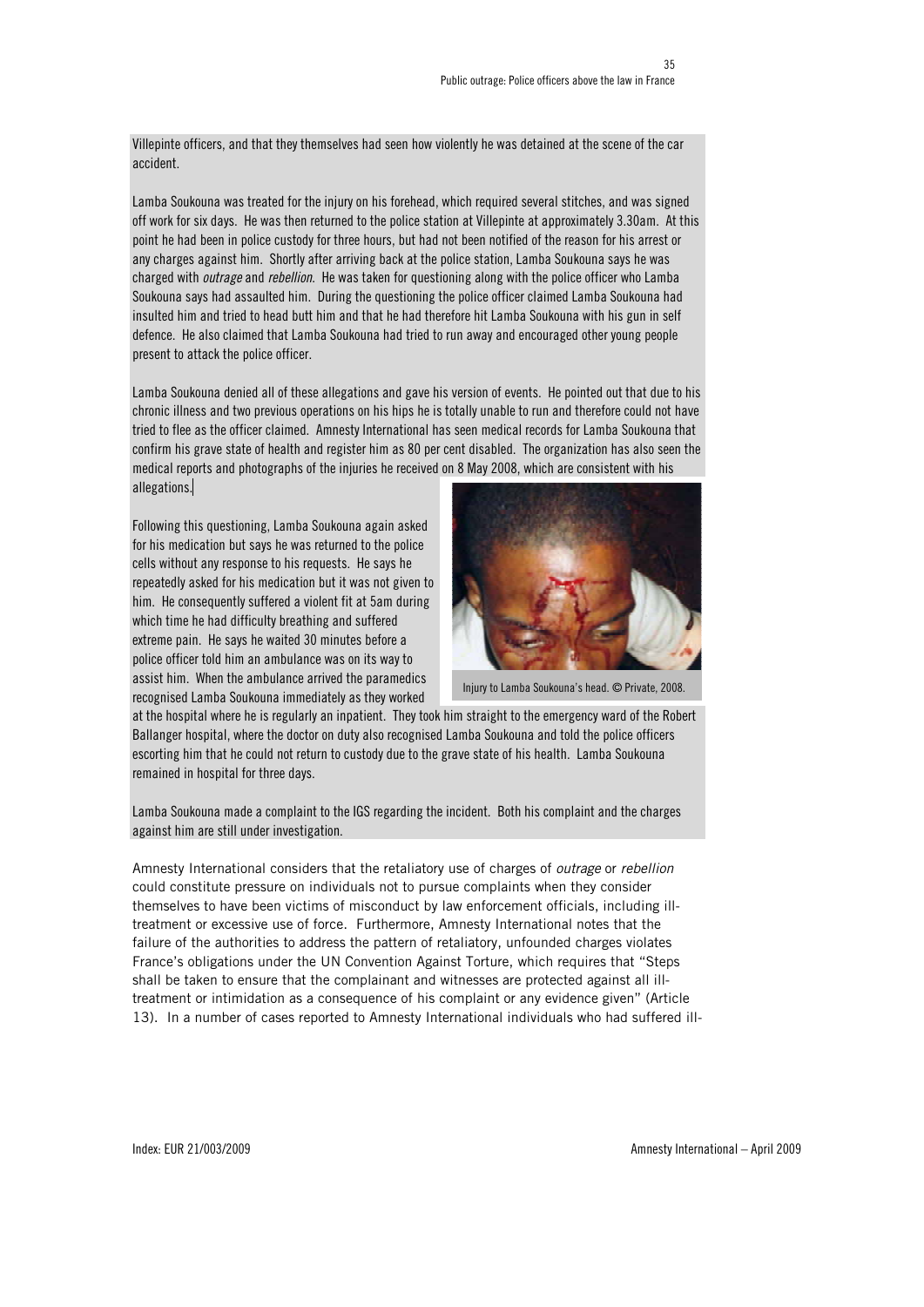treatment by law enforcement officials stated that they would not pursue a complaint as they were afraid of possible reprisals.

Amnesty International shares the concern of the CNDS regarding charges of defamation brought by law enforcement officials against individuals who make complaints of illtreatment or excessive use of force. The CPT has explicitly cited "the potential negative effects of a possibility for … officials to bring proceedings for defamation against a person who wrongly accuses them of ill-treatment".<sup>50</sup> Amnesty International notes that in some cases in France individuals who have made complaints about ill-treatment or excessive use of force have been prosecuted for defamation against the police officers involved before there had even been a ruling on their own complaint, i.e. before the veracity of their claim had even been established (see CNDS case 2006-29 below). In its 2007 report the CNDS reiterated its extreme concern about this practice, noting its fear that this could develop into "unacceptable pressure, deliberately exercised against genuine witnesses and victims of ethical misconduct by law enforcement officials".<sup>51</sup> The CNDS has raised its concerns about this issue with the Ministry of Interior and the Ministry of Justice but to Amnesty International's knowledge no measures have been taken to remedy it.

#### CNDS CASE 2006-29

On 20 March 2006, P.D. made a complaint to the CNDS via his member of parliament in relation to an incident that had taken place at Toulouse-Blagnac airport on 15 March. He stated that he had seen a man lying on the ground with his hands handcuffed behind his back, being kicked by a police officer. Another police officer was also present and did not intervene. The man in question, F.A., was a Turkish national being forcibly expelled from France.

The CNDS called the two officers implicated to a hearing on 5 December 2006. Two days later, on 7 December 2006, the two police officers involved made a complaint to the public prosecutor of defamation and moral harm against P.D. The prosecutor began an investigation and on 13 March 2007 the prosecutor closed the investigation against P.D. without charge after P.D. agreed to write a letter of apology to the police officers and pay them each 100 euros in compensation.

On 8 October 2007 the CNDS issued its opinion on the case, noting that the detailed and consistent testimony of P.D., a total stranger to all parties concerned, was supported by F.A.'s own testimony and the results of medical examinations conducted the day of the incident at Purpan Hospital. It concluded that F.A. had indeed been a victim of ill-treatment, in violation of the European Convention on Human Rights and the National Police Force Code of Ethics.

The CNDS expressed serious concern that the two police officers involved had claimed that the hearing before the CNDS was, in itself, "moral harm". The CNDS passed on its conclusions in this case to the Ministry of Interior (which subsequently opened a disciplinary investigation into the allegation against the two officers). The CNDS also wrote to the Ministry of Justice, expressing its concern at the action by the public prosecutor against P.D., which took place before the CNDS had reached its conclusion on the case (and, it should be noted, this conclusion upheld P.D's allegations). The CNDS noted in its letter the increasing number of complaints of false accusation or moral harm made by law enforcement officials summoned by the CNDS, and the serious damage this could have on the functioning of the CNDS were the trend to continue. At the time of publication, no response had been received from the Ministry of Justice but in its response to similar concerns from the CNDS in respect of another case,<sup>52</sup> the Ministry of Justice stated that it was legitimate for prosecutors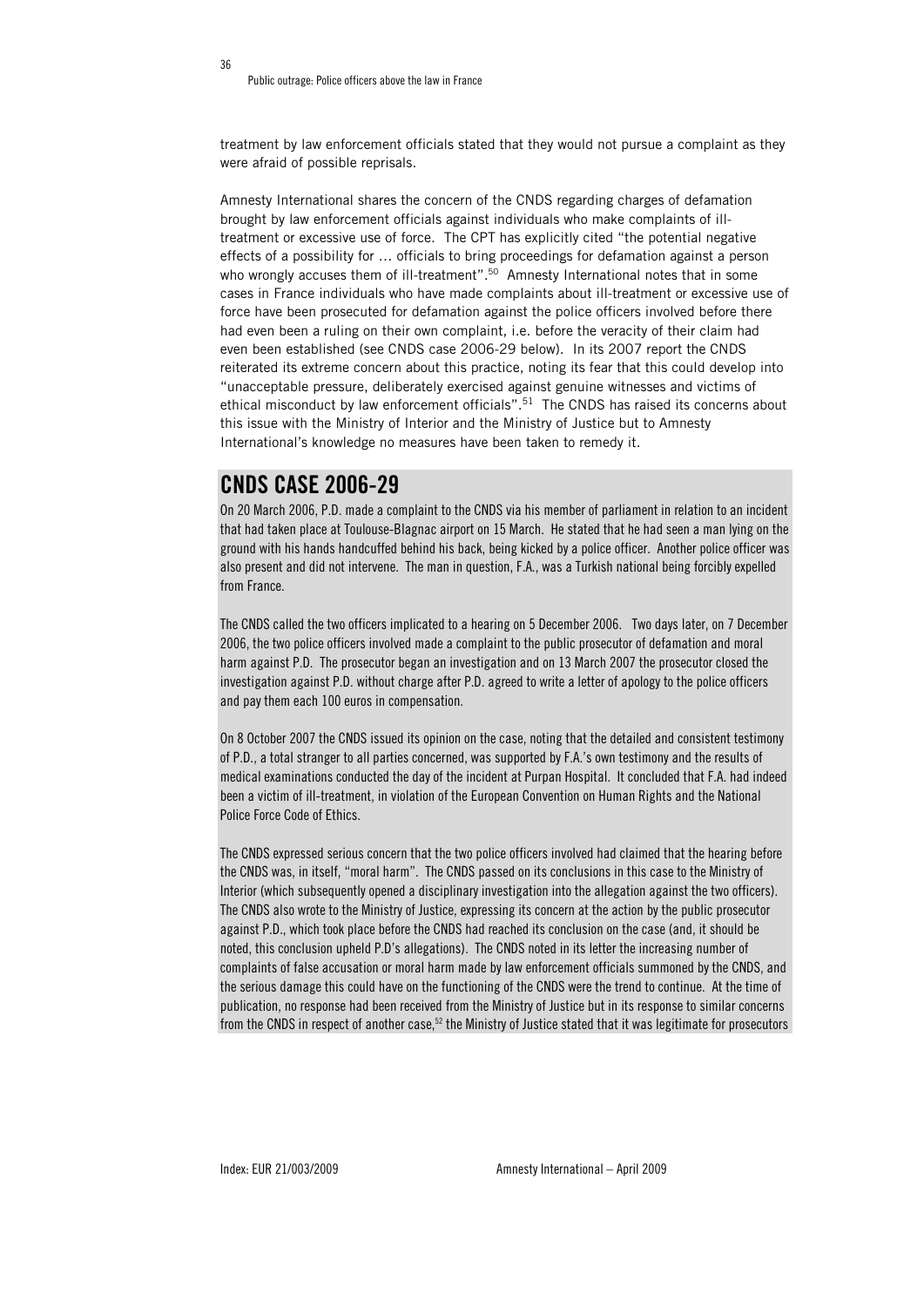to pursue charges of false accusation against individuals who had complained to the CNDS even if no decision had yet been reached on the veracity of those claims.<sup>53</sup>

In protest at the lack of effective response from the relevant government bodies, including the total absence of any disciplinary sanction of the police officers involved, the CNDS took the highly unusual step of publishing its findings in this case in the official Bulletin of State on 18 January 2009.54

Amnesty International considers it extremely worrying that individuals have been subjected to charges of defamation or moral harm simply for exercising their legitimate right to pursue a complaint of ill-treatment through the courts or the CNDS and regardless of the outcome of their complaint. Amnesty International considers that a system for investigating complaints against law enforcement officials which is not only widely perceived as biased and unfair, but in which potential complainants fear retribution if they seek to pursue a complaint, does not fulfil international standards for an effective investigation and right to a remedy.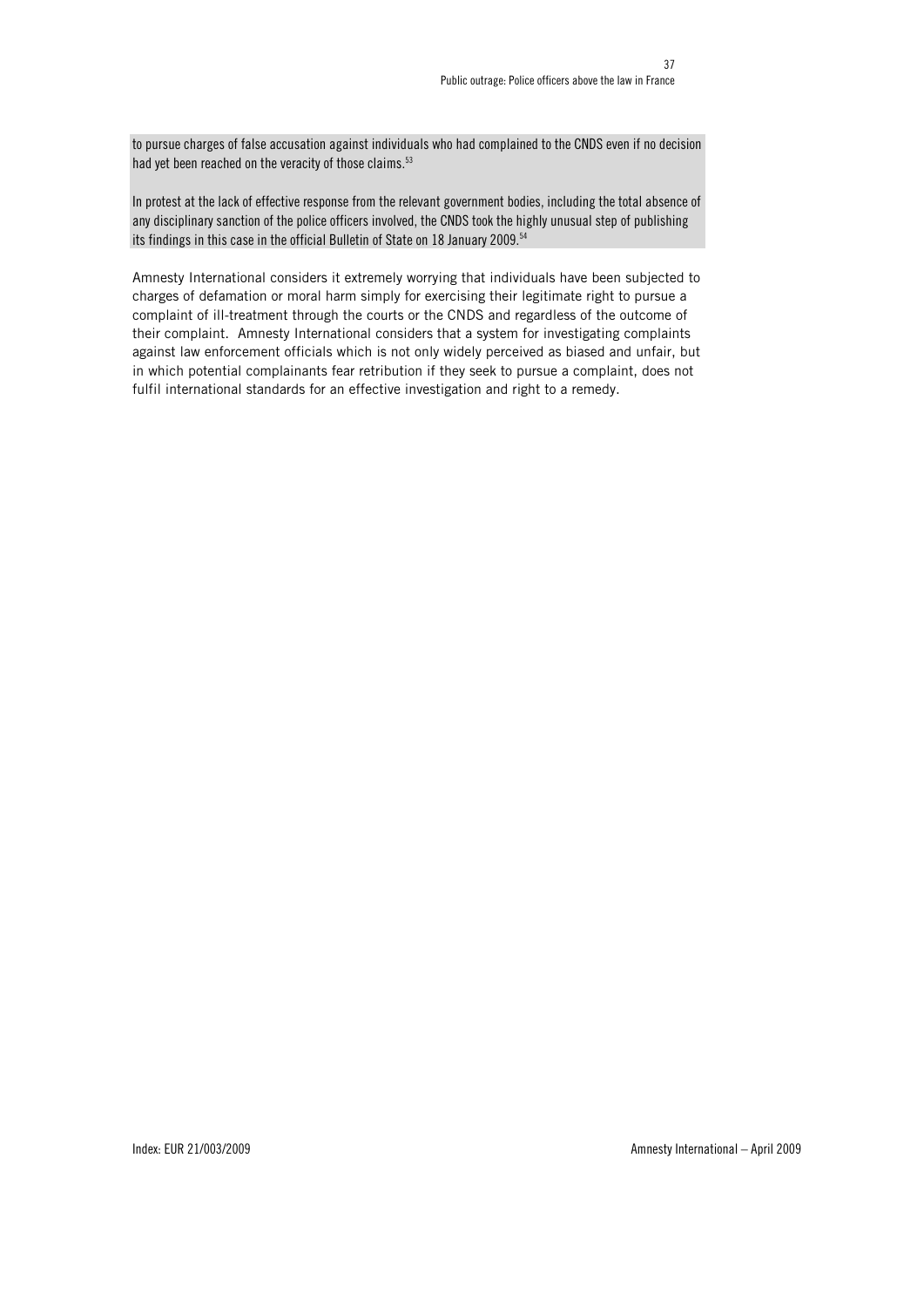## 6. CONCLUSIONS AND RECOMMENDATIONS

Unlawful killings, torture and other ill-treatment are all violations of human rights prohibited under international law in all circumstances. Allegations of such human rights violations must be promptly, impartially, independently and effectively investigated and those responsible should be brought to justice – on both the disciplinary and criminal level – in full and fair proceedings. Any sanctions imposed should appropriately reflect the gravity of the crime. Effective internal and criminal investigations are also an important means of identifying systemic failings which facilitate misconduct, which may subsequently be rectified. Victims of human rights violations committed by law enforcement officials should be accorded prompt and adequate reparation from the state, including restitution, fair and adequate financial compensation, appropriate medical care and rehabilitation, and guarantees of non-repetition.

Amnesty International's research has highlighted the existence of significant weaknesses and failings in the current system of investigating allegations of human rights violations by law enforcement officials in France. Neither the criminal justice system, the internal police inspectorates, nor the CNDS fully satisfies the requirements of international law and standards for prompt, impartial, independent and effective investigations. Consequently, Amnesty International continues to call on the French authorities to take steps to reform the current systems. Amnesty International considers that the creation of an independent police complaints commission, with greater powers and resources than those enjoyed by the CNDS, is a crucial component of such a reform.

Amnesty International wishes to draw attention once again to its concern that although the victims of ill-treatment and other human rights violations include both men and women and a variety of age groups, the vast majority of complaints that have come to the organization's attention concern French citizens from an ethnic minority or foreign nationals. In several of the cases highlighted in this report, racist abuse was an explicit element. This trend has also been noted with concern by UN human rights bodies and the CNDS, and gives rise to concerns of possible institutionalized racism within the French law enforcement agencies.

The many recommendations made by Amnesty International in its 2005 report France: The search for justice are still relevant today. In order to focus attention here on the principle issues addressed in the current report, what follows is a list of Amnesty International's recommendations on specific areas for most urgent reform.

#### RECOMMENDATIONS Amnesty International calls on the French government to:

 Create an independent investigatory body to examine complaints against law enforcement officials. This body could be an enhanced version of the CNDS, or it could be a specialised department within the office of the Defender of Rights. In either case, in order to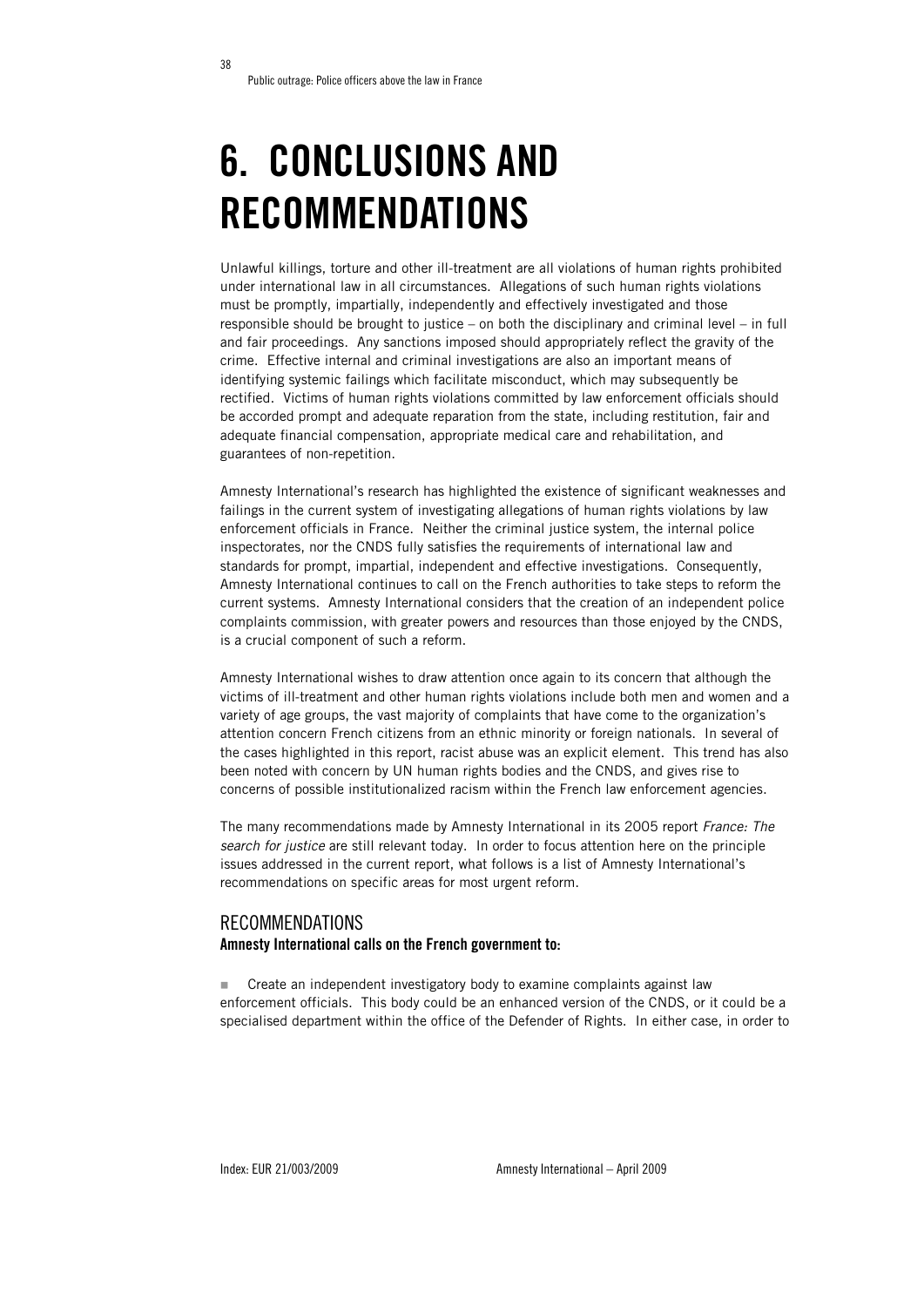be effective Amnesty International considers it essential that such a body comply with the following criteria:

■ Be mandated to investigate all allegations of serious human rights violations by law enforcement officials, including deaths in custody, killings (including fatal shootings), torture, racism and other cruel, inhuman or degrading treatment.

■ Have the capacity to receive, register and investigate complaints filed directly by any individual, and to investigate incidents on its own initiative, absent any specific complaint.

 Have all necessary powers, authority and resources to conduct investigations into alleged human rights violations by law enforcement officials, including:

- the power and resources to immediately examine the scene of the incident;
- the power to summon witnesses and to order the production of evidence and documents – the use of these powers must never result in criminal charges of "false accusation" or "moral harm" against complainants;
- the power to monitor police investigations in the course of any criminal investigation into a case referred for prosecution by the independent body;
- the power to supervise or direct the investigations of the IGPN, IGS or IGN when considered necessary, and the power to replace the investigative functions of the IGPN, IGS or IGN in cases of serious human rights violations.

■ Be adequately staffed and headed by professionals of acknowledged competency, impartiality, expertise, independence and probity, who are not members of the law enforcement agencies or the public prosecution. It should have at its disposal its own corps of independent expert investigators to investigate complaints.

■ Have the power to refer a case directly to the prosecuting authorities for criminal prosecution where appropriate and the power to appeal any decision made by the prosecution authorities to a court (including decisions to suspend or close investigations, and decisions on sentencing).

■ Have the power to order disciplinary proceedings to be instigated and the power to require the disciplinary body to report back to the complaints body on the result of disciplinary proceedings.

Have the power to make binding decisions that apologies should be granted or criticisms made, and the power to recommend adequate compensation be paid to victims.

Be made widely known, including through publicity in police stations.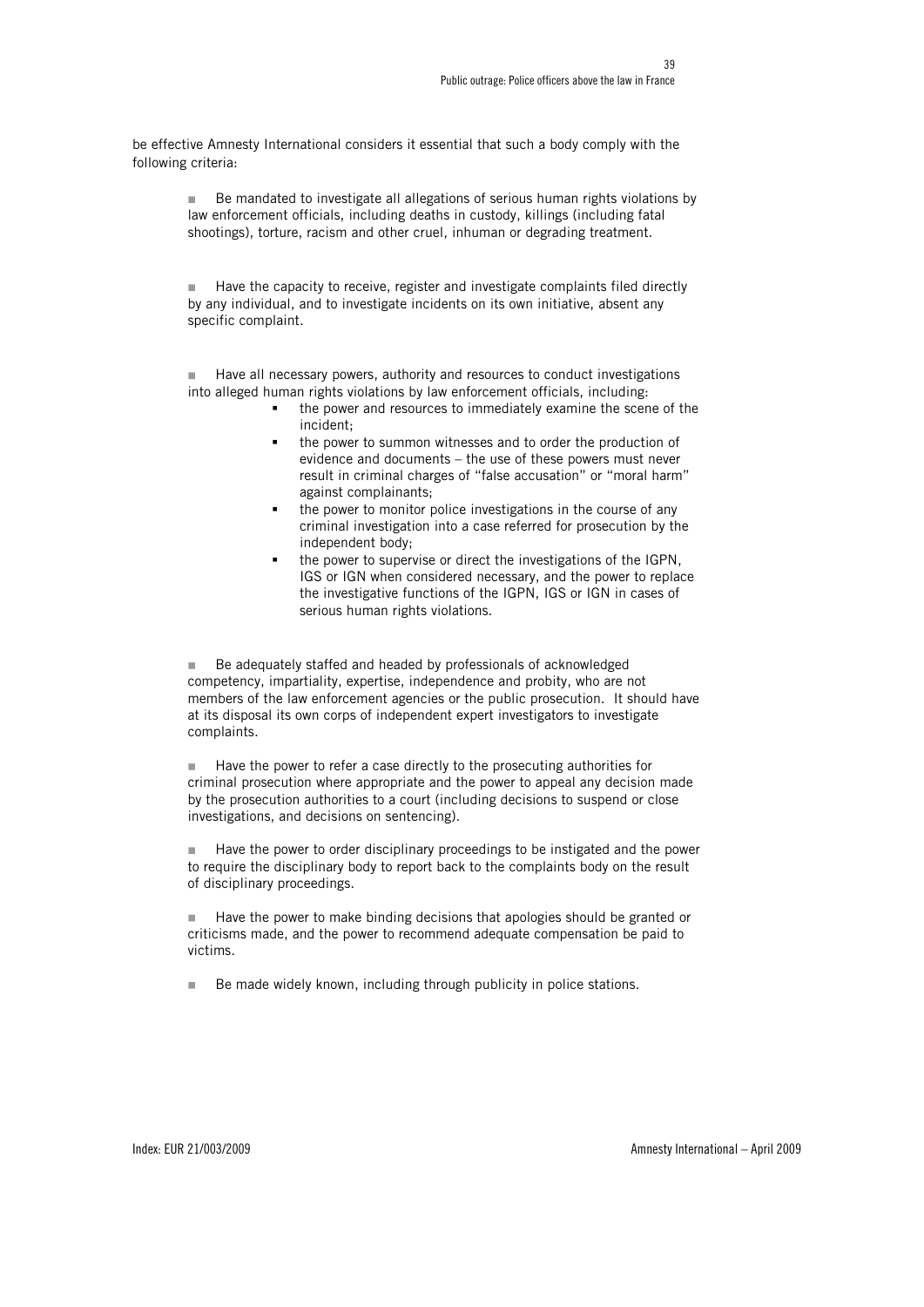#### Amnesty International calls on the Minister of Interior to:

 Refrain from making public statements indicating views of the veracity of a complaint against a law enforcement official while the investigation and any prosecution or disciplinary proceedings are pending, in order to avoid any perception of bias.

 Collect and publish regular, uniform and comprehensive statistics on complaints about misconduct, including human rights violations, by law enforcement officials. These figures should include: information on the number of complaints of ill-treatment, the steps taken in response to each complaint, the outcome of any criminal and disciplinary investigations, statistics on allegations of racist abuse, and statistics on the national and ethnic origin of complainants.

**Prohibit the use of dangerous restraint techniques and develop and effectively** implement, through initial and ongoing training, protocols and guidelines on the appropriate use of force and restraint techniques which are fully consistent with international human rights standards including the European Convention on Human Rights, the International Covenant on Civil and Political Rights, the UN Convention Against Torture, the UN Code of Conduct for Law Enforcement Officials and the UN Basic Principles on the Use of Force and Firearms by Law Enforcement Officials.

 Authorize and ensure the publication in full of all annual reports of the internal inspectorates of the law enforcement agencies (IGS, IGPN and IGN). These should be made readily available to the public, for example, via the web page of the Ministry of Interior.

#### Amnesty International calls on the public prosecutor and investigating judges to:

 Conduct prompt, thorough and impartial investigations wherever there is reasonable ground to believe that law enforcement officials may have committed a human rights violation.

 Ensure that where complaints are filed by a detainee alleging human rights violations by law enforcement officials and simultaneously by law enforcement officials alleging *outrage* or rebellion, neither complaint is used to undermine the investigation of the other. Complainants should receive protection from any form of intimidation or reprisal.

 Refrain from making public statements indicating views of the veracity of a complaint against a law enforcement official while the investigation and any prosecution proceedings are pending, in order to avoid any perception of bias.

 Ensure proper implementation of the provisions on racist motivation as an aggravating factor in specified offences.

#### Amnesty International calls on the law enforcement agencies to:

 Ensure that information on internal investigation procedures, including how to make a complaint about police misconduct, is readily available to the public (including at police stations, town halls, and on the internet).

Develop training and sensitization on intercultural relations for law enforcement officials.

**Ensure that appropriate disciplinary measures are taken against law enforcement** officials who make unfounded retaliatory arrests or bring false charges against individuals who have made a complaint about police misconduct.

40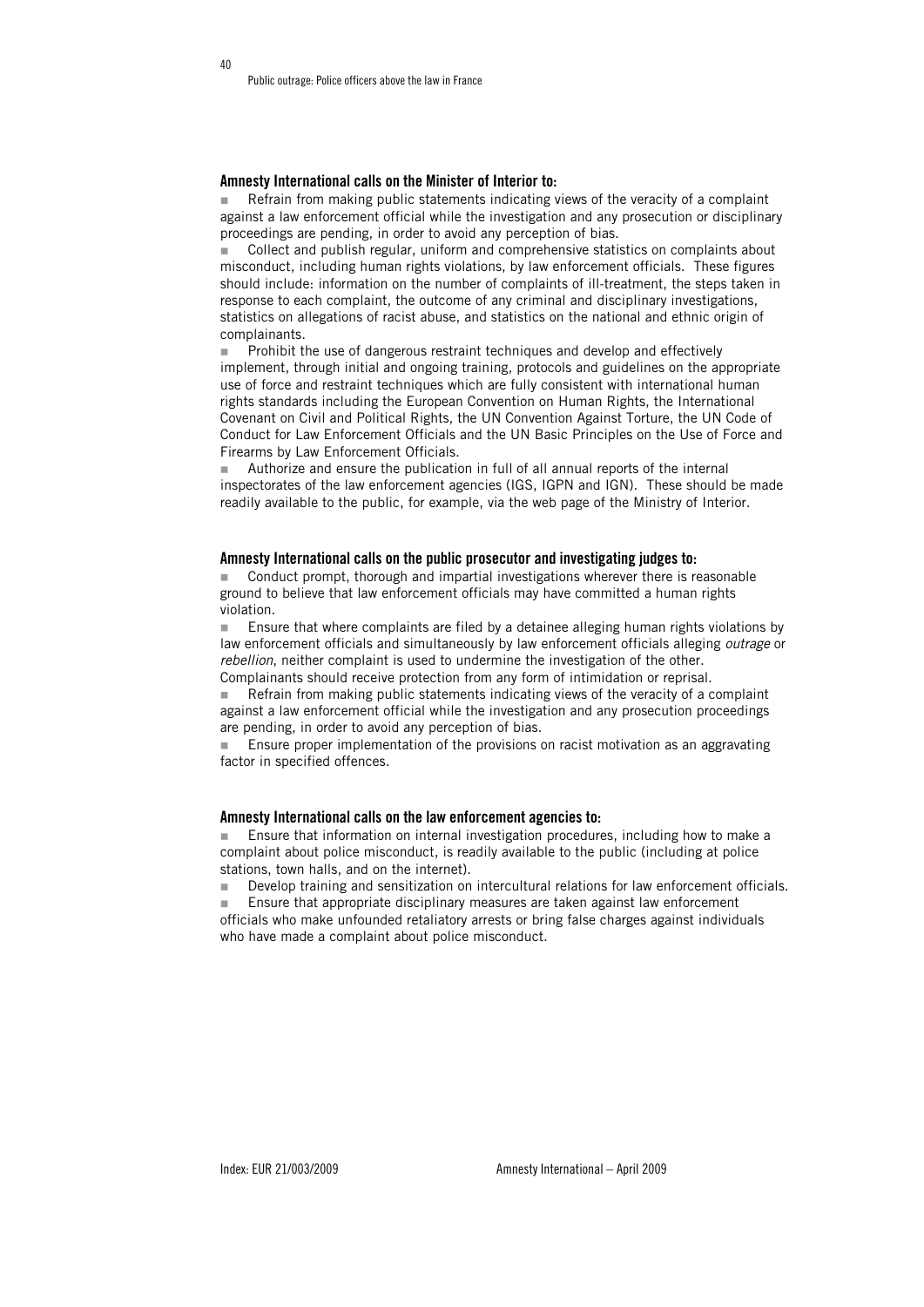1 Cited in Liberation - Marseille edition, 16 December 2008. www.libemarseille.fr/henry/2008/12/boubaker-ajimi.html

 $\overline{a}$ 

2 In this report, the term ''law enforcement officials" is used in accordance with the definition of the UN Basic Principles on the Use of Force and Firearms to denote "all officers of the law, whether appointed or elected, who exercise police powers, especially the powers of arrest or detention" including officers of the national police, the gendarmerie and the municipal police.

3 See Amnesty International's public statement "France: Breaches of the law cannot be solved by breaking the law" (AI Index: EUR 21/011/2005).

4 Penal Code Article 433-5, punishable by up to six months' imprisonment and 7,500 euros fine. Punishable by up to one year's imprisonment and 15,000 euros fine if committed in a group.

5 Penal Code Article 433-6, punishable by up to one year's imprisonment and 15,000 euros fine. Punishable by up to two year's imprisonment and 30,000 euros fine if committed in a group. Sanctions increase further if a weapon is used.

6 European Court of Human Rights Chamber Judgement, Taïs v. France (39922/03), 1 June 2006, para.106.

7 The National Commission on Ethics in Security (CNDS) was created in 2000, with a mandate to investigate complaints about individual cases of apparent misconduct by law enforcement officials, and powers to recommend disciplinary sanctions and/or criminal investigation in cases where it deemed appropriate. On 21 July 2008, parliament adopted Law 2008-724 on Modernisation of the Institutions of the Fifth Republic. Article 41 of this law creates a new institution, the Defender of Rights, whose role will incorporate the mandate of the CNDS. Specific details of the mandate, powers and working methods of the Defender of Rights are being determined in subsidiary legislation which will be debated in parliament in the first half of 2009. The future of the CNDS is uncertain. See the Amnesty International report France: An effective mandate for the Defender of Rights (EUR 21/006/2008) for further information.

8 CNDS, Bilan des six premières années d'activités 2001-2006 par Pierre Truche, p. 2-3.

9 The body of independent experts mandated to monitor the implementation of the UN Convention against Torture and Other, Cruel, Inhuman or Degrading Treatment or Punishment.

10 Concluding Observations of the Committee against Torture: France, 3 April 2006. CAT/C/FRA/CO/3, para 15.

11 The European Committee for the Prevention of Torture (CPT) is comprised of legal, medical and law enforcement experts. It conducts periodic and ad hoc visits to all places where individuals are deprived of their liberty in states which are party to the European Convention for the Prevention of Torture and Inhuman or Degrading Treatment or Punishment. Upon authorisation of the state concerned it publishes the reports of its visits which contain its observations and recommendations aimed at eradicating torture and other ill-treatment. It also publishes annual general reports which include thematic and general recommendations aimed at preventing torture and other ill-treatment.

12 The Hôtel Dieu hospital is where many detainees are taken for medical check-ups during police custody in Paris.

13 Rapport au Gouvernement de la République française relatif à la visite effectuée en France par le Comite européen pour la prévention de la torture et des peines ou traitements inhumains ou dégradants (CPT) du 27 septembre au 9 octubre 2006, para16. The five per cent figure was also quoted by the same hospital during a previous visit of the CPT in 2000, indicating that the number of allegations of illtreatment has remained constant over time.

14 The body of independent experts mandated to monitor the implementation of the UN Convention on the Elimination of All Forms of

Index: EUR 21/003/2009 Amnesty International – April 2009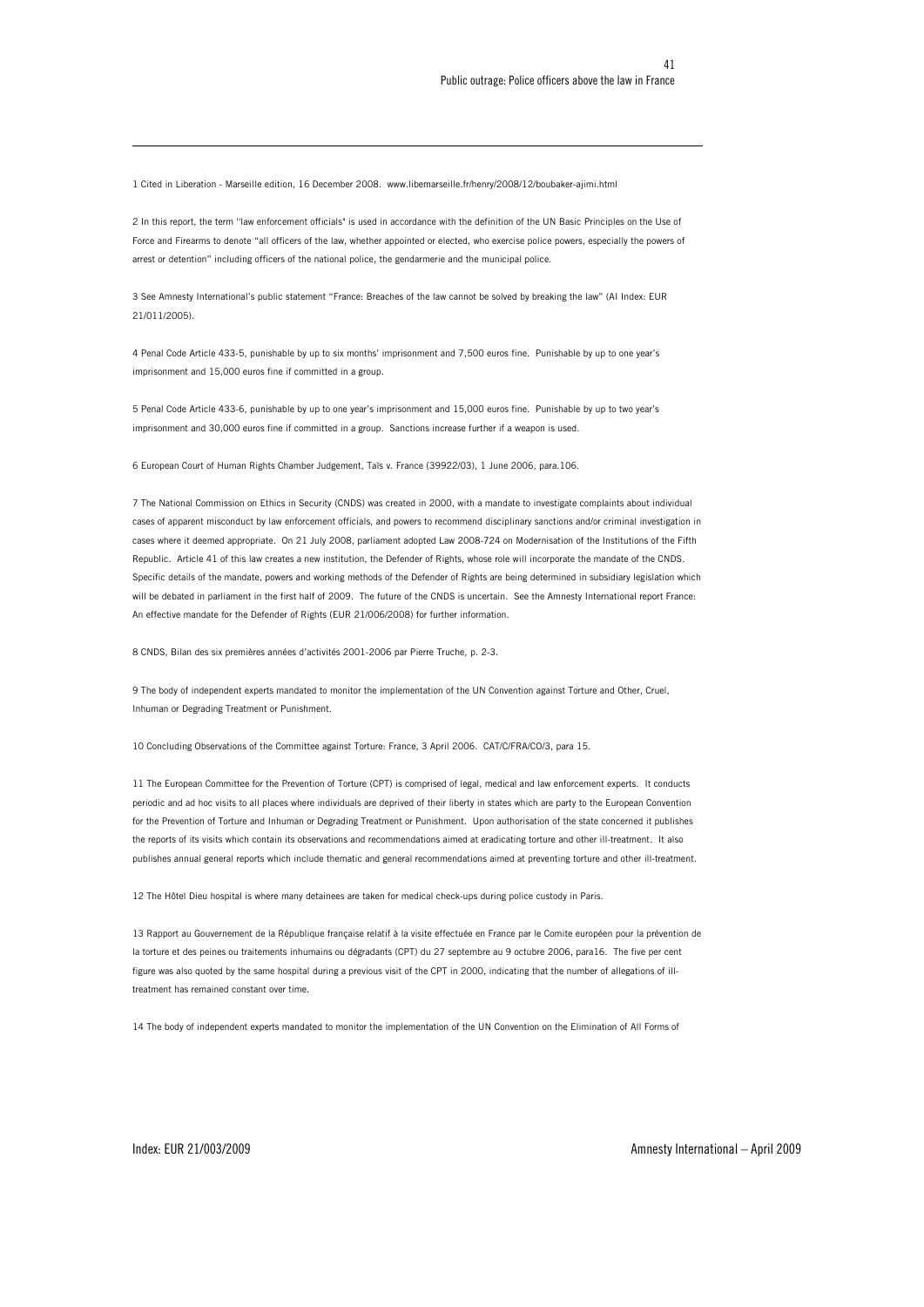Racial Discrimination.

42

 $\overline{a}$ 

15 Concluding Observations of the Committee on the Elimination of Racial Discrimination: France, 18 April 2005. CERD/C/FRA/CO/16, para 19.

16 The body of independent experts mandated to monitor the implementation of the International Covenant on Civil and Political Rights.

17 Concluding Observations of the Human Rights Committee: France, 22 July 2008. CCPR/C/FRA/CO/4, para 19.

18 CNDS Report 2004, "Étude sur la part des discriminations dans les manquements à la déontologie", pp.491 – 523.

19 CNDS Report 2004, "Étude sur la part des discriminations dans les manquements à la déontologie", p. 494.

20 CNDS Report 2004, "Étude sur la part des discriminations dans les manquements à la déontologie", pp.507.

21 Report by Mr Alvaro Gil-Robles, Commissioner for Human Rights, on the Effective Respect for Human Rights in France following his visit from 5 to 21 September 2005, para 180.

22 General Comment 20 on Article 7 of the International Covenant on Civil and Political Rights, adopted by the Human Rights Committee at its 44th session in 1992.

23 UN Human Rights Committee, Hugo Rodríguez v. Uruguay, 19 July 1994, para 123.

24 European Court of Human Rights Chamber Judgements Taïs v. France (2006); Finucane v United Kingdom (2003), Assenov and Others v Bulgaria (1998), Selmouni v France (1999). See also the Report of Expert Workshop "Police complaints mechanisms: ensuring independence and effectiveness" Strasbourg 26-27 May 2008, CommDH(2008)16, p.1.

25 "Combating impunity" extract from the 14th General Report, CPT/Inf (2004) 28, para 31.

26 Full name withheld to protect privacy.

27 The UN Principles on the Effective Investigation and Documentation of Torture and Other Cruel, Inhuman or Degrading Treatment or Punishment, Principle 2.

28 "Combating impunity" extract from the 14th General Report, CPT/Inf (2004) 28, para 32.

29 Report of the Special Rapporteur on torture, E/CN.4/2001/66, para 1310.

30 Comments by the Government of France on the conclusions and recommendations of the Committee against Torture, 18 April 2007. CAT/C/FRA/CO/3/Add,1, para 14.

31 Fourth Periodic Report of France to the Human Rights Committee, (2007). CCPR/C/FRA/4, para 128.

32 Replies of the Government of France to the list of Issues to be taken up with the Consideration of the Fourth Periodic Report of France to the Human Rights Committee, CCPR/C/FRA/Q/4/Add.1, 23 June 2008, para 75.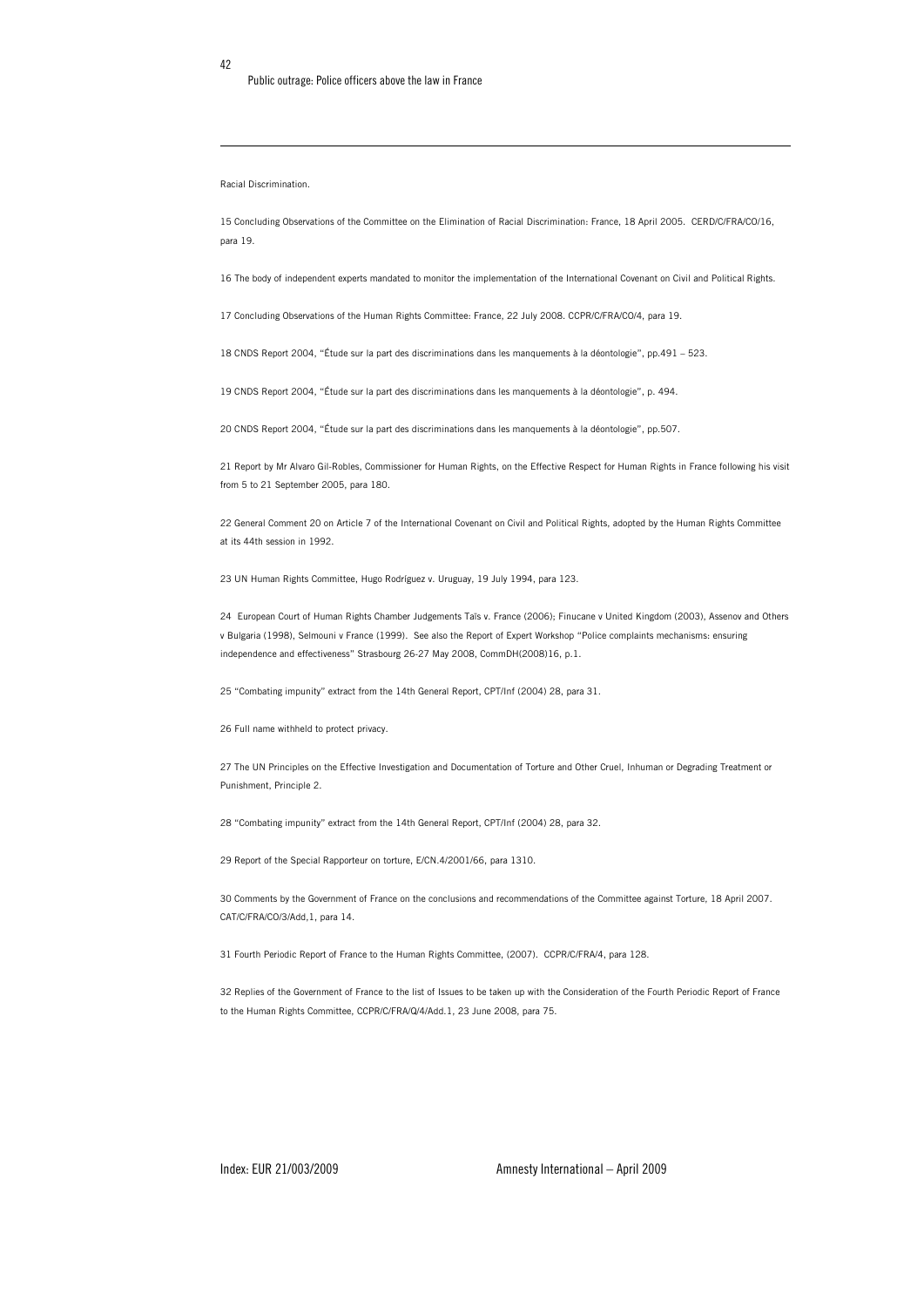33 Names changed to protect privacy.

 $\overline{a}$ 

34 "Combating impunity" extract from the 14th General Report, CPT/Inf (2004) 28, para 33.

35 See the case of Mohamed Ali Saoud, France: The search for justice (AI Index: EUR 21/001/2005).

36 Saoud v. France, application number 9375/02.

37 Notes of the Agenda of the Committee of Ministers, Saoud v. France (updated 3 June 2008). Available at: http://www.coe.int/t/e/human\_rights/execution/03\_cases/France\_en.pdf

38 Full name withheld to protect privacy.

39 Concluding Observations of the Human Rights Committee: France, 22 July 2008. CCPR/C/FRA/CO/4, para 19.

40 "Combating impunity" extract from the 14th General Report, CPT/Inf (2004) 28, para 38.

41 UN Guidelines for the Effective Implementation of the Code of Conduct for Law Enforcement Officials, para B.4.

42 According to the French newspaper Le Monde, 6,939 individuals made a complaint in person to the IGS in 2007 (Police: moins de bavures, plus de petites violences, 13 June 2008).

43 Letter from the Ministry of Justice dated 10 July 2008.

44 Name changed to protect privacy.

45 Full name withheld to protect privacy.

46 The Ministry of Justice confirmed to Amnesty International in a letter dated 1 December 2008 that the number of convictions for outrage had remained stable between 2003 to 2005, but increased from 11,642 in 2005 to 12,834 in 2007. Convictions for rebellion were also stable between 2003 to 2005 but increased from 3,033 in 2005 to 3,380 in 2007.

47 Cited in Rapport au Gouvernement de la République française relatif à la visite effectuée en France par le Comite européen pour la prévention de la torture et des peines ou traitements inhumains ou dégradants (CPT) du 27 septembre au 9 octubre 2006, para 17.

48 Témoingage d'un ex-officier de police: la politique sécuritaire mise à nue, available at http://www.raidh.org/Temoignage-d-un-ex-officierde.html.

49 Report to the Spanish Government on the visit to Spain carried out by the European Committee for the Prevention of Torture (CPT) from 12 to 19 December 2005. CPT/Inf(2007)30, para 54.

50 "Combating impunity" extract from the 14th General Report, CPT/Inf (2004) 28, para 39.

51 CNDS Report 2007, p.32.

52 CNDS case 2006-14.

Index: EUR 21/003/2009 Amnesty International – April 2009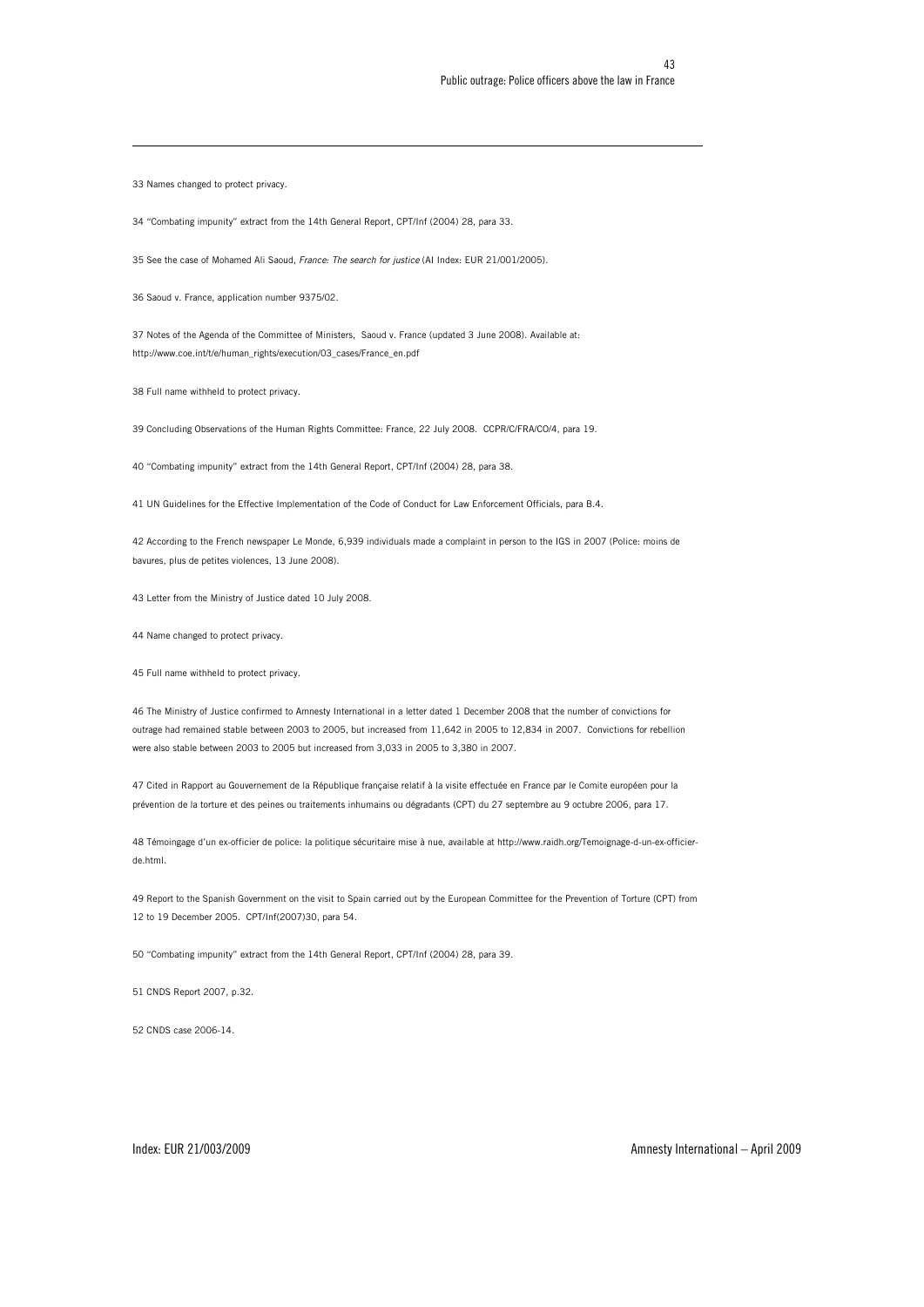44

 $\overline{a}$ 

53 Letter from Ministry of Justice to President of the CNDS, 31 October 2006, cited in the CNDS annual report 2006, p.503.

54 The CNDS can make recommendations for disciplinary sanctions or criminal prosecutions to take place in cases where they consider misconduct has occurred but if these recommendations are ignored by the authority to which they are addressed the CNDS' only remaining power is to publish a special report on the matter in the official State Bulletin. To Amnesty International's knowledge Case 2006-29 is only the third time that the CNDS has made use of this power, although it has publicly complained that it often faces difficulties in making its recommendations heard by the relevant authorities.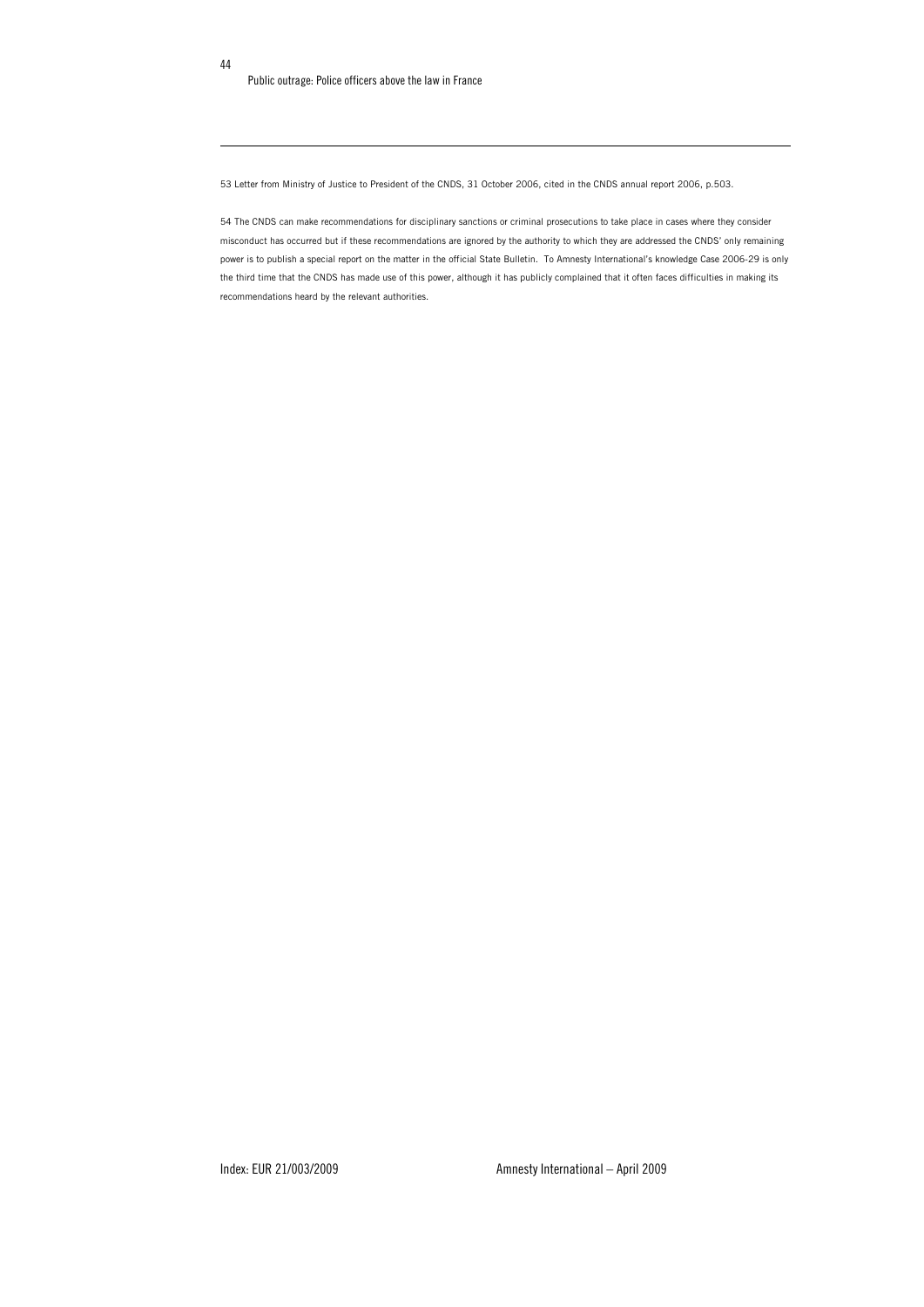WHETHER IN A HIGH-PROFILE CONFLICT OR A FORGOTTEN CORNER OF THE GLOBE, AMNESTY INTERNATIONAL CAMPAIGNS FOR JUSTICE AND FREEDOM FOR ALL AND SEEKS TO GALVANIZE PUBLIC SUPPORT TO BUILD A BETTER WORLD

#### WHAT CAN YOU DO?

Activists around the world have shown that it is possible to resist the dangerous forces that are undermining human rights. Be part of this movement. Combat those who peddle fear and hate.

**I** Join Amnesty International and become part of a worldwide movement campaigning for an end to human rights violations. Help us make a difference.

■ Make a donation to support Amnesty International's work.

#### Together we can make our voices heard.

| $\Box$ I am interested in receiving further information on becoming a member of |
|---------------------------------------------------------------------------------|
| Amnesty International                                                           |
|                                                                                 |

| name                                                                                                     |
|----------------------------------------------------------------------------------------------------------|
| address                                                                                                  |
|                                                                                                          |
| country                                                                                                  |
| email                                                                                                    |
|                                                                                                          |
| I wish to make a donation to Amnesty International (donations will be taken in UK£, US\$ or €)<br>$\sim$ |
| amount                                                                                                   |
| please debit my<br>Mastercard<br>Visa $\Box$<br>$\sqrt{2}$                                               |
| number                                                                                                   |
| expiry date                                                                                              |
|                                                                                                          |
| signature                                                                                                |

Please return this form to the Amnesty International office in your country. For Amnesty International offices worldwide: www.amnesty.org/en/worldwide-sites

If there is not an Amnesty International office in your country, please return this form to: Amnesty International, International Secretariat, Peter Benenson House, 1 Easton Street, London WC1X 0DW, United Kingdom



# IWANT TO HELP